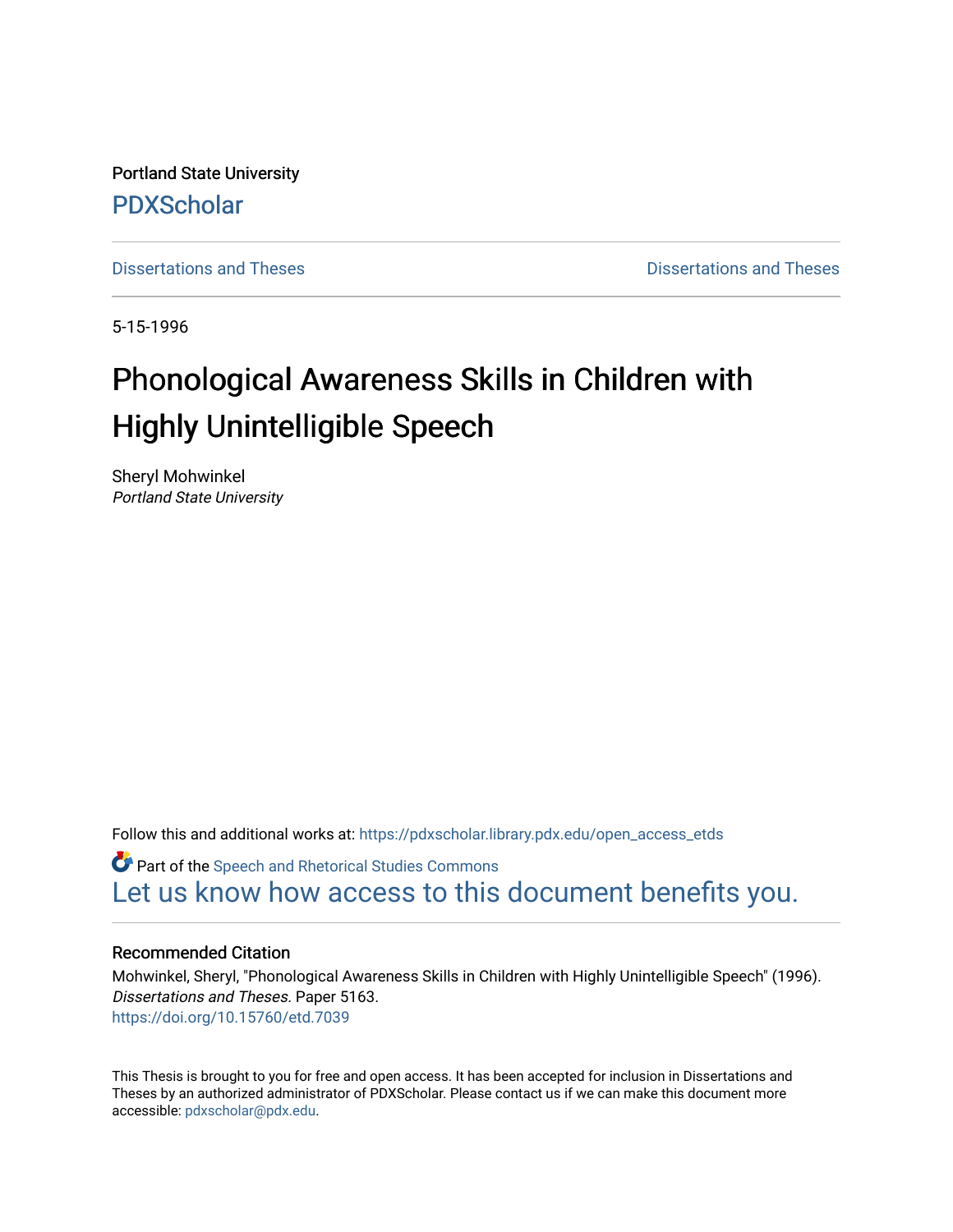# THESIS APPROVAL

The abstract and thesis of Sheryl Mohwinkel for the Master of Science in Speech Communication: Speech and Hearing Science were presented May 15, 1996, and accepted by the thesis committee and the department.

| <b>COMMITTEE APPROVALS:</b> | Mary Gordon-Brannan, Chair                                            |
|-----------------------------|-----------------------------------------------------------------------|
|                             | Ellen Reuler                                                          |
|                             |                                                                       |
|                             | Robert Buckendorf                                                     |
|                             | Jeanette DeCarrico<br>Representative of Office of Graduate<br>studies |
| <b>DEPARTMENT APPROVAL:</b> | Rhea Paul, Acting Chair<br>Department of Speech Communication         |
|                             |                                                                       |
|                             | ACCEPTED FOR PORTLAND STATE UNIVERSITY BY THE LIBRARY                 |
| by                          |                                                                       |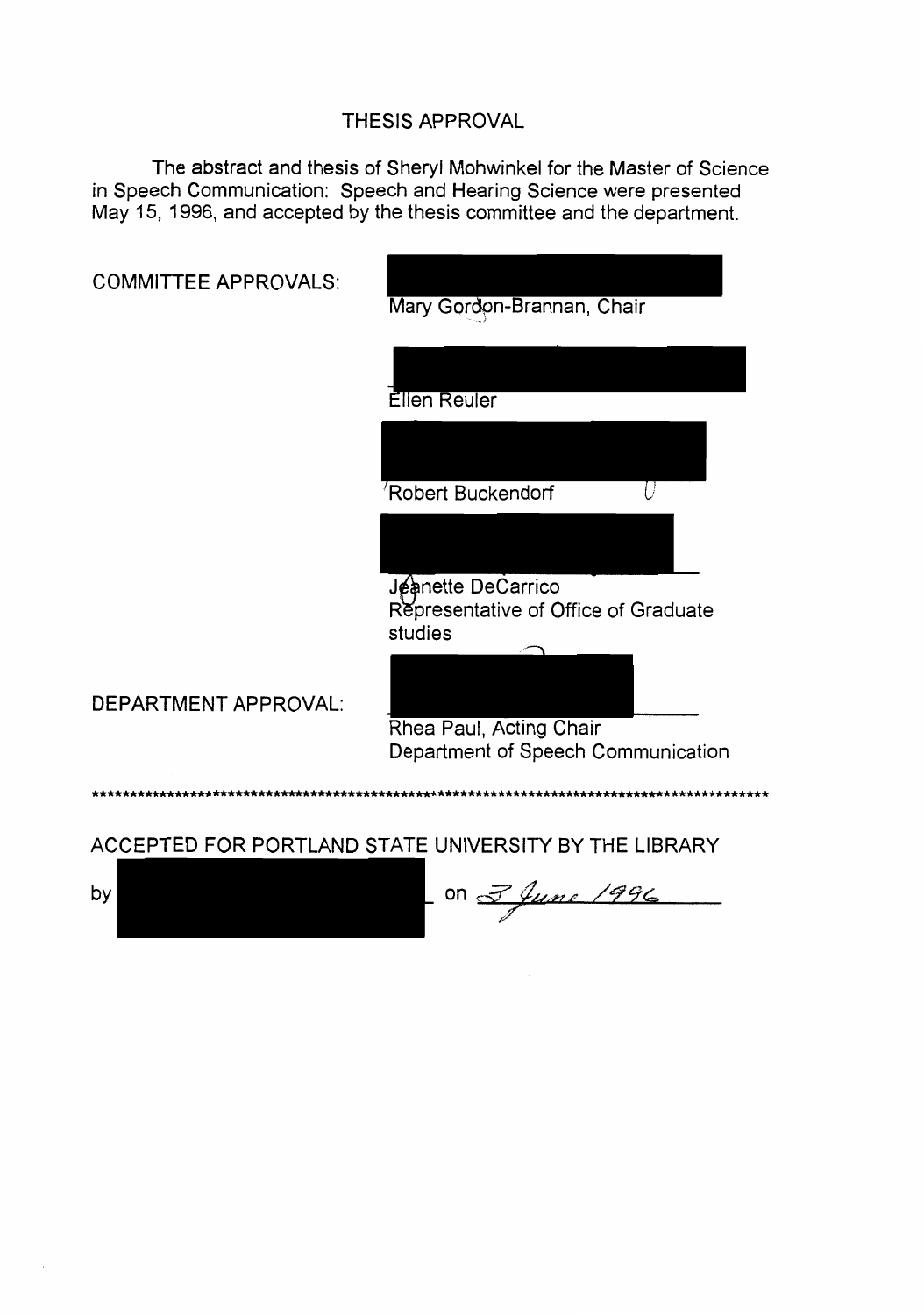#### ABSTRACT

An abstract of the thesis of Sheryl Mohwinkel for the Master of Science in Speech Communication: Speech and Hearing Science presented May 15, 1996.

Title: Phonological Awareness Skills in Children with Highly Unintelligible Speech

The phonological awareness skills of children with language disorders has been well addressed throughout the literature. Research into the phonological awareness skills of children with highly unintelligible speech, however, is still in its infancy. One published study has looked at the relationship between phonological awareness skills in children with persistent phonological impairments and in children with normal phonology (Webster & Plante, 1992). Significantly higher scores were recorded on three of the four phonological awareness measures for the children with normal phonology As phonology improved, so did the children's phonological awareness skills.

The purposes of the present study were to determine if there is an improvement in phonological awareness skills of children with highly unintelligible speech who receive speech sound intervention services, and to determine if there is a difference in phonological awareness skills between children who receive a phoneme-oriented treatment approach and those who receive a phonological cycling treatment approach. Children who took part in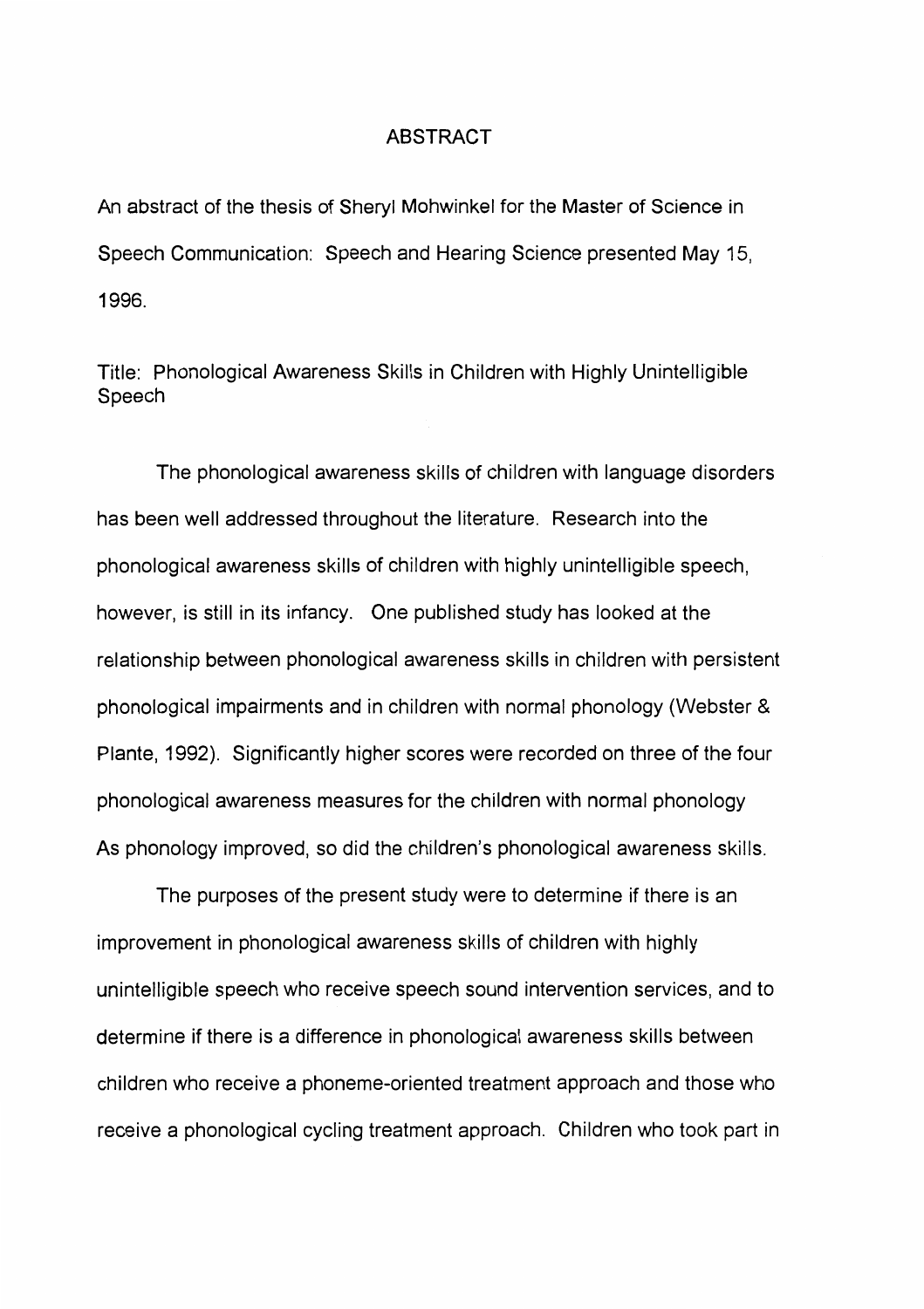a larger study (Buckendorf, 1996) in which the effectiveness of the two treatment approaches was examined, were given the Assessment of Metaphonological Skills-Prekindergarten (Hodson, 1995) early in the course of treatment and again 2 to 3 months later.

The following specific questions were addressed:

1. Is there an increase in phonological awareness skills for children who receive articulation/phonological intervention?

2. Is there a difference in the amount of improvement of phonological awareness skills for children who receive a phoneme-oriented treatment approach as compared with children who receive a phonological cycling treatment approach?

To test if the subject's phonological awareness skills improved from pretest to posttest, a one tailed t-test for paired differences, and the Wilcoxon Matched-Pairs Signed-Ranks test were performed. Results on both of these analyses indicated a statistically significant improvement between pretest and posttest scores. To test if there is a difference in the improvement of phonological awareness skills between the two groups, a t-test for independent samples of group and the Mann-Whitney U-Wilcoxon Rank Sum W-Test were performed on pretest, posttest, and pretest-to-posttest. Results on both analyses indicated no statistically significant differences between the two groups on any of these variables.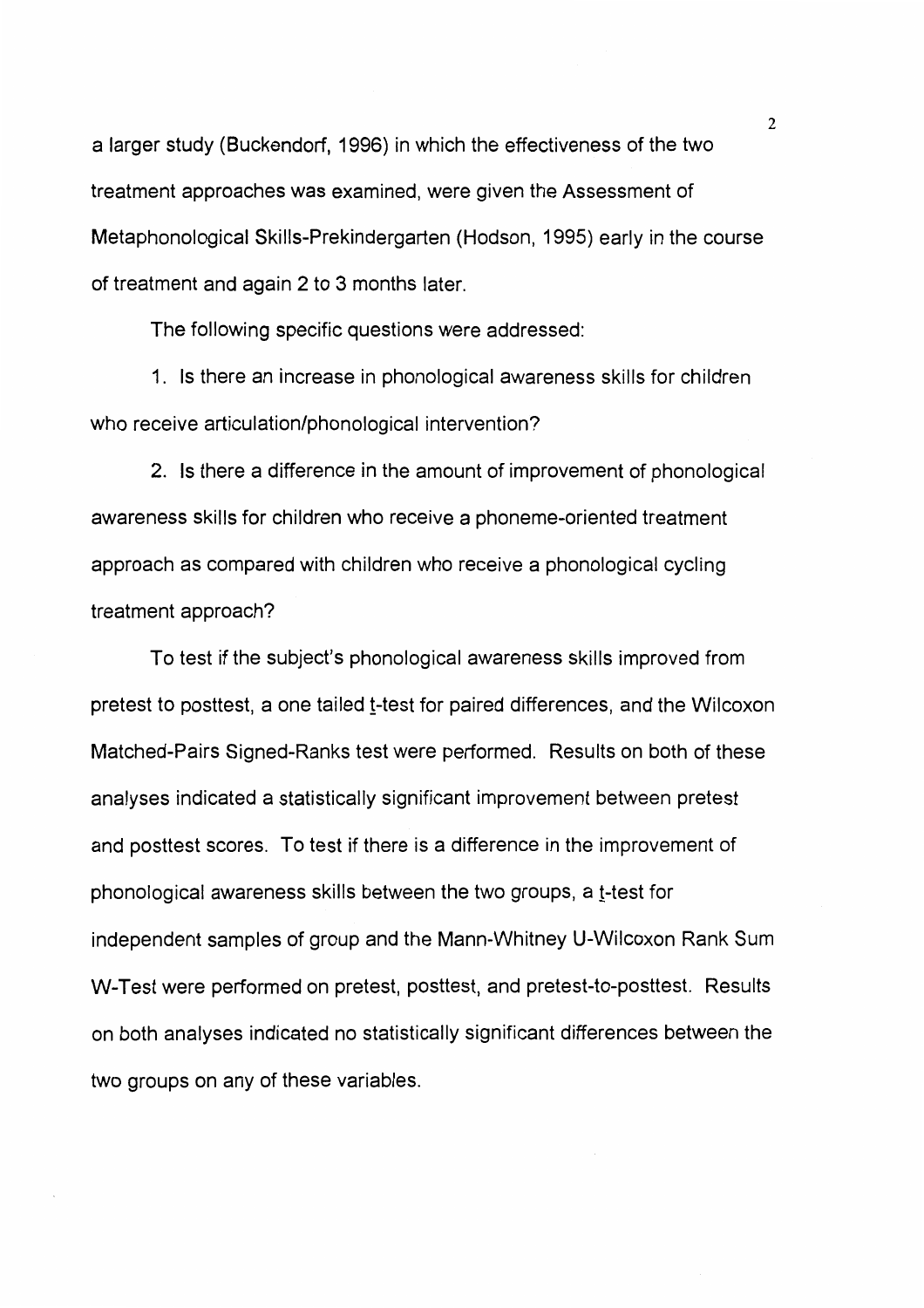# PHONOLOGICAL AWARENESS SKILLS IN CHILDREN WITH HIGHLY UNINTELLIGIBLE SPEECH

by SHERYL MOHWINKEL

A thesis submitted in partial fulfillment of the requirements for the degree of

MASTER OF SCIENCE in SPEECH COMMUNICATION: SPEECH AND HEARING SCIENCE

> Portland State University 1996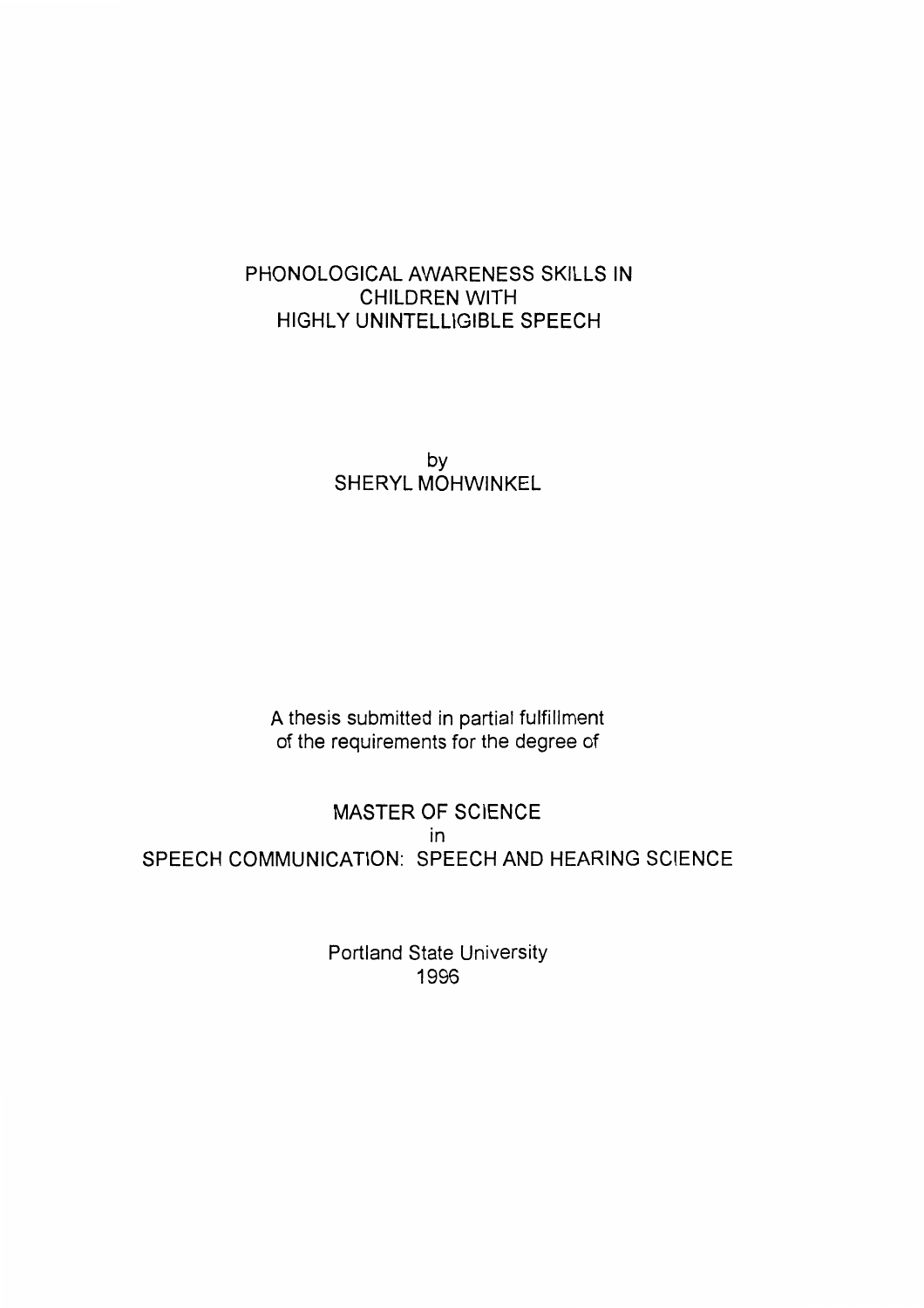#### ACKNOWLEDGEMENTS

I extend my sincere gratitude and a big hug to my thesis advisor, Mary Gordon-Brannan, Ph.D. for her guiding hands and support throughout this project. It has been a learning experience that I thank her for.

I also extend my appreciation to the other committee members. To Bob Buckendorf, I would like to say thank you for allowing me to use his subjects in my study and for helping me along the way with advice and support. Thank you to Ellen Reuler and Jeanette DeCarrico who put time into reading my thesis and gave helpful advice. Finally, a warm thank you to Barbara Hodson, Ph.D. who allowed me to utilize her test protocol which made this study happen, and provided helpful comments throughout the study.

In addition, thank you and big hugs to my parents, Diane and Arden Mohwinkel, who always believed in me and encouraged me from the beginning. The support and encouragement was what helped me get through this big project and complete it successfully.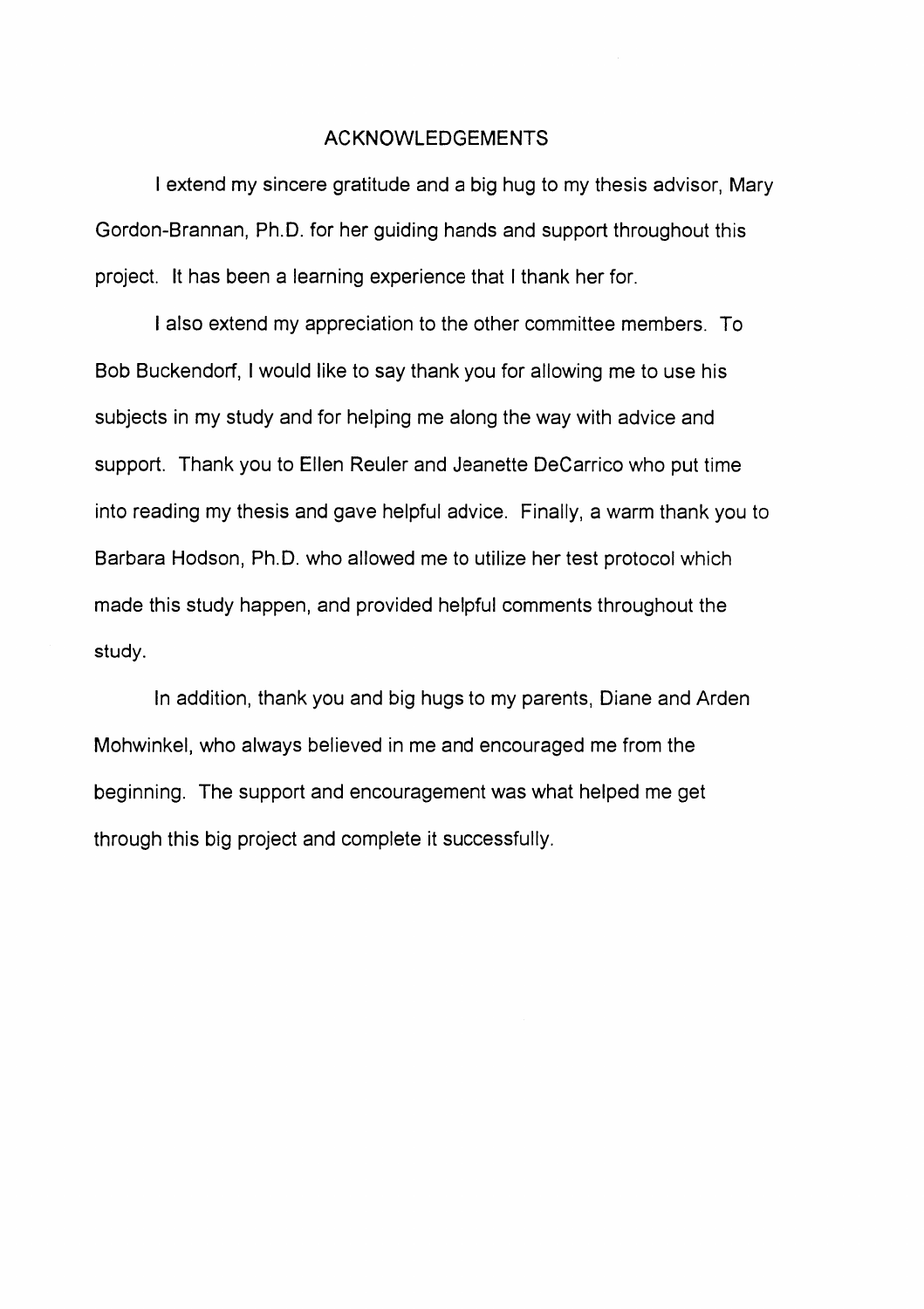# TABLE OF CONTENTS

|                |                                                                                       | <b>PAGE</b>    |
|----------------|---------------------------------------------------------------------------------------|----------------|
|                | ACKNOWLEDGEMENTS                                                                      | Ϊİ             |
|                |                                                                                       | v              |
| <b>CHAPTER</b> |                                                                                       |                |
| I              | INTRODUCTION AND STATEMENT OF PURPOSE                                                 |                |
|                | Introduction                                                                          | 1              |
|                | Statement of Purpose                                                                  | 3              |
|                | Definition of Terms                                                                   | 4              |
| $\mathbf{II}$  | REVIEW OF THE LITERATURE                                                              | 6              |
|                | Phonological Awareness Defined                                                        | 6              |
|                | Phonological Awareness Development [1, 1, 1, 1]                                       | $\overline{7}$ |
|                | Assessment of Phonological Awareness                                                  | 13             |
|                | Phonological Awareness Skills of Children with<br>Phonological/Articulation Disorders | 17             |
|                | Approaches to Speech Sound Intervention                                               | 19             |
|                |                                                                                       | 24             |
| $\mathbf{  }$  | METHODS AND PROCEDURES                                                                | 27             |
|                | Methods                                                                               | 27             |
|                | Subjects                                                                              |                |
|                | Instrumentation                                                                       | 29             |
|                |                                                                                       | 30             |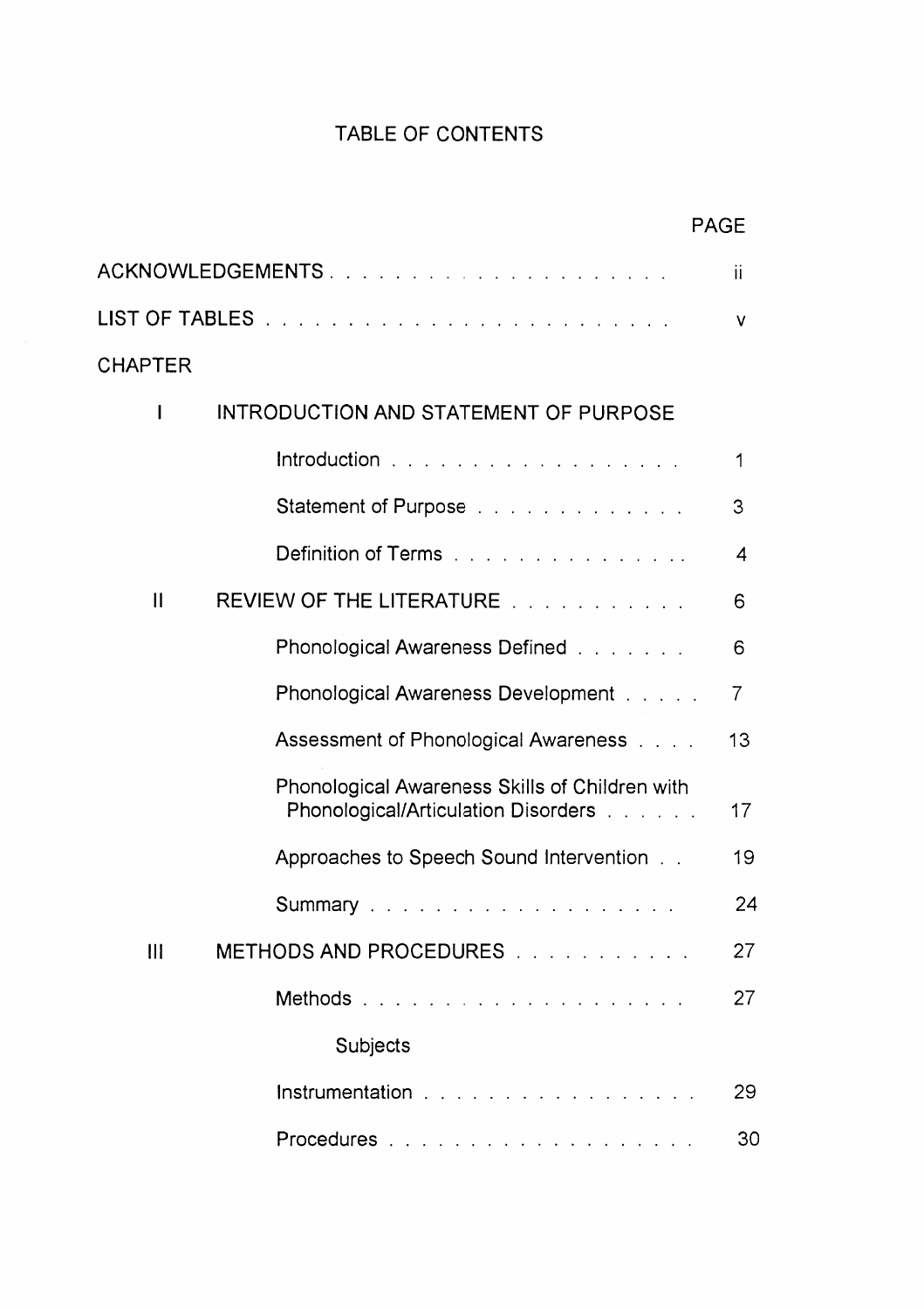|    |                                                                                                                                                                                                                                | iv |
|----|--------------------------------------------------------------------------------------------------------------------------------------------------------------------------------------------------------------------------------|----|
| IV | RESULTS AND DISCUSSION And a contract the contract of the set of the set of the set of the set of the set of the set of the set of the set of the set of the set of the set of the set of the set of the set of the set of the | 34 |
|    |                                                                                                                                                                                                                                | 34 |
|    | Discussion New York Product of the Contract of the Contract of the Discussion of the Discussion of the Discussion of the Discussion of the Discussion of the Discussion of the Discussion of the Discussion of the Discussion  | 38 |
| v  | SUMMARY AND IMPLICATIONS 42                                                                                                                                                                                                    |    |
|    |                                                                                                                                                                                                                                |    |
|    | Implications and a substitution of the state of the state of the state of the state of the state of the state o                                                                                                                |    |
|    | Research<br>Clinical                                                                                                                                                                                                           |    |
|    |                                                                                                                                                                                                                                | 47 |
|    |                                                                                                                                                                                                                                | 52 |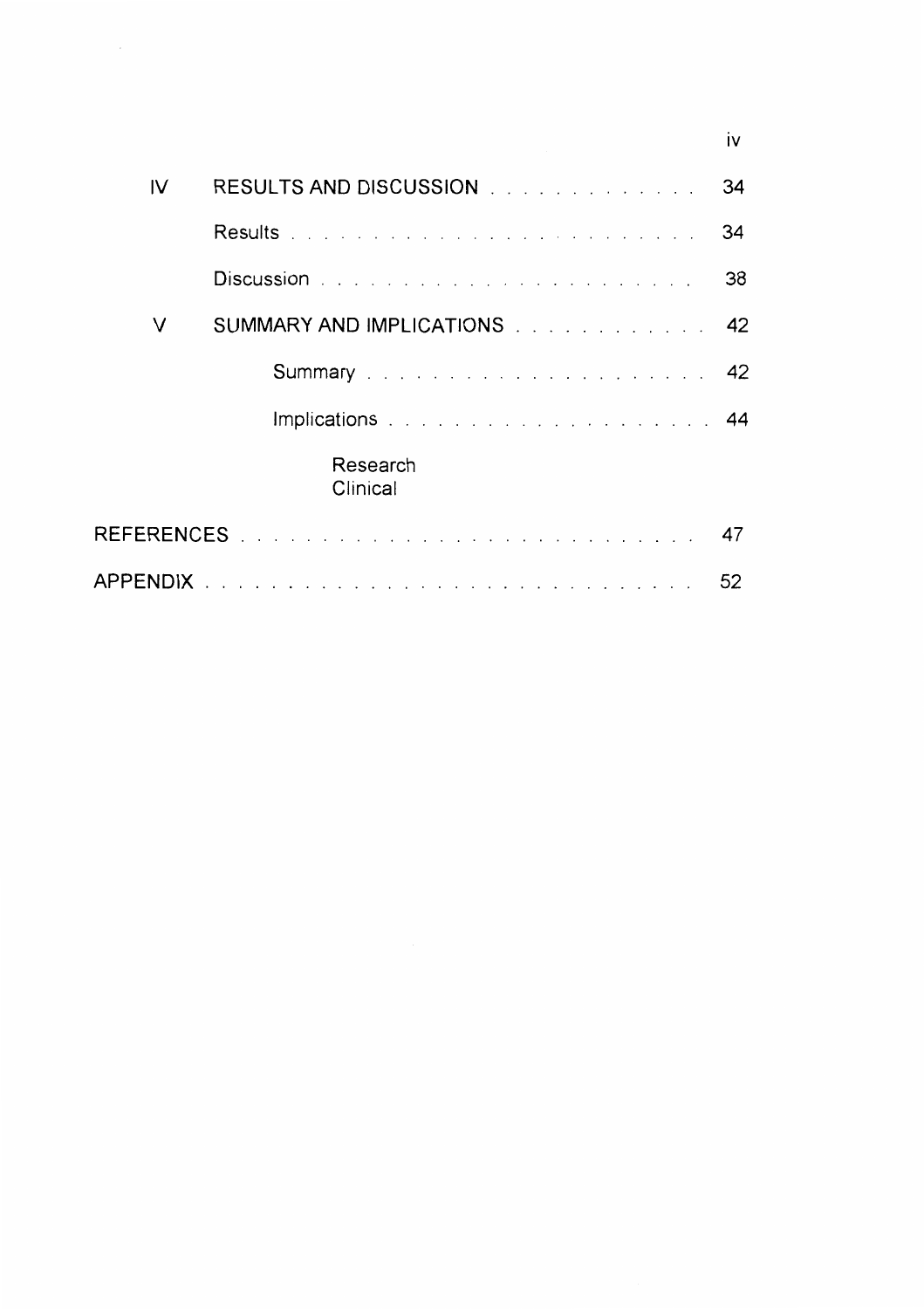# LIST OF TABLES

| TABLE |                                                                                                                                                    | <b>PAGE</b> |
|-------|----------------------------------------------------------------------------------------------------------------------------------------------------|-------------|
|       | Phonological Awareness Tasks                                                                                                                       | 16          |
| 11    | Comparison of Pre and Posttest for Phonological<br>Awareness Skills for Preschoolers with<br>Articulation/Phonological Disorders                   | 35          |
| Ш     | t-Tests for Independent Samples of Group for<br>Testing the Difference Between Groups for<br>Pretest, Posttest, and Difference                     | 36          |
| I۷    | Mann-Whitney U-Wilcoxon Rank Sum W Test<br>for Testing the Difference Between Mean Ranks<br>of the Groups for Pretest, Posttest, and Difference 38 |             |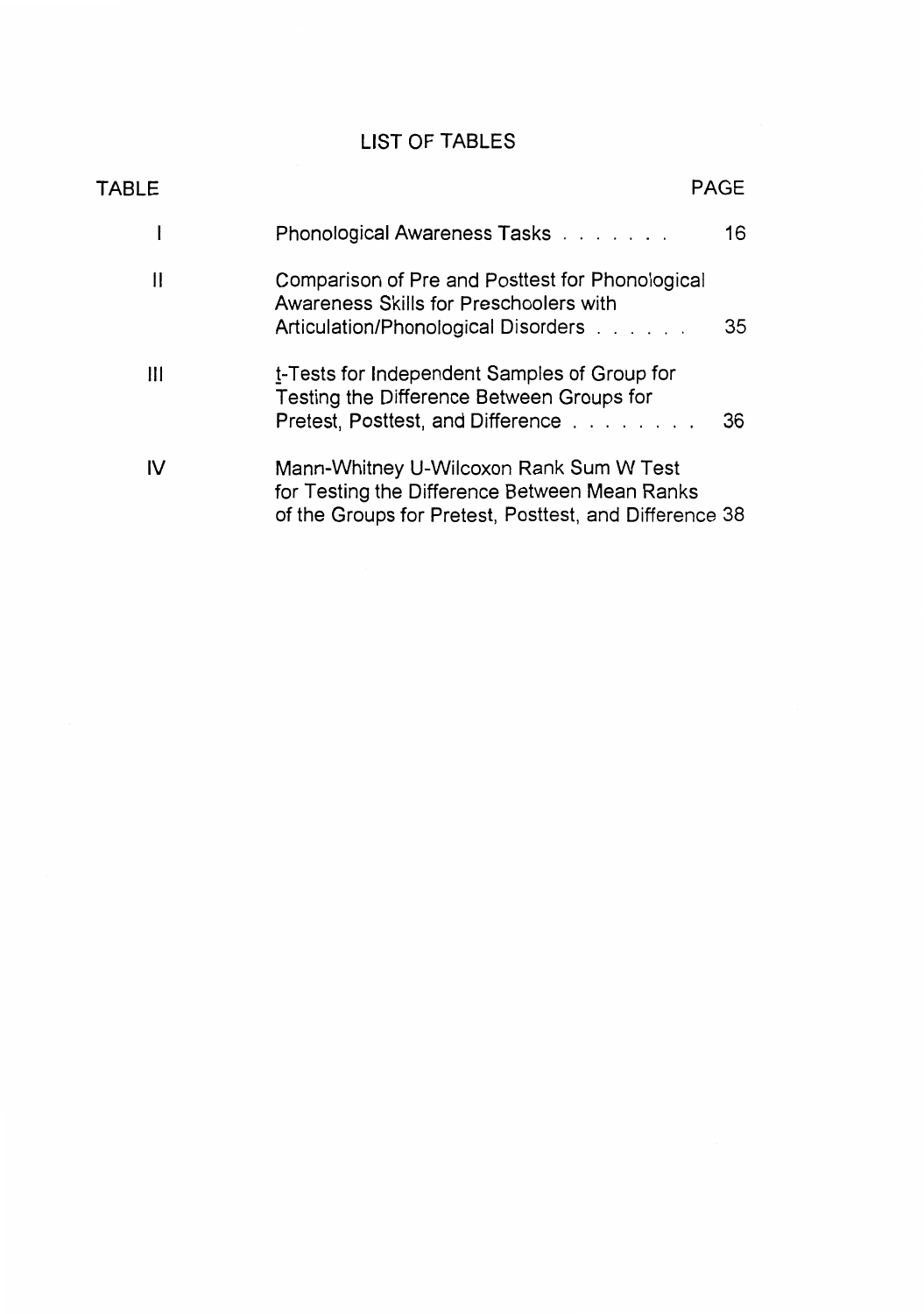## INTRODUCTION

A majority of the research that has been done on phonological awareness skills of young children has been performed on children with language disorders rather than children with phonological deficiencies. More research is needed in the latter area, hence the development of this study. In this study, children with phonological deviations and their phonological awareness skills will be examined in the beginning stages of speech sound intervention and at the end of speech sound intervention.

Phonological awareness skills have been shown to be an important element in the development of literacy, especially reading, and possibly other areas such as productive phonology. Phonological awareness skills that develop early play a vital part in learning to read (Chaney, 1992; Fox & Routh, 1975; Lundberg, Frost, & Peterson, 1988; Maclean, Bryant, & Bradley, 1987). In addition, phonological awareness abilities can affect spelling performance (Clarke-Klein & Hodson, 1995). Being aware that words are made up of smaller units, segmental awareness, has been found to be an important component in both learning to read and spell (Harbers, 1994). To be able to decode words, a child must be able to produce the sounds that match with each letter and must be aware that speech can be broken down into phonemic units represented in the alphabet (Blachman, 1989).

In addition to the correlation of learning to read and spell with phonological awareness, Webster and Plante (1992) showed a correlation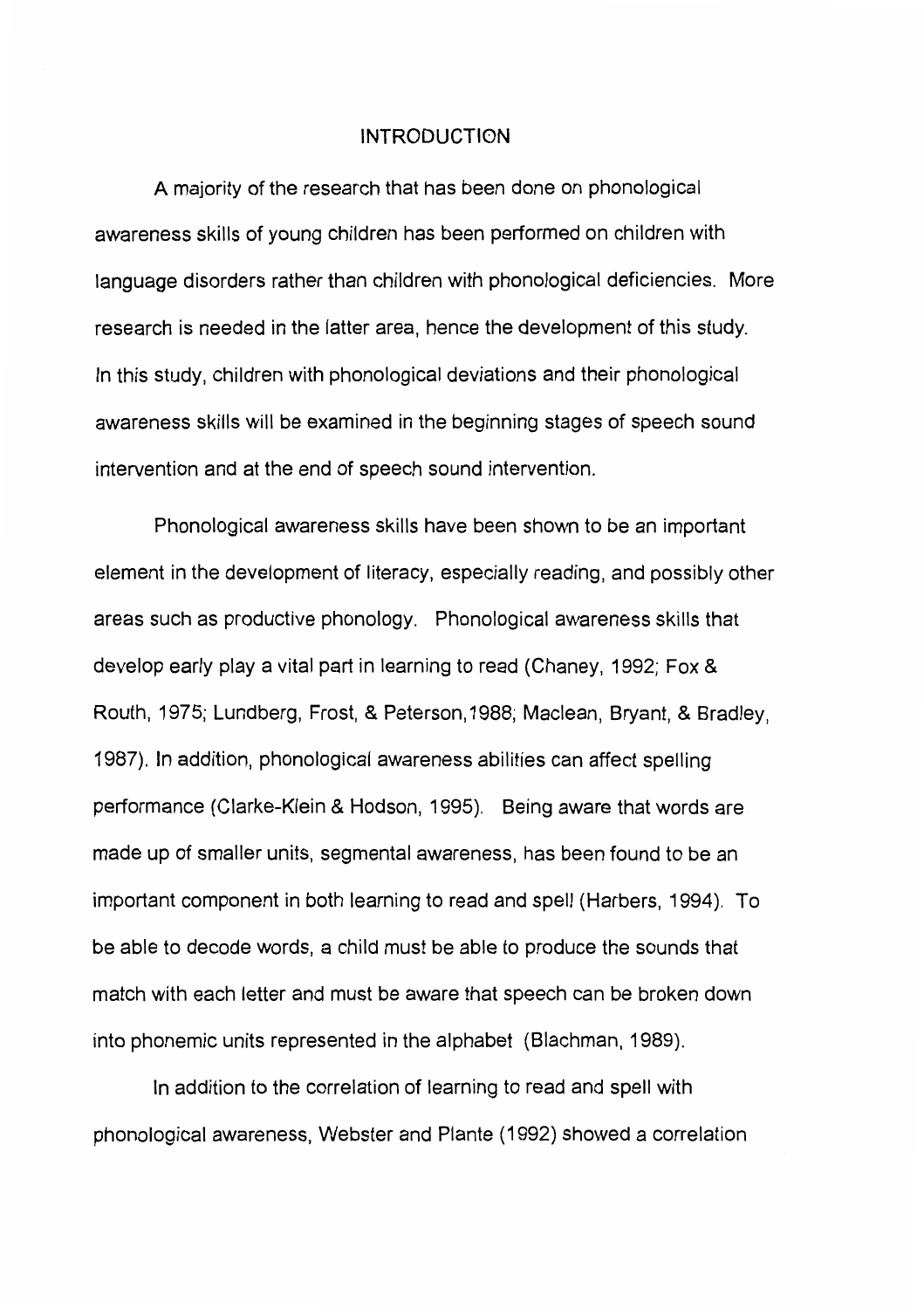between productive phonology and phonological awareness skills. Webster and Plante hypothesized a possible reason for this correlation between persistent productive phonological impairments in children and poor phonological skills. Since productive phonological skills depend partly on the ability to code phonological information into working memory effectively, children who have persistent phonological impairments may have difficulties with phonological awareness tasks. Webster and Plante also stated that speech intelligibility in preschoolers and school-aged children has been found to be a predictor of phonological awareness and that, as productive phonological ability increases, there is an increase in phonological awareness skills such as word, syllable, and phoneme segmentation.

If there is a relationship between productive phonological ability and phonological awareness skills, it would be beneficial to screen young children with phonological impairments for phonological awareness deficits. Knowing then that the child has difficulties in phonological awareness skills, professionals and others involved could be better prepared for possible difficulties the child may encounter when learning to read and spell, and with speech sound production. In addition, if there is a relationship noted between increased phonological awareness skills and a specific approach to speech sound intervention, the speech-language clinician may want to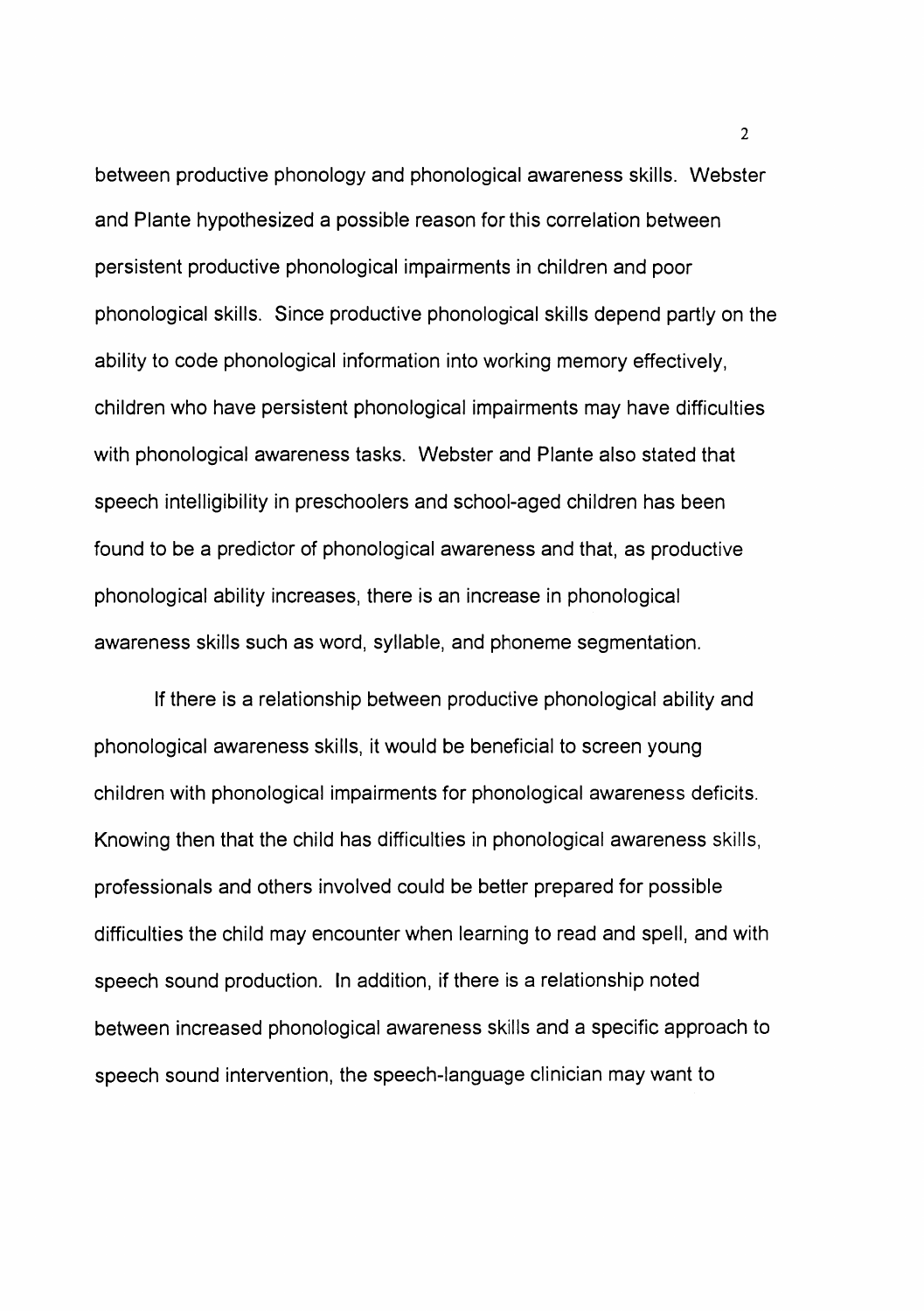choose the intervention approach that has a potential effect of improving phonological awareness skills.

## Statement of Purpose

The purpose of this study is twofold: (a) to determine if there is an improvement in phonological awareness skills of children with highly unintelligible speech who are receiving speech sound intervention services and (b) to determine if there is a difference in phonological awareness skills developed between children with highly unintelligible speech who receive a phoneme-oriented approach and those who receive a phonological cycling approach.

The following research questions this study posed were:

1. Will there be an increase in phonological awareness skills for children who receive articulation/phonological intervention?

2. Will there be a difference in the amount of improvement of phonological awareness skills for children who receive a phoneme-oriented treatment approach as compared with children who receive a phonological cycling treatment approach?

These questions led to the following null hypotheses:

1. There is not an increase in phonological awareness skills for children who receive articulation/phonological intervention.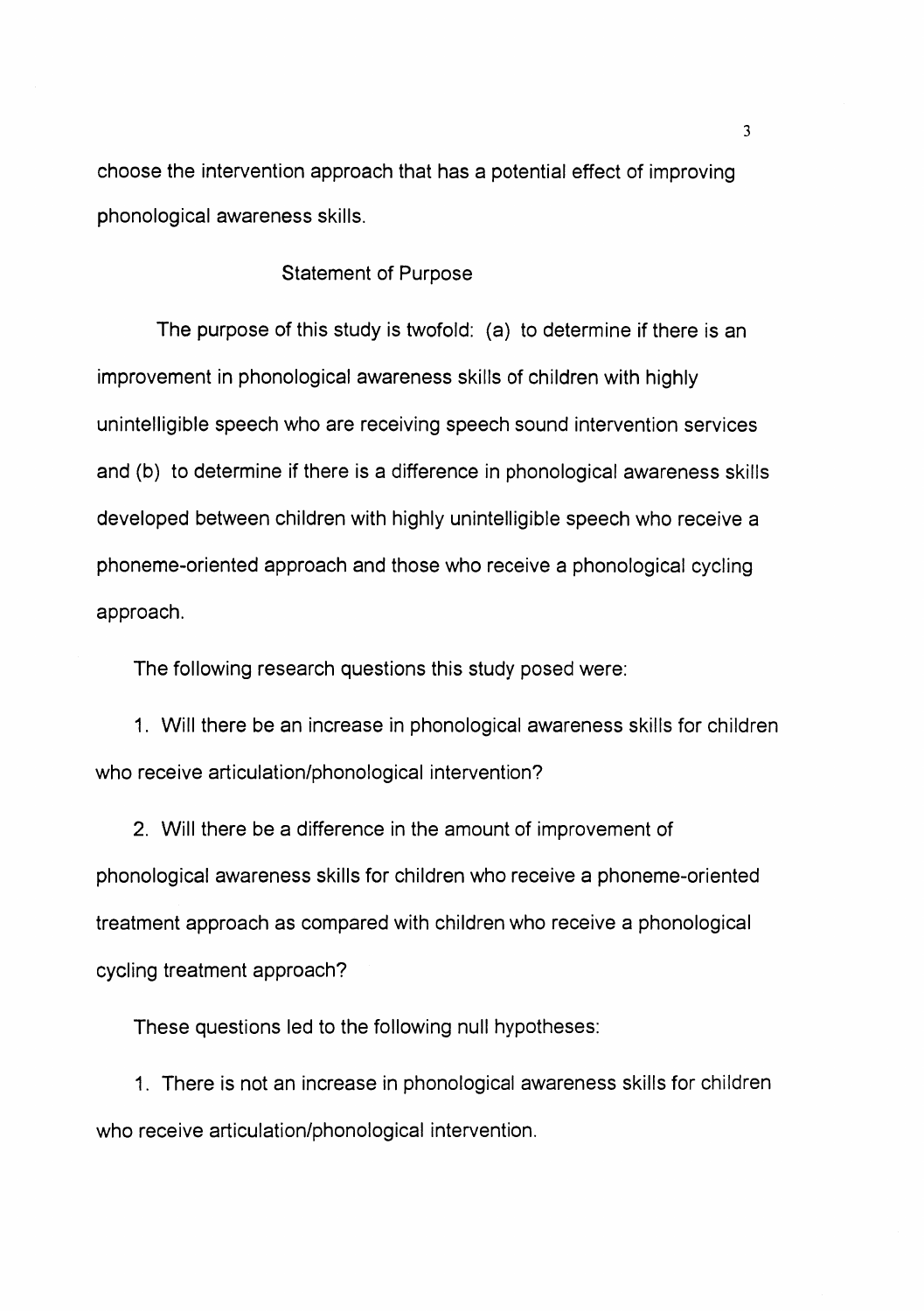2. There is not a difference in the amount of improvement of phonological awareness skills for children who receive a phoneme-oriented treatment approach as compared with children who receive a phonological cycling treatment approach.

# Definition of Terms

The following are terms used for the purpose of this study:

**Alliteration-** repetition of initial consonant sounds in two or more neighboring words or syllables (Ball, 1993).

**Feature awareness-** organizing sounds by features such as place of sound production, manner of how sound is produced, and voicing (Harbers, 1994)

**Metalinguistic awareness-** ability to comprehend and produce language in a communicative way and the ability to separate language structure from communication intentions. This term is used to describe a wide range of linguistic skills such as phonological awareness (Chaney, 1992).

**Phoneme awareness-** identifying individual sounds in a word or syllable in order to segment and blend the smaller units (Harbers, 1994).

**Phoneme blending-** putting individual phonemes together to produce a word (Ball, 1993).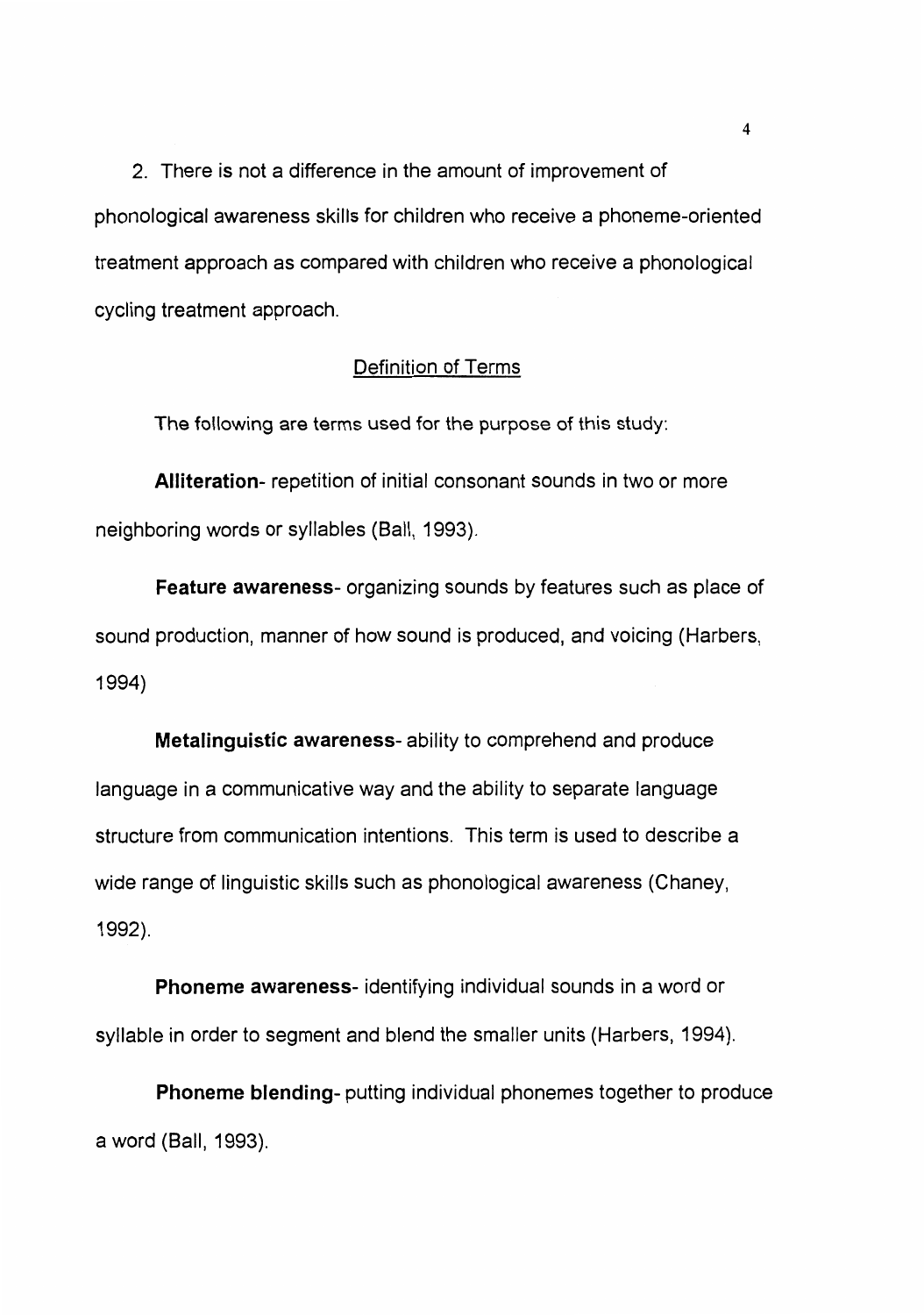**Phoneme segmentation-** breaking a word into its constituent phonemes (Ball, 1993).

**Phonological awareness-** ability of the language user to reflect on and to manipulate the phonological segments in words. Can include rhyming, blending, segmenting of words and syllables, phoneme manipulation, and alliteration (Ball, 1993).

**Phoneme manipulation-** manipulating the phonemes of a word by either combining, separating, deleting, or substituting.

**Productive phonology-** speech that is verbally produced.

**Speech-sound intervention-** speech intervention referring specifically to articulation/phonology versus intervention for voice and stuttering.

**Syllable segmentation-** segmenting a word into the syllables of which it is comprised (Fox & Routh, 1975).

**Word segmentation-** segmenting a sentence/short phrase into all its separate words (Fox & Routh, 1975).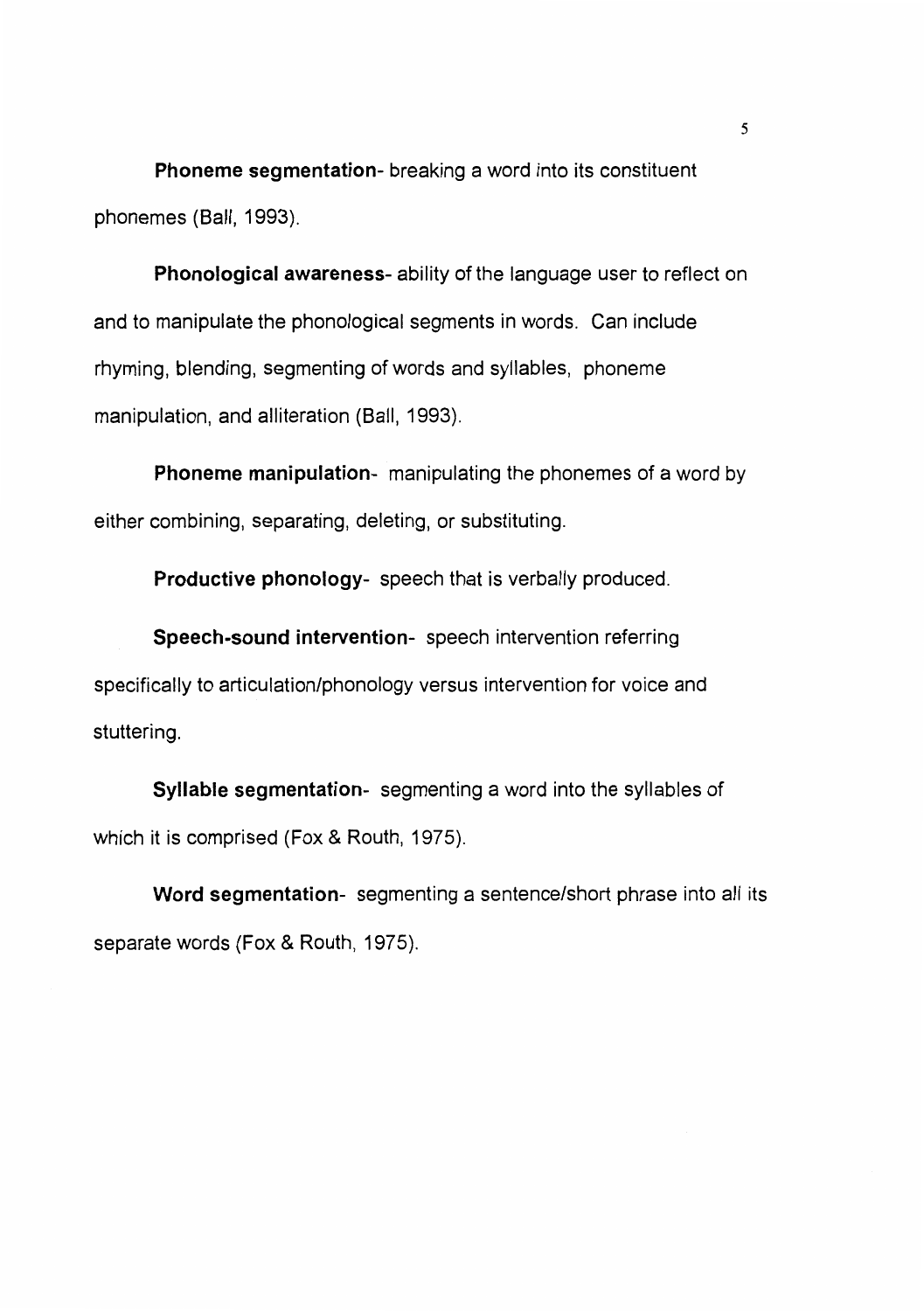#### CHAPTER II

# REVIEW OF LITERATURE

## Phonological Awareness Defined

Phonological awareness refers to the ability to consciously reflect on and manipulate the phonological segments in words (Blachman, 1989; Tunmer, Herriman, & Nesdale, 1988). Phonological awareness is often considered to be a smaller part of a larger area of research and instruction termed metalinguistic awareness (Ball, 1993). According to Ball, metalinguistic awareness refers to "the ability of the language user to reflect on and to manipulate the structural features of spoken language" (p. 130). As Tunmer et al. (1988) pointed out, language users do not usually think of how words are comprised of individual phonemes, how utterances are comprised of words, and if an utterance is structurally different or the same as another utterance unless they purposely think about it. Incorporating phonological awareness with metalinguistic awareness then, Ball (1993) stated that phonological awareness is the metalinguistic ability that requires the explicit understanding that words are comprised of discrete units. For example, a person with good phonological awareness skills realizes that a word such as *sip* has three units and that the word *slip* has four (Ball, 1993). This awareness does not mean that the language user must know how to spell the word, but only know that it can be spelled (Liberman & Liberman,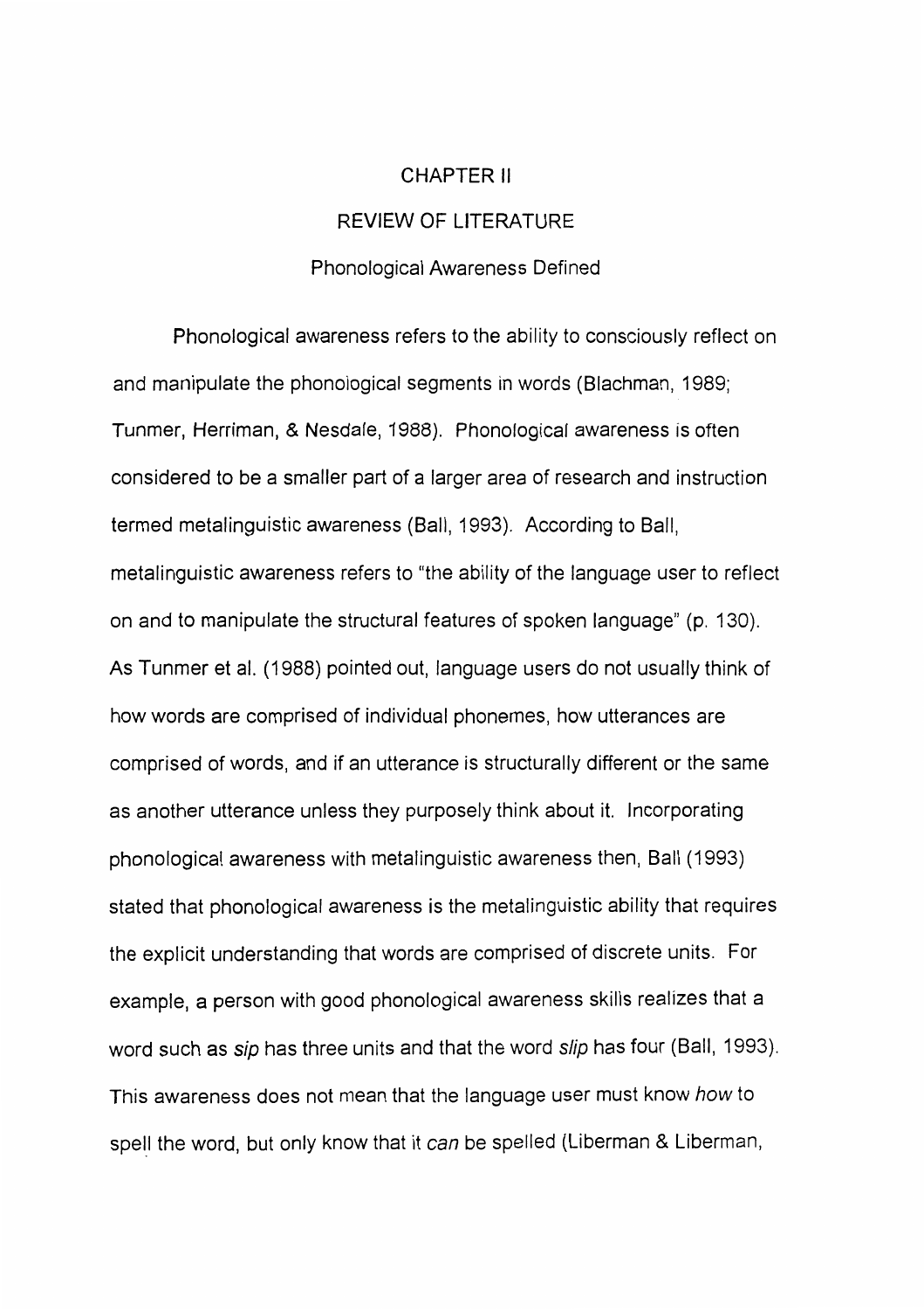1990). Phonological awareness encompasses the following skills according to Morais (as cited in Harbers, 1994): (a) awareness of phonological strings; (b) awareness of syllables; (c) awareness of phonemes, also called segmental awareness; and (d) awareness of phonetic features.

#### Phonological Awareness Development

The question as to when and how phonological awareness and metalinguistic awareness develop has been a topic addressed throughout the literature. Theories have been proposed, which will be discussed, and studies have been conducted to investigate these theories. Two theories that address the proposed question of when metalinguistic awareness develops are the **autonomy hypothesis** and the **interaction hypothesis,**  both described by Smith and Tager-Flusberg (1982).

According to the autonomy hypothesis, children's initial acquisition of basic comprehension and production processes comes before and is distinct from their development of metalinguistic awareness. Metalinguistic awareness, which Smith and Tager-Flusberg (1982) considered to be a distinctive type of linguistic functioning, facilitates later linguistic skills, such as the acquisition of writing and reading. Two assumptions that underlie this theory are: (a) the development of basic comprehension and production processes do not require metalinguistic awareness, but acquiring certain skills, like learning an alphabetic reading system does require the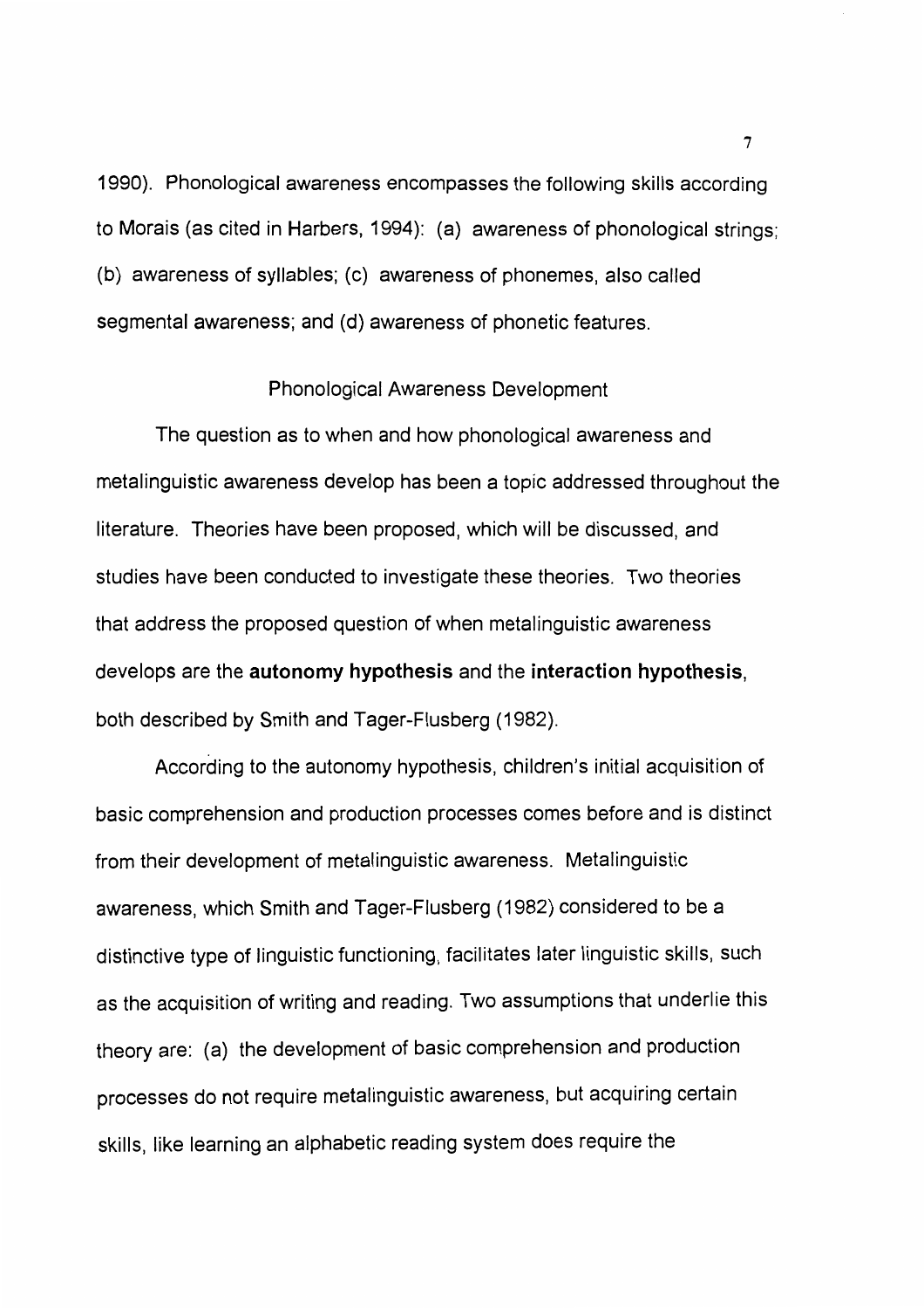awareness; and (b) skills used for spoken language develop during the preschool years, while skills needed in making judgments about language, particularly about the form of utterances, develop in the middle childhood years.

Empirical evidence supporting this hypothesis relates to the timing of metalinguistic awareness development. It has been shown in numerous studies that typically developing children between the ages of 6 and 8 years use a variety of metalinguistic awareness skills that are related to each other, but preschool children demonstrate difficulties with tasks that require making explicit judgments about linguistic forms (Chaney, 1992). A potential problem related to the autonomy hypothesis concerns the age at which the ability to make explicit judgments occurs. Smith and Tager-Flusberg (1982), for example, believe the age at which a child is able to make explicit judgments about linguistic forms is still in question. Many researchers have shown that the majority of 5-year-old children and many 6-and 7-year old children do not demonstrate the ability to segment spoken words into phonemes (Calfee, Lindamood, & Lindamood, 1973; Liberman, Shankweiler, Fischer, & Carter, 1974), but are able to distinguish among similar phonemes. Concerning the task of judging the acceptability of sentences, Hakes (1980) found that older children rely on the syntactic and semantic characteristics of the sentence, but younger children appear unable to make this distinction between the meaning of the sentence and its form. These studies have shown various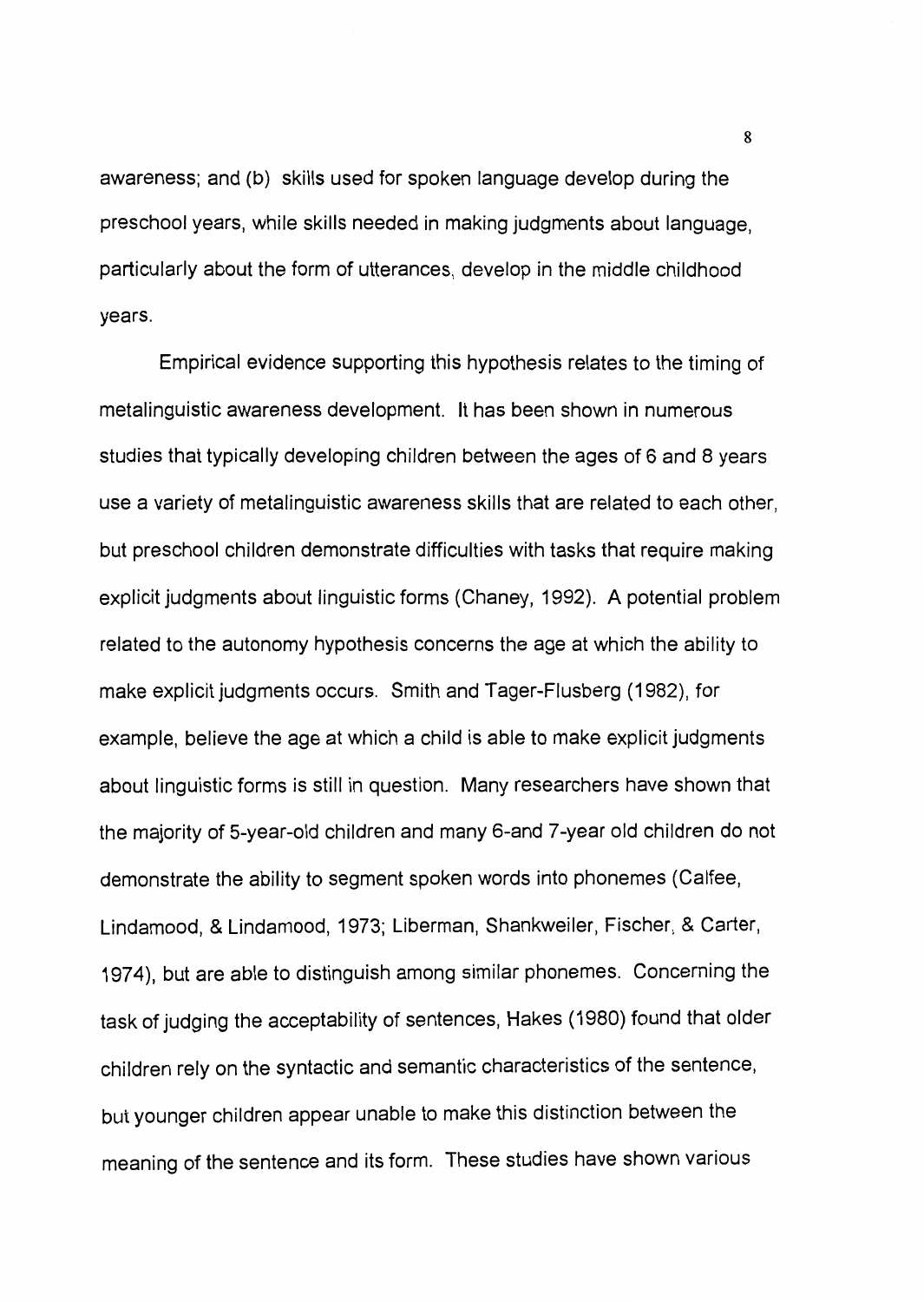difficulties that young children can have with metalinguistic tasks, such as separating form from meaning, segmenting spoken words into phonemes, and making explicit judgments about linguistic forms.

In review of the research on the autonomy hypothesis, the general poor performance on metalinguistic awareness tasks by young children has resulted in many researchers believing preschool children lack the ability to separate form from meaning, and that learning these distinctive types of language skills does not emerge until after age 6 (Chaney, 1992). Even with this empirical evidence though, it should be noted that several researchers have succeeded in simplifying the required tasks to adapt to the preschoolers' metalinguistic abilities more readily (e.g., de Villiers & de Villiers, 1972; Fox & Routh, 1975).

The interaction hypothesis was also developed by Smith and Tager-Flusberg (1982) who presented a different view concerning the relationship between linguistic and metalinguistic development. According to this theory, children's acquisition of basic comprehension and production processes are influenced by, and is not separate from, the development of metalinguistic awareness. In turn, metalinguistic awareness development is influenced by linguistic development. The two assumptions that underlie this hypothesis are: (a) metalinguistic awareness plays an important part in the acquisition of preschool language and in later developments of language, like the emergence of literacy; and (b) preschoolers, as well as older children,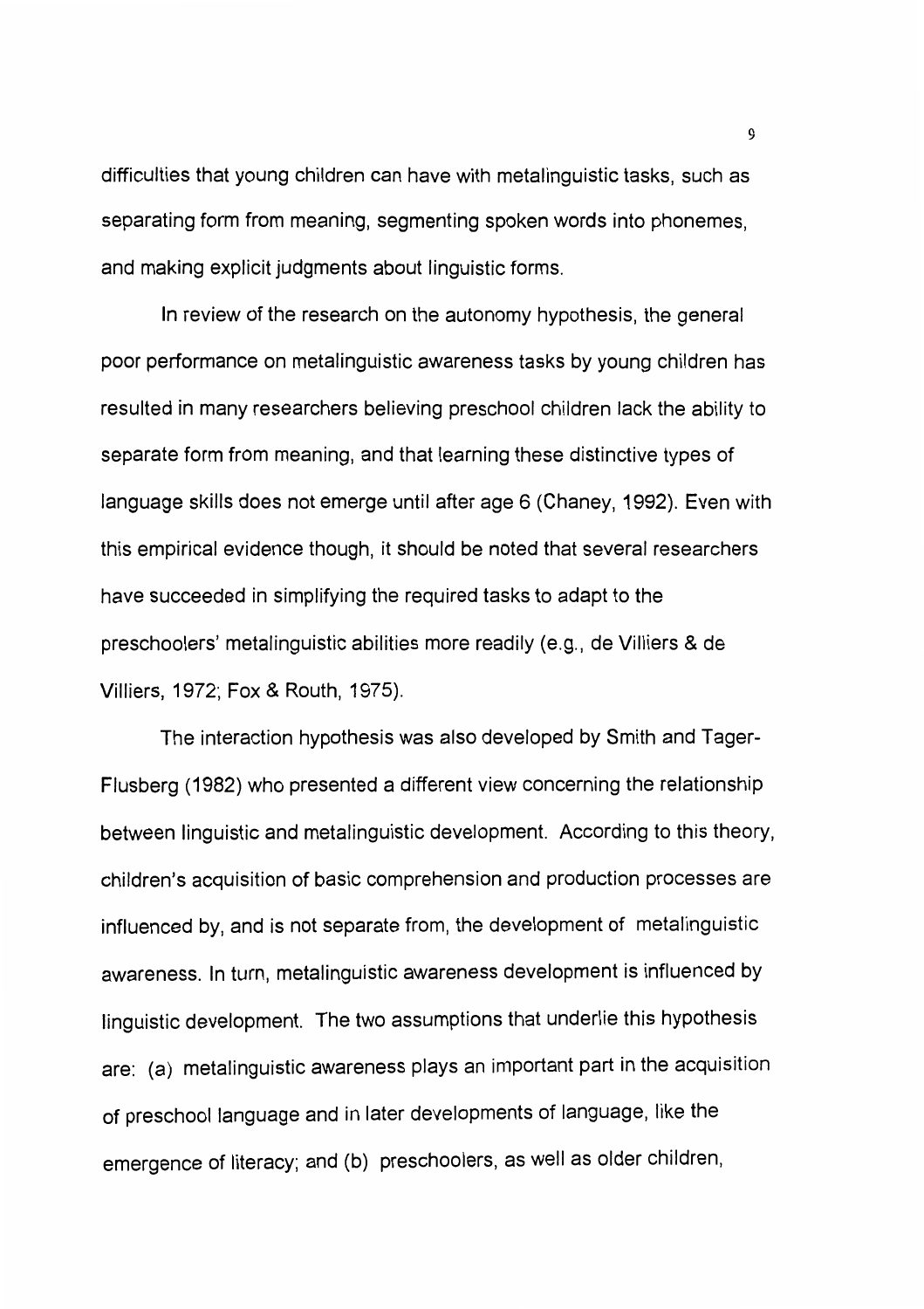possess some metalinguistic awareness abilities and these abilities change as they acquire new skills.

Observational studies that support this theory come from Chaney (1992), van Kleeck and Schuele (1987), and Smith and Tager-Flusberg (1982). These researchers reported that even 2- and 3-year-old children perform metalinguistic awareness tasks such as the following: spontaneously repairing their own mistakes (e.g., "She want-she wants to go to sleep"), commenting on rhymes they make (e.g., "boodle and noodle ... that matches"), segmenting beginning sounds (e.g., "Mamma starts with /ml"), and playing with words and alliteration (e.g., "canpakes, cancakes, pancakes," deanut dutter dandwich"). These samples vary in their linguistic complexity, and some may only be considered a basic awareness (Chaney, 1992). Even though some awareness may only be considered basic, the results of Smith & Tager-Flusberg (1982) and Chaney (1992) are quite compelling in that children as young as 3 and 4 years are making some explicit metalinguistic awareness judgments out of context and on demand, and they are monitoring their own speech. This demonstrates that these young children are already developing a mental framework for analyzing language structure and making the distinction between semantic and syntactic characteristics.

It is of interest to know what accounts for this lack of agreement regarding the development of metalinguistic awareness in children. Chaney (1992) supplied two possible reasons. The first reason is related to where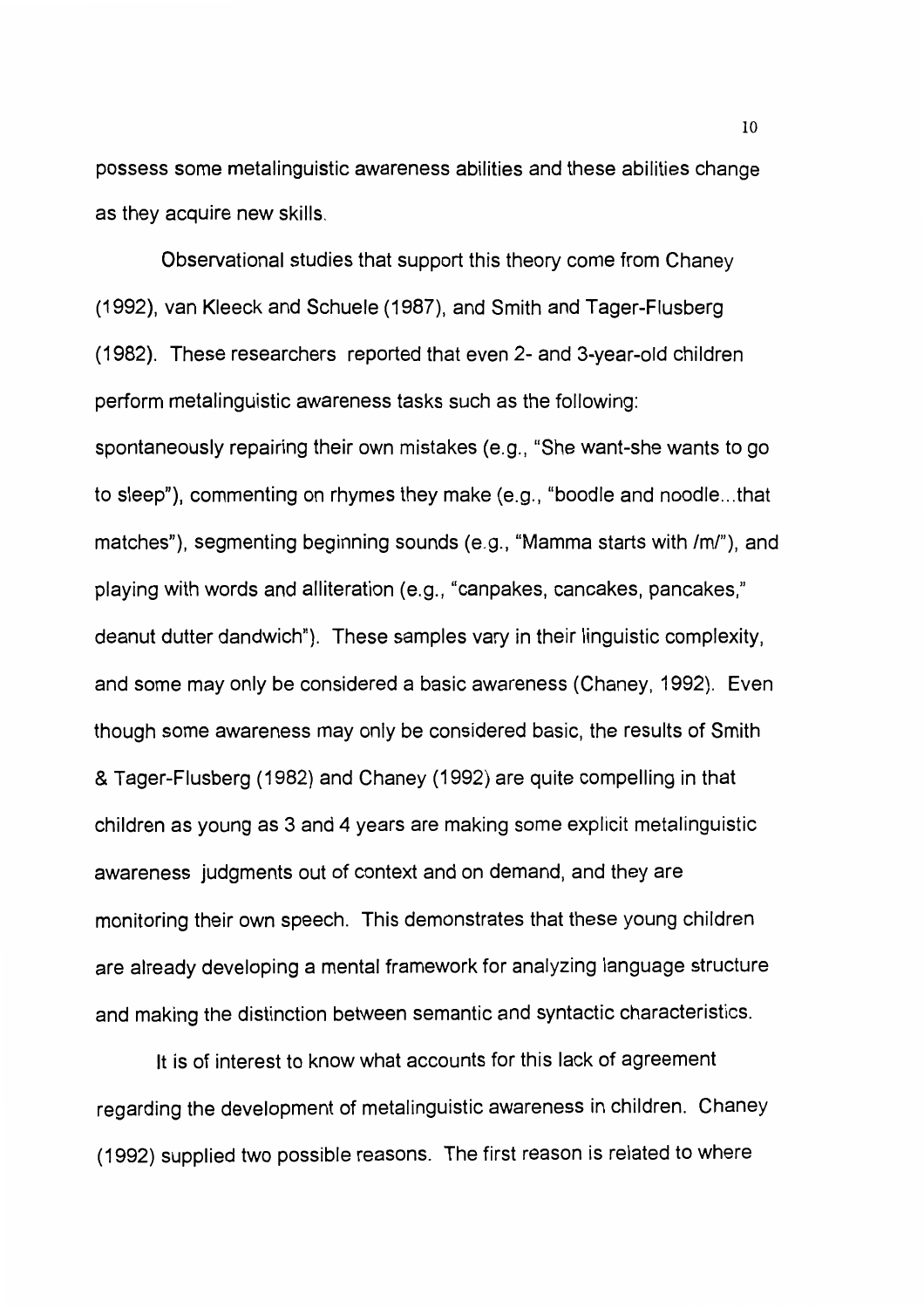the support for the hypotheses comes from. For the autonomy hypothesis, much of the research is gathered from experimental tasks, that show mastery of skills across numbers of children. For the interaction hypothesis, much of the support is gathered from spontaneous data, that reveals the emergence of a skill in one or several children (van Kleeck & Schuele, 1987). Second, the experimental tasks used may be too difficult when attempting to probe early emergence of those metalinguistic awareness skills, (Chaney, 1992; van Kleeck & Schuele, 1987). Due to the lack of agreement regarding the timing and nature of the development of metalinguistic awareness, one would question if the development of metalinguistic awareness fits neatly into either of the two theories presented. It would seem that metalinguistic awareness develops on a continuum, possibly starting very early as some research suggests, but with some skills not developing until middle childhood, as other research suggests.

As cited in Chaney (1992), Adams (1990) and Tunmer and Herriman (1984) have given their attention to this continuum issue. Rather than focusing on the mastery of certain skills, they devised stages for the development of phonological, word, and structural awareness. From least to most difficult, the following is their predicted ordering of metalinguistic awareness tasks: (a) monitoring and correcting speech errors, (b) knowing nursery rhymes/sound play, (c) comparing the sounds of words for rhyme or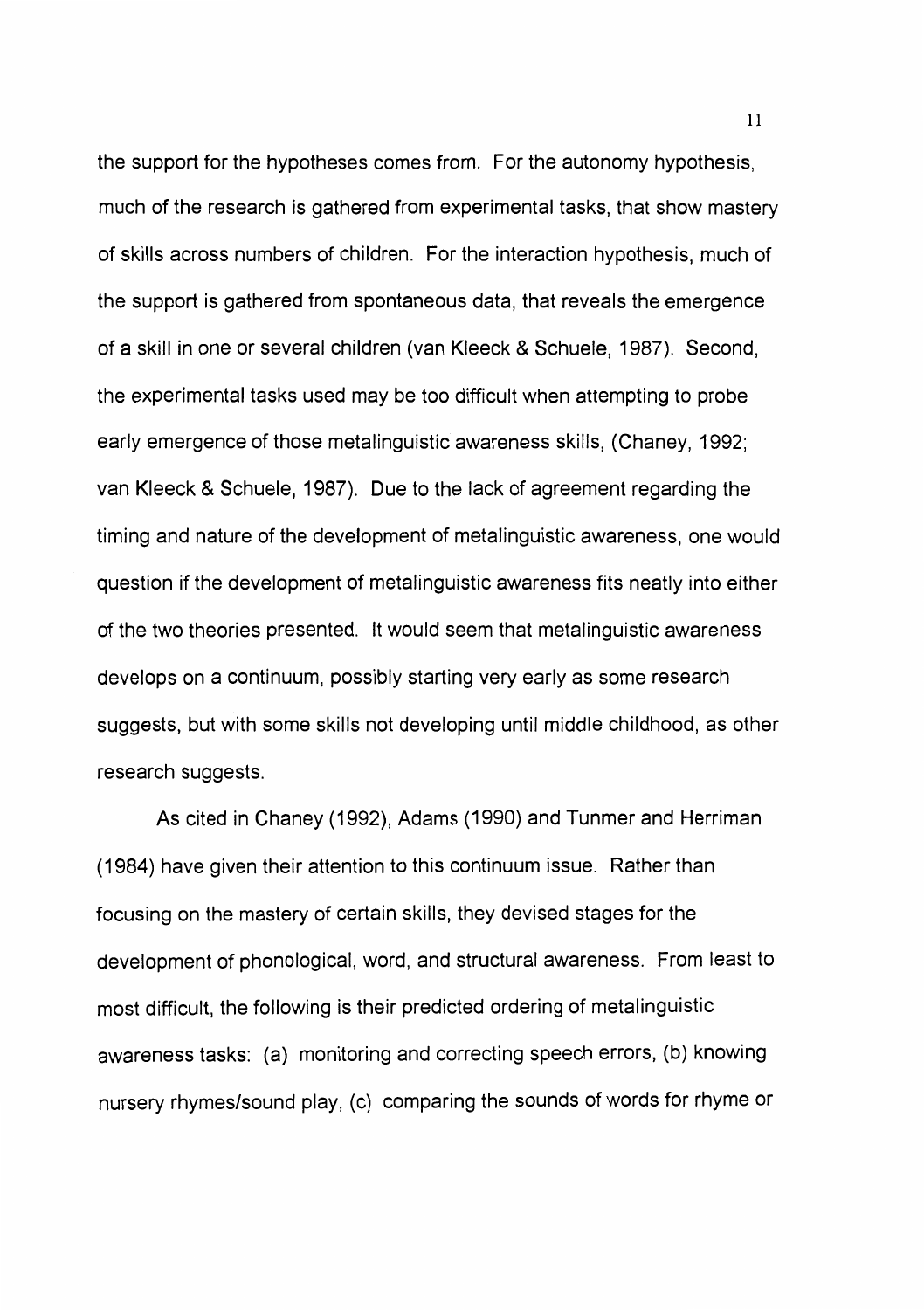alliteration, (d) sound blending/syllable splitting, (e) phoneme segmentation, and (f) phoneme manipulation.

Ball (1993) also hypothesized a developmental continuum for phonological awareness and categorized the behaviors into emerging, simple, and complex. Many of the behaviors she categorized come from van Kleeck and Schuele (1987). These behaviors increase in complexity with age and are similar to the behaviors described by Adams (1990) and Tunmer and Herriman (1984) as cited in Chaney (1992). Emerging behaviors include correcting and regulating speech productions, sound play (e.g., nonsense rhyme and alliteration), and comments on or attracting attention to pronunciations. Simple behaviors include providing rhymes, categorizing by rhymes, providing categorization by initial sounds, and phoneme blending. Complex behaviors include phoneme manipulation, deletion, substitution, and reversal. The tasks at the lower end of the continuum do not require much phonemic processing abilities, whereas the tasks at the higher end of the continuum require a deeper level of phonemic processing that entails explicit, conscious, and analytic skills (Ball, 1993). As one progresses across the continuum, the tasks require more metalinguistic skills to perform.

The development of metalinguistic skills that Liberman et al. (1974) discussed are phoneme and syllable segmentation. They concluded that even though both skills improved with grade level, explicit analysis of spoken words into phonemes is a more complex task for young children than is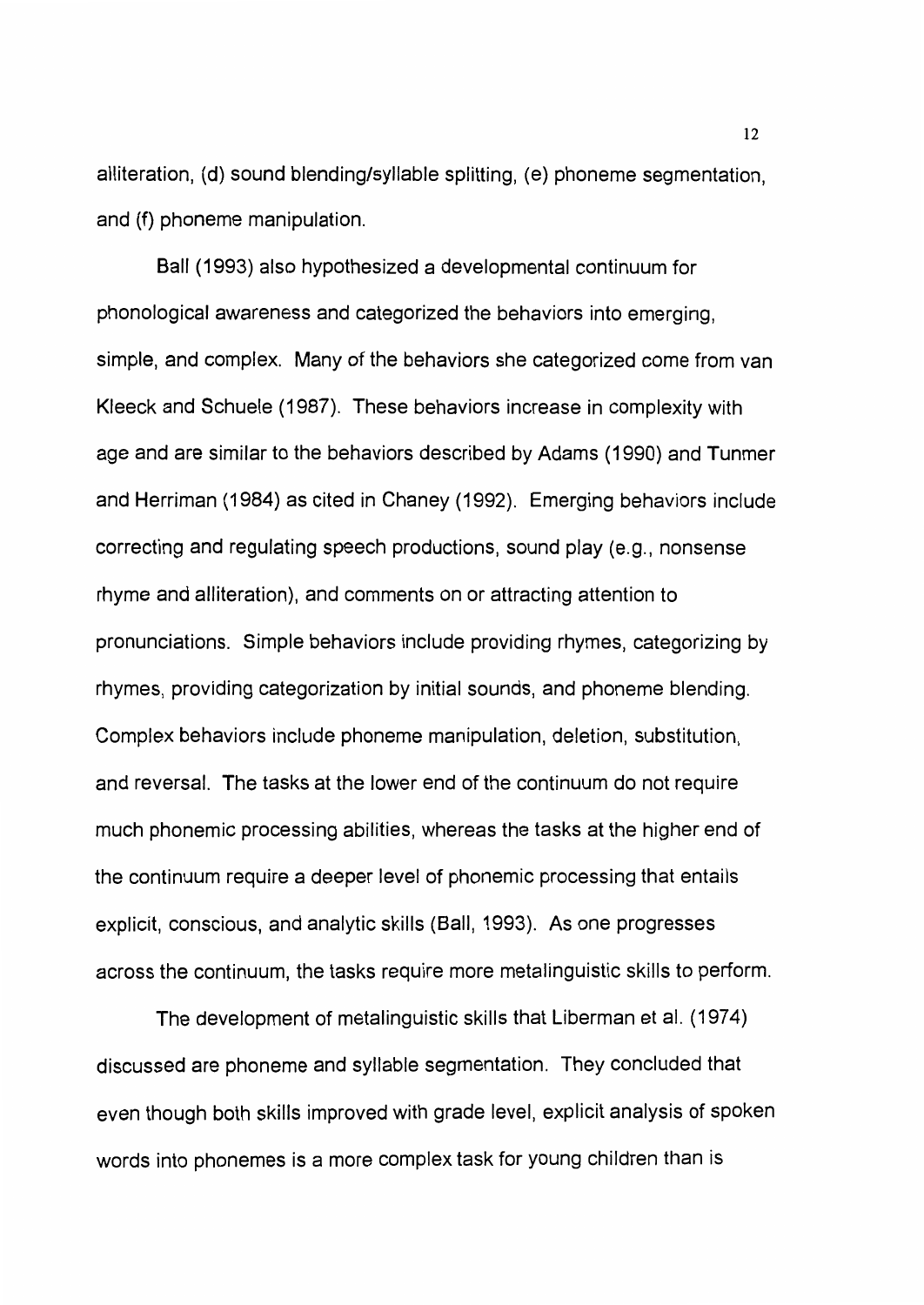syllable segmentation. Preschool children in their study were unable to segment by phonemes, but 46% could segment by syllables. Phoneme segmentation increased to 17% in kindergarten and 70% in first grade, whereas syllable segmentation was performed by 70% of kindergartners and 90% of first graders.

Maclean et al. (1987) studied another phonological awareness task, rhyming. Their results showed that many 3-year-olds have a reasonable knowledge of nursery rhymes, and this knowledge of nursery rhymes predicted their success over one year later in a rhyme detection task. The researchers stated that this study may have been the first systematic group study that has shown that children as young as 3 years exhibit the ability to analyze sounds into words.

## Assessment of Phonological Awareness

A variety of different tasks have been used to asses phonological awareness skills in young and older children, such as blending, phoneme segmentation, rhyming, phoneme counting, matching, and phoneme substitution. This large number of different tasks makes it difficult to know exactly what information is provided by the studies (Stanovich, Cunningham, & Cramer, 1984). The tasks may involve not only phonological awareness, but also cognitive processes such as stimulus comparison, short-term memory, and processing of task instructions. In addition, there is even within-task types of variability such as Yopp (1988) mentioned. These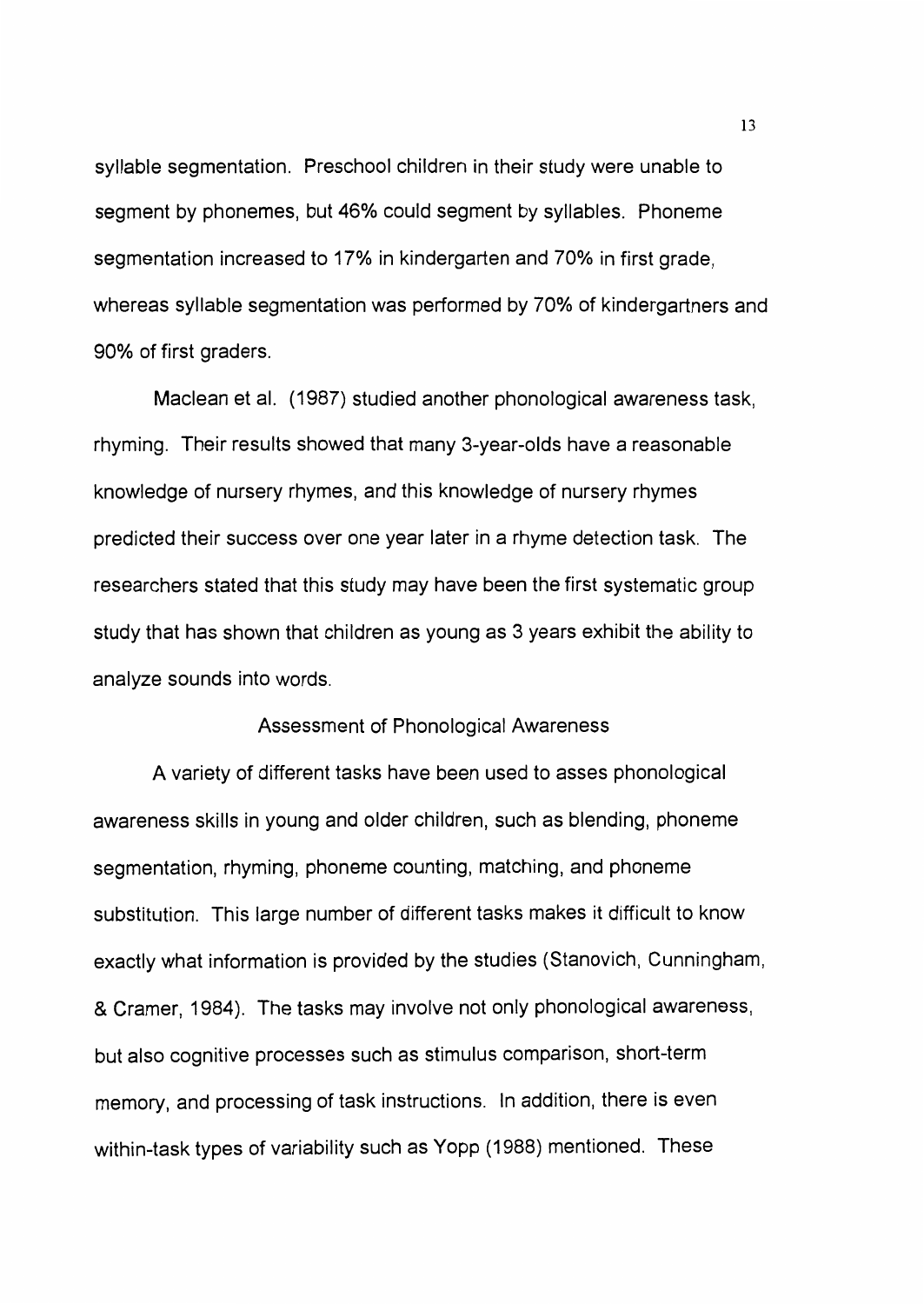variabilities could include the types of words that researchers use. Some researchers use nonsense words versus real words. Another within-task variability is that some researchers target initial sounds of words versus some who may target medial or final sounds. Nesdale, Herriman, and Tunmer (as cited in Yopp, 1988) said to exercise caution when comparing results of specific phonological awareness studies, due to the variance of what phonological awareness skills are being tested from task to task. Reliability and validity for many of the phonological awareness tasks, according to Yopp (1988), have yet to be determined, as well as a rationale for why certain test items were included. In Yopp's study (1988), three phonemic awareness tests did show higher reliability coefficients than others (.90 or greater): (a) the Roswell-Chall (1959) phoneme blending test (b) the Bruce (1964) phoneme deletion test, and (c) the Yopp-Singer phoneme segmentation test which was designed for the Yopp (1988) study. The purpose of the Roswell-Chall phoneme blending test is to determine a child's ability to combine sounds into words. The purpose of the phoneme deletion test is to determine a child's ability to delete phonemes. The purpose of the Yopp-Singer Phoneme Segmentation test is to determine a child's ability to identify the sounds of a word separately, yet in order.

One can conclude that tasks placed on a phonological awareness screening test must be carefully selected. Consideration should be given to the various task requirements such as the following: (a) is there extraneous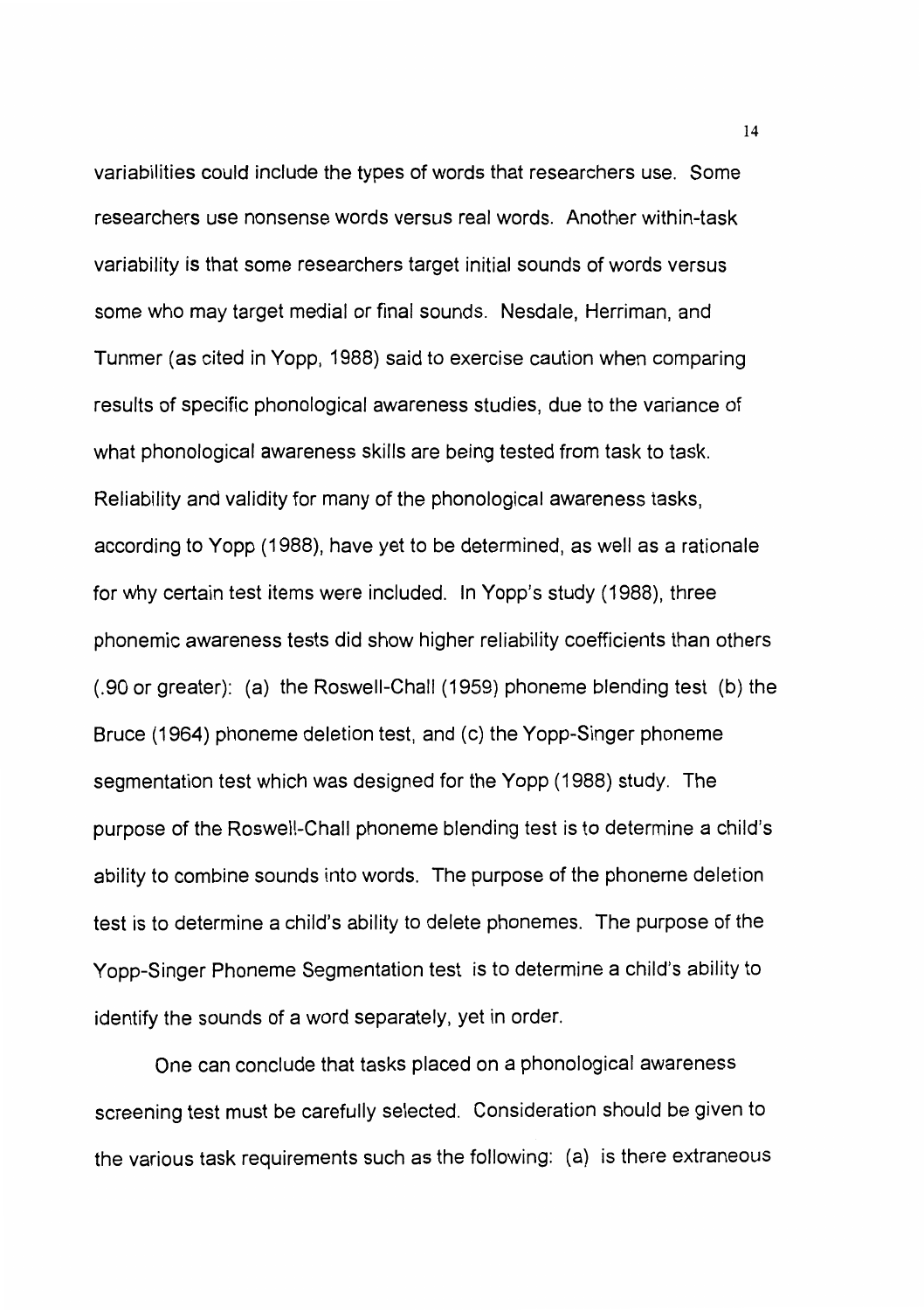cognitive requirements for the tasks?; (b) is there task convergence, that is, is task a correlated with task  $b$ ?; and (c) is there predictability of the tasks to later acquired skills, that is, do rhyming tasks predict later reading ability?

As mentioned previously, a variety of tasks have been used to assess phonological awareness. A list, adapted from Yopp (1988), is provided in Table 1.

Regarding rhyming tasks, Yopp's study (1988) resulted in the same conclusion as did Stanovich's et al.'s (1984) study. Both studies showed the rhyme tasks are the easiest of the phonemic tasks for kindergarten children to perform.

These are various areas that Ball (1993) suggested considering when assessing phoneme awareness. These are invented spellings, categorizing words by rhyme, producing rhymes on demand, alliteration, and phoneme blending. Blachman (1991) suggested simple measures of phonological awareness, such as categorizing words by placement of sounds, counting or segmenting words, or sound deletion tasks when assessing a beginning reader or older nonreader. The assessment of these tasks could provide general information about the child's phonological awareness skills.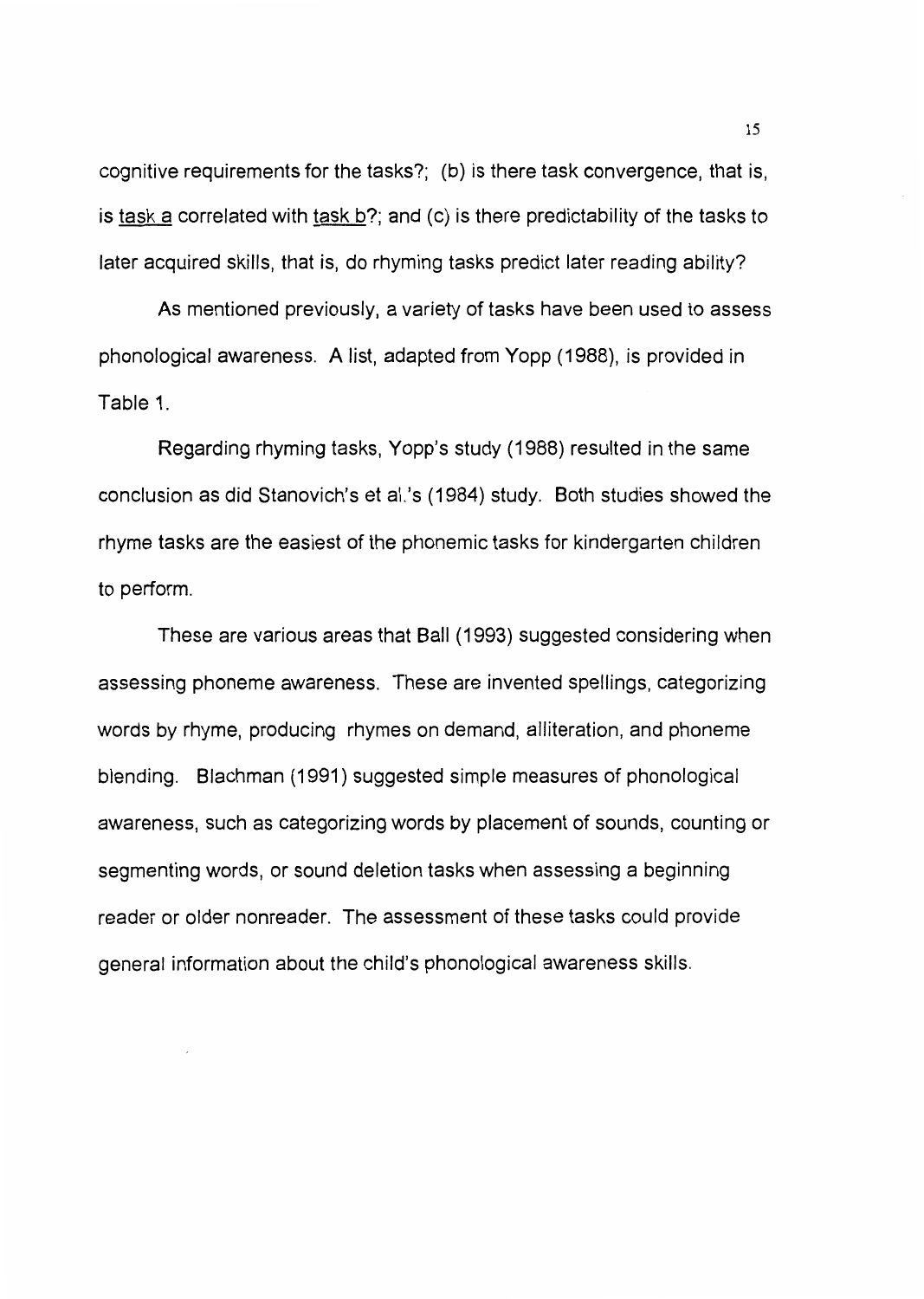# Table 1

Phonological Awareness Tasks (adapted from Yopp, 1988)

| Task                               | Example                              |
|------------------------------------|--------------------------------------|
|                                    |                                      |
| sound to word matching             | Is there a /f/ in calf?              |
| word to sound matching             | Do pen and pipe begin the same?      |
| recognition or production of rhyme | Does sun rhyme with run?             |
| isolation of a sound               | What is the first sound in rose?     |
| phoneme segmentation               | What sounds do your hear in hat?     |
| phoneme counting                   | How many sounds do you hear in       |
|                                    | cake?                                |
| phoneme blending                   | Combine these sounds /c/-/a/-/t/.    |
| phoneme deletion                   | What word is left when you take /t/  |
|                                    | away from the middle of stand?       |
| specifying deleted phonemes        | What sound do you hear in meat       |
|                                    | that is missing in eat?              |
| phoneme reversal                   | Say os with the first sound last and |
|                                    | the last sound first.                |
| invented spellings                 | write the word monster.              |

 $\Delta \sim$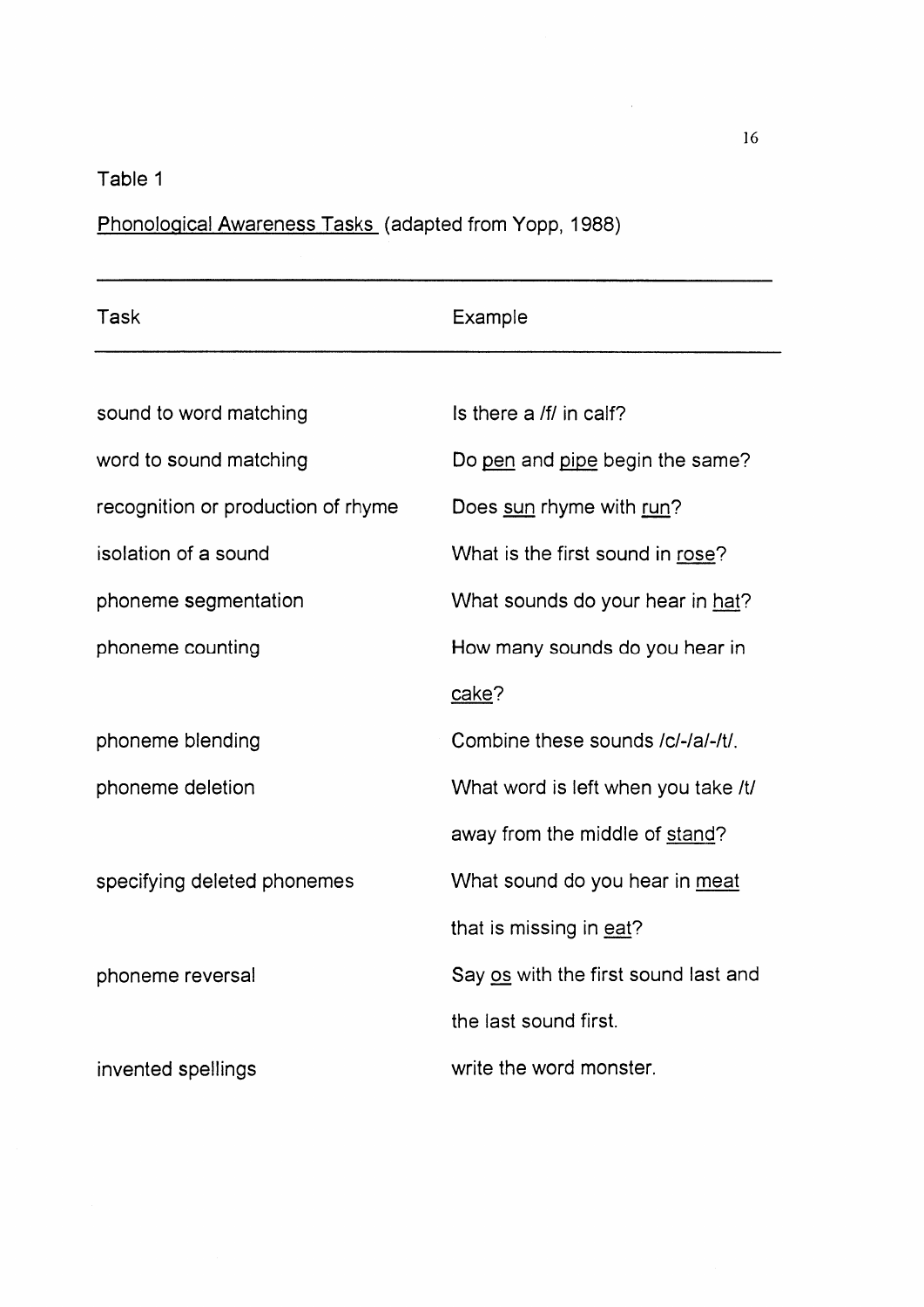# Phonological Awareness Skills of Children with Phonological/Articulation Disorders

To a large extent, research investigation of metalinguistic awareness skills of children with communication disorders has mostly been performed on children with language impairments (Webster & Plante, 1992). Research performed on children with phonological impairments and their metalinguistic awareness has not been nearly as extensive. Webster and Plante reported that the investigation they did into the phonological awareness skills of children with persistent phonological impairments as compared to children with normal phonology showed significantly higher scores for the children with normal phonology on three of the four phonological awareness measures. They speculated the reason to be that phonological impairment precludes efficient phonological coding in memory, and this can cause difficulties with phonological awareness tasks. An example that Webster and Plante (1992) provided is the task of segmenting a word into its constituent phonemes, which requires holding a word in working memory for analysis. If the child has difficulties in phonological coding, these difficulties could affect the child's phonological awareness skills. Webster and Plante (1992) concluded: (a) phonological awareness is closely associated with productive phonological ability, independent of mental age and education experience; and (b) as speech intelligibility increases, so does the ability to segment words and syllables. Webster and Plante (1992) suggested that these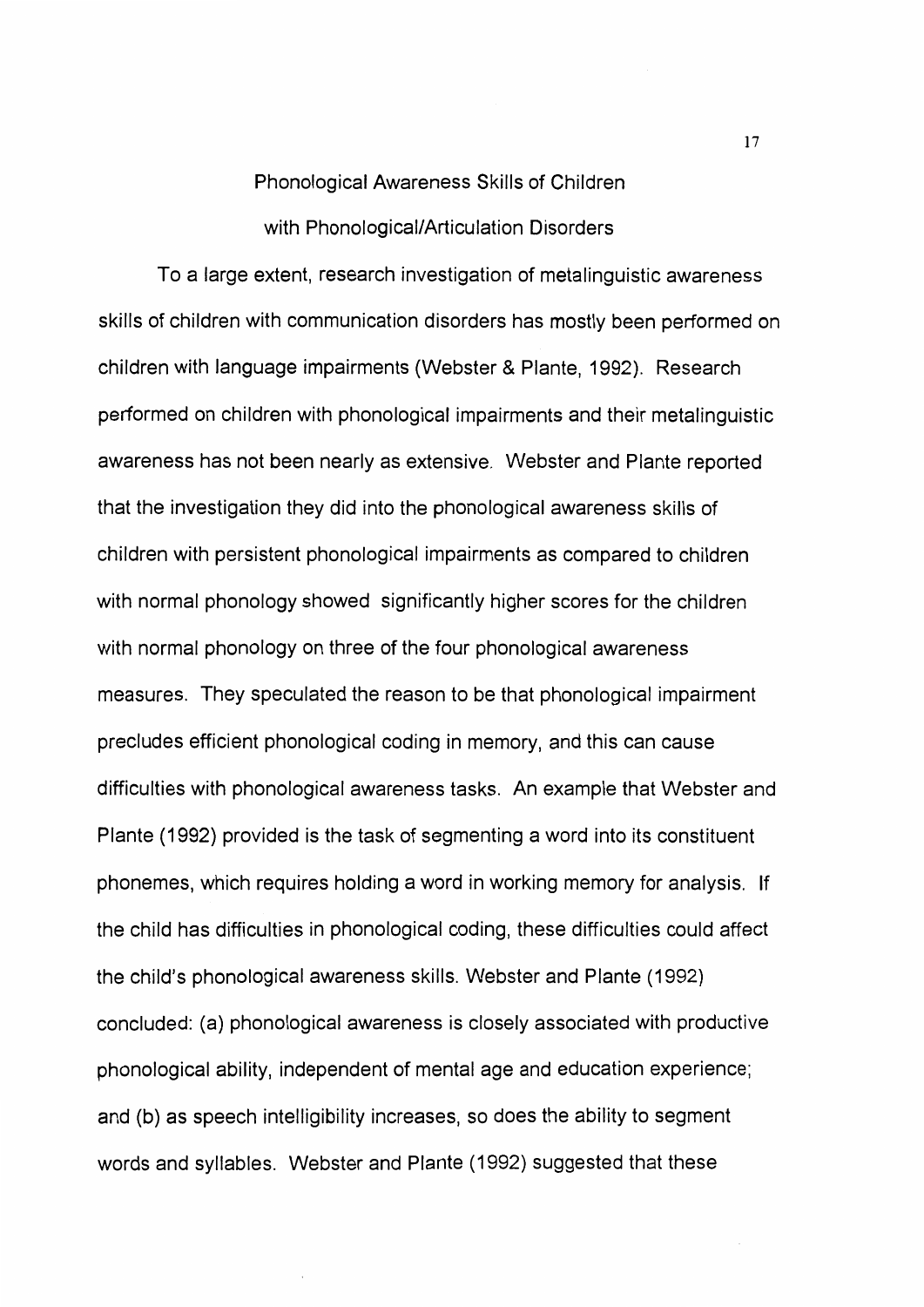conclusions indicate that "phonological awareness bootstraps on the primary or overt phonological system" (p. 181 ), and that phonological awareness may be a strong predictor of performance on phonological tasks that require explicit phonological awareness, such as word-to-phoneme segmentation, and pseudoword-to-sound segmentation, and sentence-to-word segmentation. Generalization of these results though should be limited, because of the small sample size  $(n = 22)$ , and because it is only a preliminary study.

Clarke-Klein and Hodson (1995) studied the misspellings by third graders with histories of disordered phonology as compared to children with normal phonology. They found that on the phonological awareness tasks, the children with a history of disordered phonology scored poorer in all three phonological awareness areas: phoneme segmentation, rhyming, and alliteration. In regard to the spelling tasks, the children with disordered phonology exhibited more phonologically based errors (e.g., consonant sequence/cluster reduction) in their written misspellings than their phonologically normal counterparts. There was a negative correlation found between phonological awareness and misspellings noted in both groups of children. As phonological awareness increased, phonological deviations in misspellings decreased.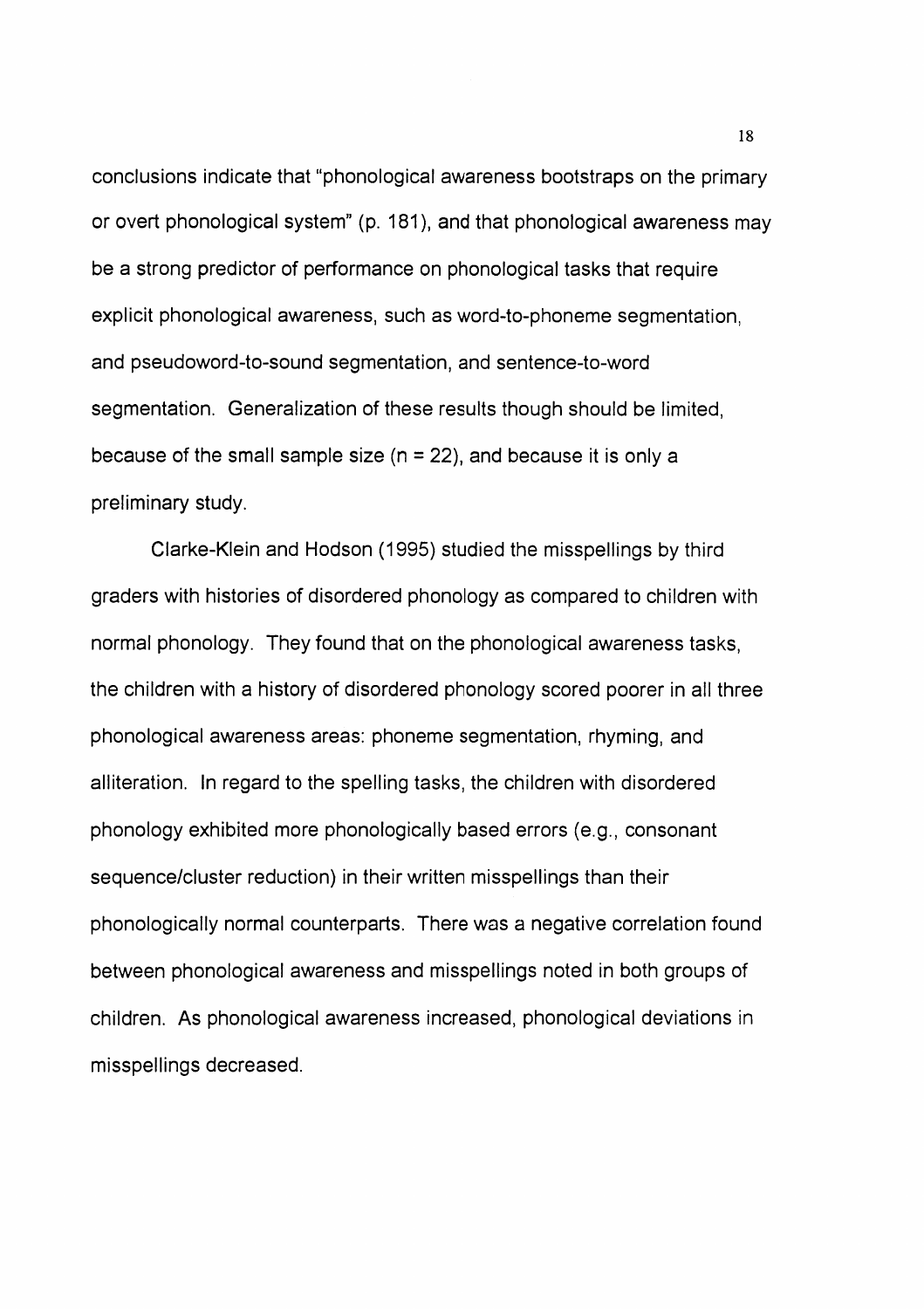#### Approaches to Speech Sound Intervention

Two approaches to speech sound intervention, the phoneme-oriented approach and the phonological cycling approach, will be discussed here as they are the types of interventionadministered to the children in this study. Other approaches will be mentioned in order to gain a broader understanding of what articulation/phonological remediation can entail.

There are two broad areas into which most speech intervention treatments are categorized: (a) motor approaches, and (b) cognitivelinguistic approaches. Motor approaches are based on the view of teaching and automizing new motor behaviors, since articulation errors are believed to be the individual's inability to perform the motor skills required to articulate the sound (Bernthal & Bankson, 1988). In this approach, once the person learns to produce the correct sound and practice the sound at increasingly complex linguistic levels, the target sound will become automatic (Bernthal & Bankson, 1988). Typical motor approaches involve phonetic placement to teach the location of the articulators, practice of the correct sound at increasingly complex linguistic levels (e.g., isolation, syllables, words, sentences, conversation), production training, successive approximation, and imitation.

Cognitive-linguistic approaches are based on the view that some people have not learned the rules for appropriate use of sound or have not established the phonemic contrasts of the language. Typical cognitive-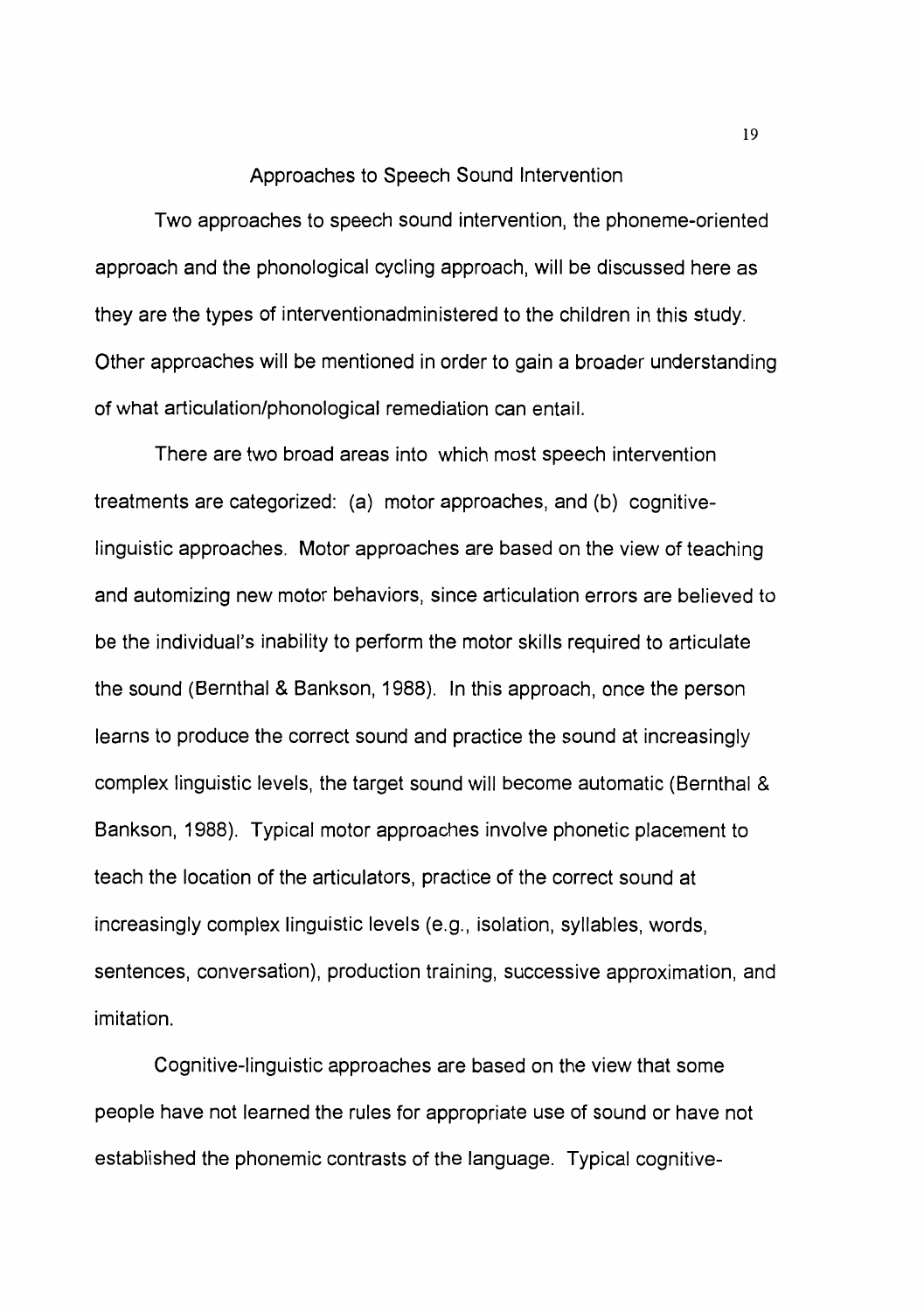linguistic approaches involve phonological process analysis, minimal word pair contrasts, phonological cycling, and activities that require appropriate rule use for the listener to comprehend certain words said by the speaker (Bernthal & Bankson, 1988).

#### Phoneme-Oriented Approach

The phoneme-oriented approach, more commonly referred to as the traditional approach, has been the speech sound treatment that has been in existence the longest and is best known (Bernthal & Bankson, 1988). Even though the beginnings of this approach had its roots in the early decades of the 1900s, Charles Van Riper, in the late 1930s, was the person who began using these treatment techniques (Bernthal & Bankson, 1988). The traditional approach is based on the belief that articulation errors have become fixed, reinforced, and automatized. After this occurs, persons with articulation errors do not recognize their errors and do not know how to produce them correctly (Van Riper & Erickson, 1996). The traditional approach focuses on sequencing of activities for (a) sensory-perception training, (b) varying and correcting various productions of the sound until it is produced accurately, (c) strengthening and stabilizing the correct production, and (d) transferring the new speech skill to everyday communication settings (Van Riper & Erickson, 1996). This approach usually focuses on teaching one phoneme at a time to a specified criterion (e.g., 90%), and the selection of the phonemes to be taught are based on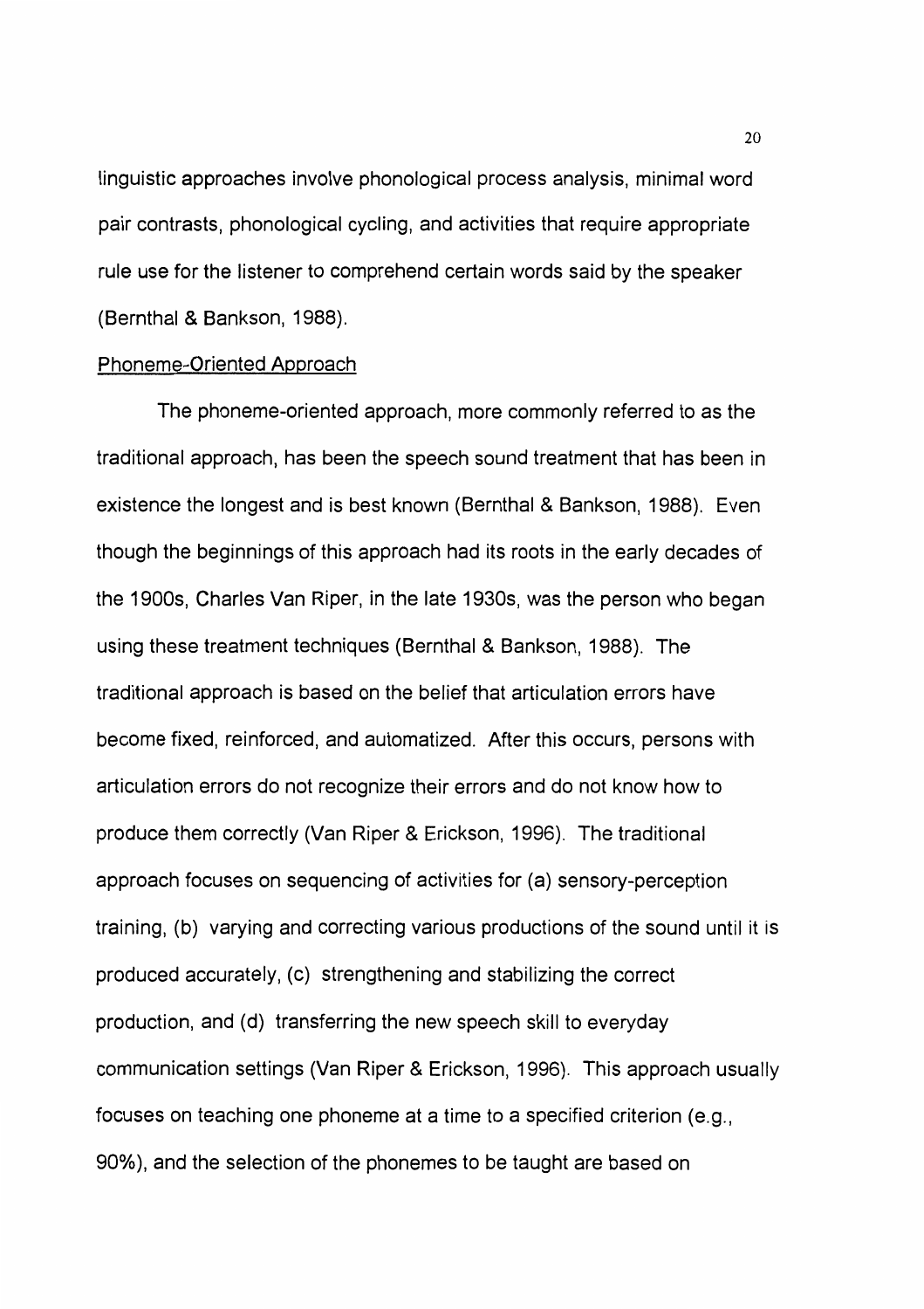developmental phoneme acquisition norms. After a phoneme is selected, it is taught in hierarchical steps, which are the following: (a) isolation; (b) nonsense syllables; (c) initial, final, and medial position of words; (d) phrases; ( e) sentences; and (f) conversation. The client achieves criterion at each step before moving on to the next one. After criterion is met at the conversation level, the next phoneme is selected and taught in the same manner. Since the articulation errors are considered so fixed, reinforced, and automized, isolation production is chosen as the first stage. Thus, the long history of usage that has reinforced the error is avoided. Production of the phoneme would then need strengthening and the person would keep progressing through the increasingly complex steps. This strengthens the newly acquired sound so it can be incorporated into the person's communication.

## Phonological Cycling

Developed by Hodson and Paden (1991 ), the phonological cycling approach to speech intervention incorporates linguistic principles and evaluation of sound systems versus isolated phonemes (Hodson, 1989). Target patterns (e.g., Isl clusters, velars, liquids) are selected for treatment rather than targeting one sound at a time. Two concepts underlying this approach that led to its development are mentioned by Hodson and Paden (1991 ): (a) "phonological acquisition is gradual", and (b) "children are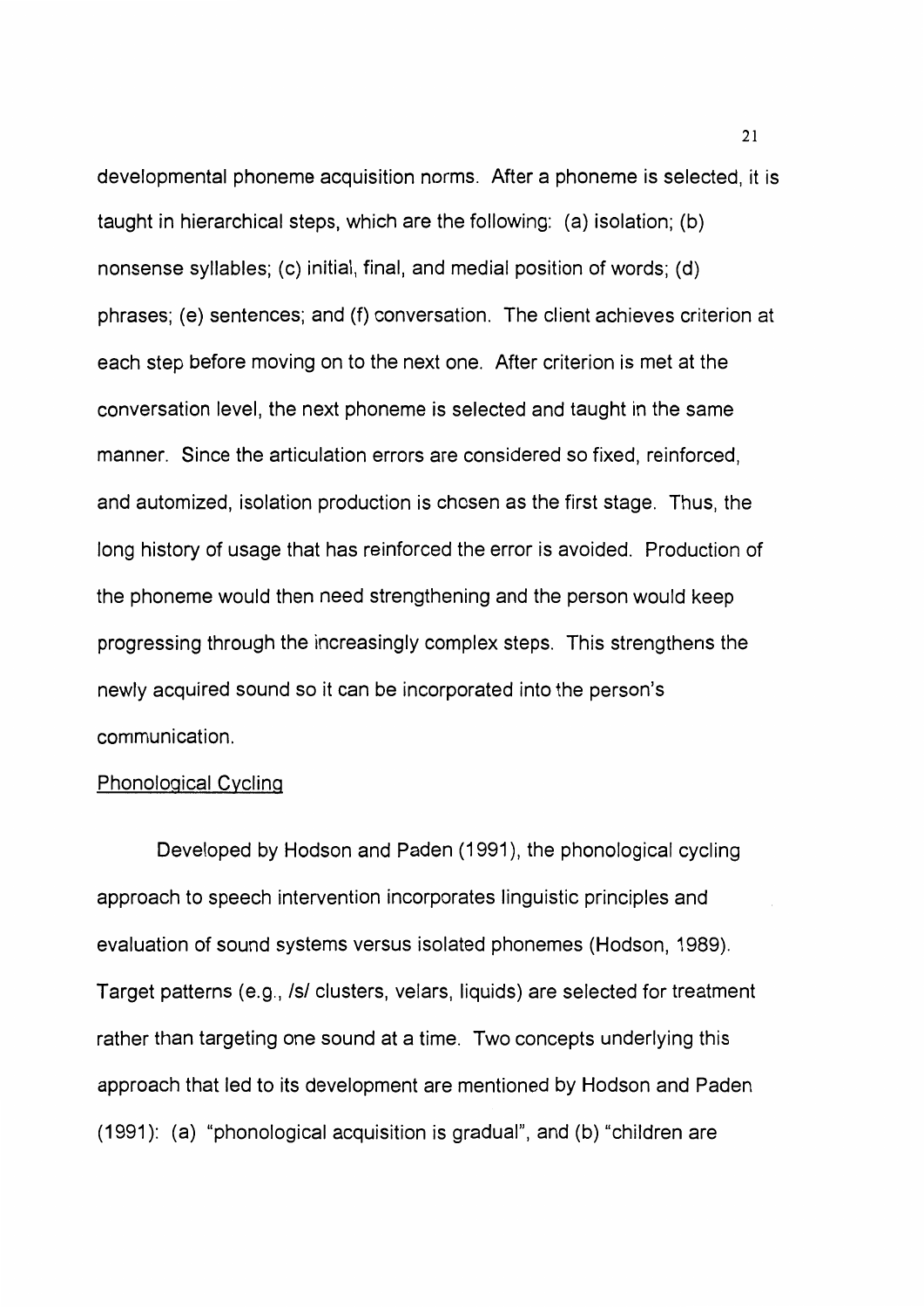actively involved in their phonological acquisition" (p. 76). In discussing the first concept, Hodson (1989) stated that normally developing children do not master one sound or pattern completely before they learn another one. Rather, they acquire sounds in a gradual process. This is why the approach does not focus on the mastery of one target at a time, but rather attempts to facilitate or stimulate all of the target patterns in succession. In response to the concept that children should be active participants in the learning process, the phonological cycling approach incorporates experiential-play activities (e.g., bowling) to provide motivation.

Following phonological assessment, potential targets are selected for intervention. Selection of targets is important for several reasons. One reason is so that immediate success can be experienced by the child. Early targets are selected for which the child is stimulable in order for the child to experience success. A second reason is that the child should experience not only success, but also be challenged. As the cycles progress, the targets are selected to be more difficult. A third reason why appropriate target selection is important is because of the need to reduce opportunities for assimilation effects. For example, words containing labial consonants and/or vowels should not be used as target words, especially during early cycles, for children who substitute the labial glide /w/ for liquids (Hodson, 1989). In addition to target selection being important for success in this approach, so is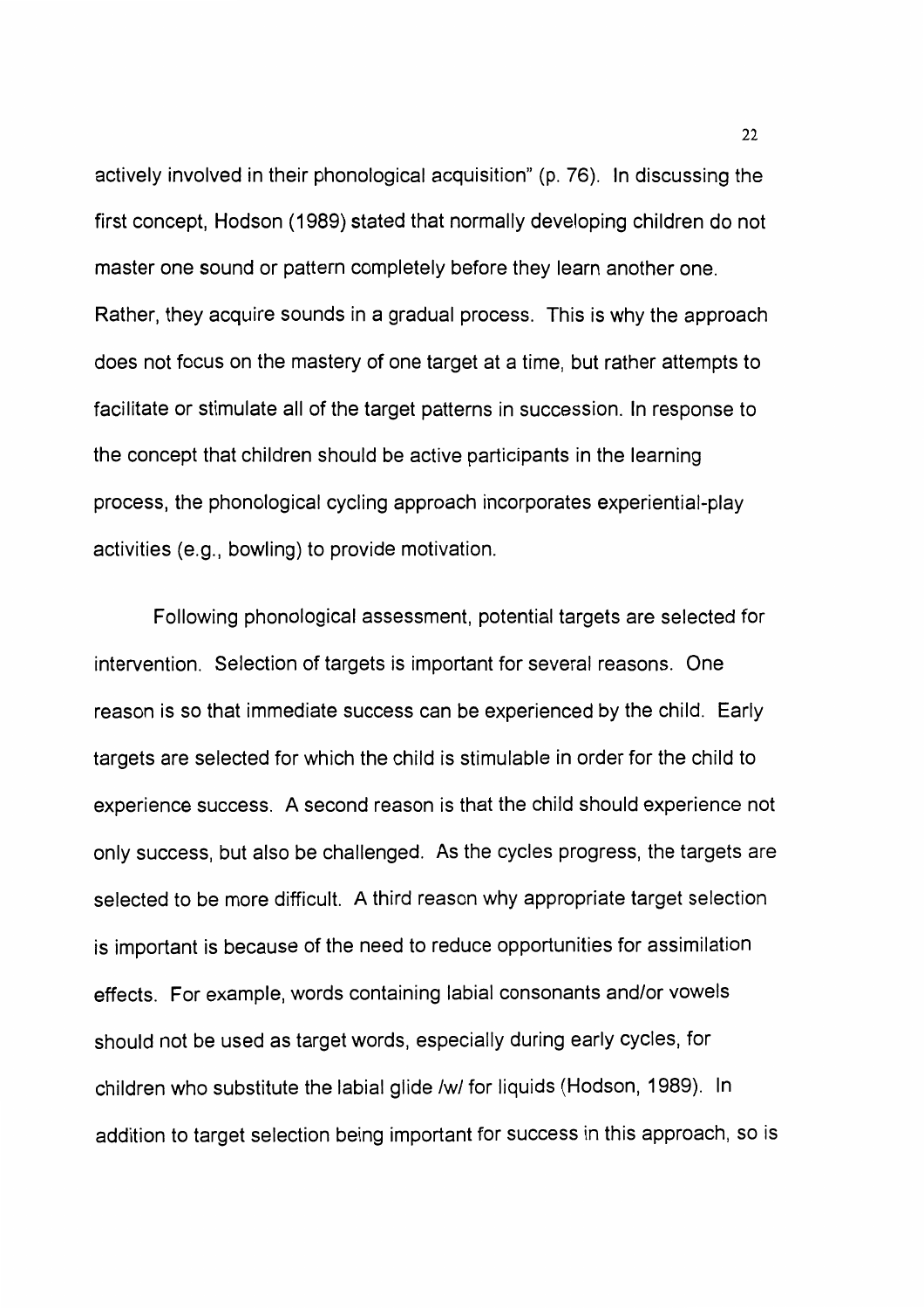auditory and kinesthetic awareness of phonological patterns according to Hodson (1989). The reason is that "unintelligible children seem to rely solely on their own inaccurate kinesthetic images, which feel right at the time" (p. 158). Since children with phonological impairments seem to rely on their own inaccurate kinesthetic images, new kinesthetic images are developed. These new images are developed by providing many opportunities for the child to produce the carefully selected words. Auditory awareness is also incorporated into the session, because children with unintelligible speech do not always hear their own speech (Hodson, 1989). Auditory awareness is accomplished through the use of an auditory trainer at the beginning and end of each session.

In summary of the two approaches, Hodson (1989) described several of the main differences between the phoneme-oriented approach and the phonological cycling approach. The goal for phonological remediation is to help the child develop intelligible speech patterns as quickly as possible, and the goal for phoneme-oriented remediation is to perfect phonemes one by one. In the phonological based approach, "phonemes serve as a means to an end" (p. 160), and in the phoneme-oriented approach, "the phonemes act as an end in themselves" (p.160). Early targets for the cycles approach typically include /s/ clusters and liquids (/l/ and /r/), whereas in the phonemeoriented approach, these are not likely targeted early, but rather phonemes such as /f/ are selected as early targets. Hodson (1989) reported that for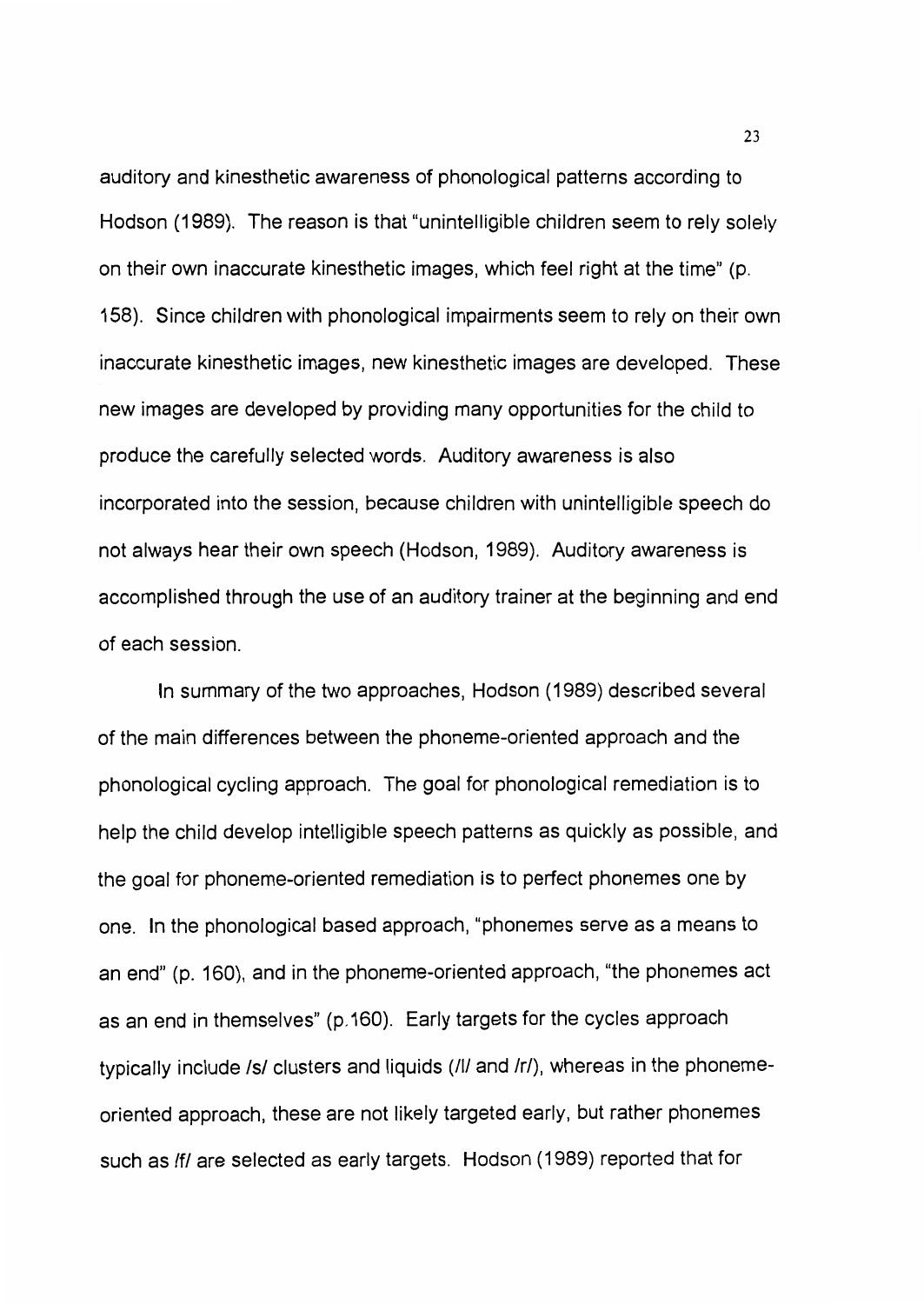children with mild to moderate speech disorders, the phoneme-oriented approach is quite adequate, but for highly unintelligible children, it is usually not as efficient nor effective, and a phonologically based approach would more likely best serve the child.

#### Summary

There are different opinions regarding when and how phonological awareness and metalinguistic awareness develop. According to the autonomy hypothesis, metalinguistic awareness develops at the same time, but independently of certain literacy skills, such as reading, around the age of 6 or 7, and comes after the development of basic language comprehension and production processes. In contrast, according to the interaction hypothesis, acquisition of basic comprehension and production influences metalinguistic awareness, and metalinguistic development is influenced by linguistic development. In addition, preschool children as well as older children posses some metalinguistic awareness abilities and these abilities change as they acquire new skills. The interaction hypothesis supports the notion that children in the preschool years do demonstrate some phonological awareness. If this is the case, this knowledge should be testable. The specific phonological awareness skills that should be tested, however, has not been agreed upon in the literature. Some phonological awareness tasks though, have been shown to be more reliable than others as cited earlier by Yopp (1988).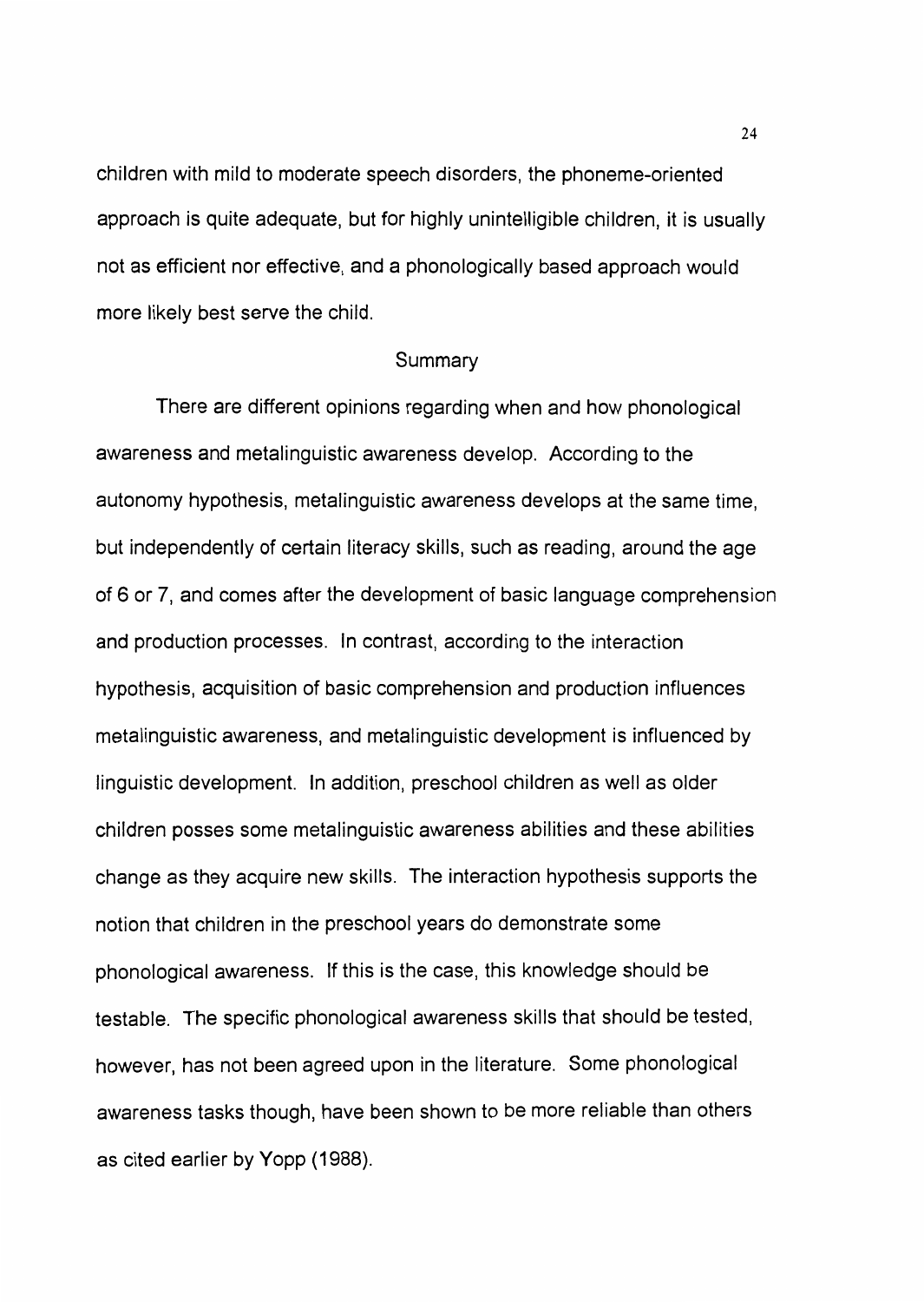In addition to testing phonological awareness skills of preschool children with normal phonology, it would be beneficial to test phonological awareness skills of preschool children with disordered phonology. Testing the latter group would help to understand better the phonological awareness skills that children with disordered phonology have and why these skills may be lacking.

Children who are highly unintelligible as well as exhibiting phonological awareness deficits are of concern when they enter kindergarten (Hodson, 1994). Many researchers have indicated that children with phonological awareness deficits will later have more difficulties when learning to read. If these children also have an expressive phonological impairment, it may even further impinge on their development of literacy skills.

When choosing a speech sound intervention approach for children with disordered expressive phonology and phonological awareness deficits, it would be wise to choose the most efficient and effective treatment. The sooner the children's deficits can be remediated, the less chance there is of the deficits having a negative effect on literacy development. Hodson (1989) stated that the most effective and efficient speech sound intervention for highly unintelligible children is the phonological cycles approach, because it targets the underlying organization of the child's sound system. This approach may not only be more effective and efficient, but also may facilitate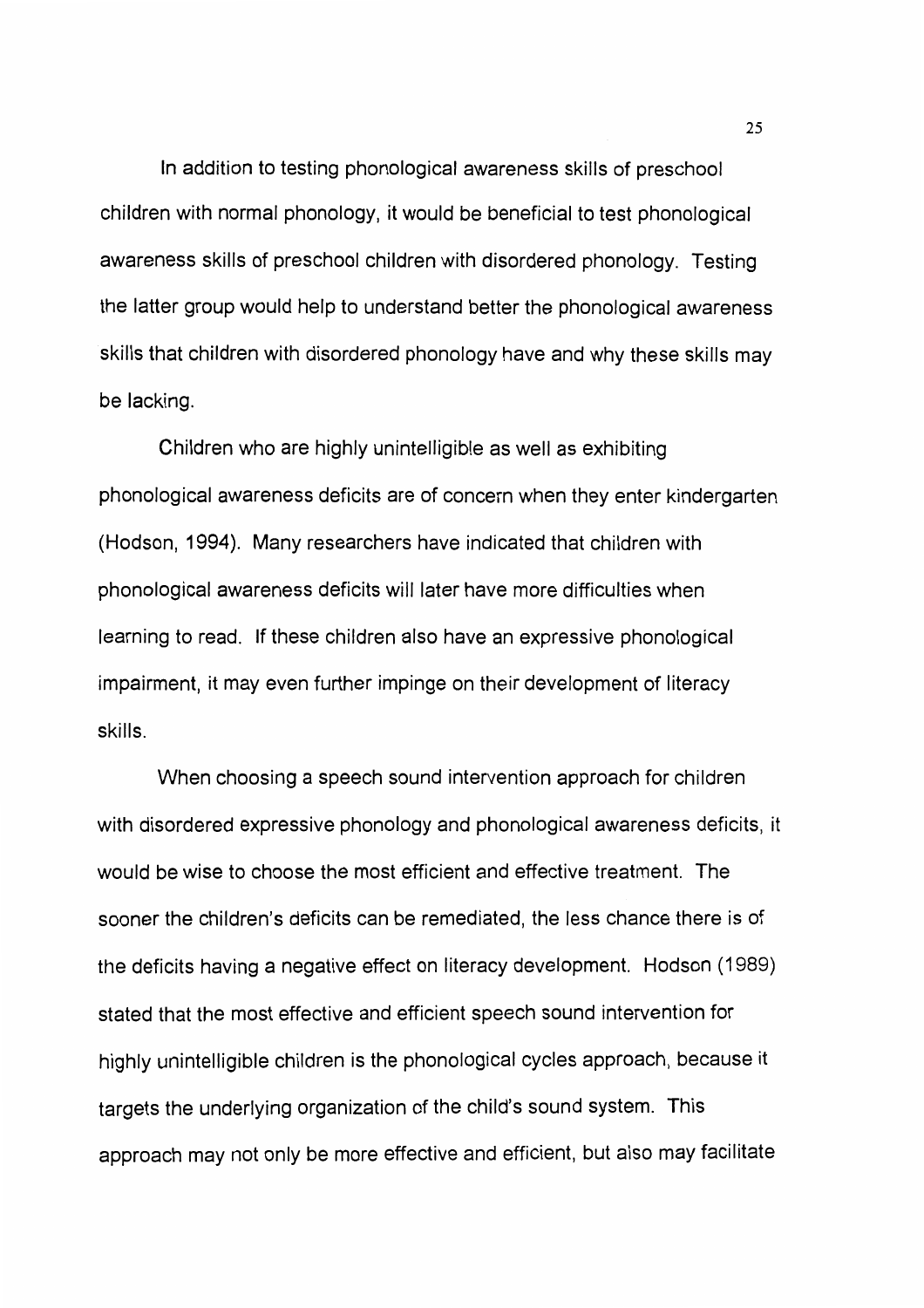phonological awareness skills faster. A possible reason for this is the assumption given by Webster and Plante (1992) that "phonological awareness bootstraps on the primary or overt phonological system" (p.181 ). Making the phonological system as the target of speech intervention and using the cycling approach to do this would then seem to make more sense than targeting single sounds.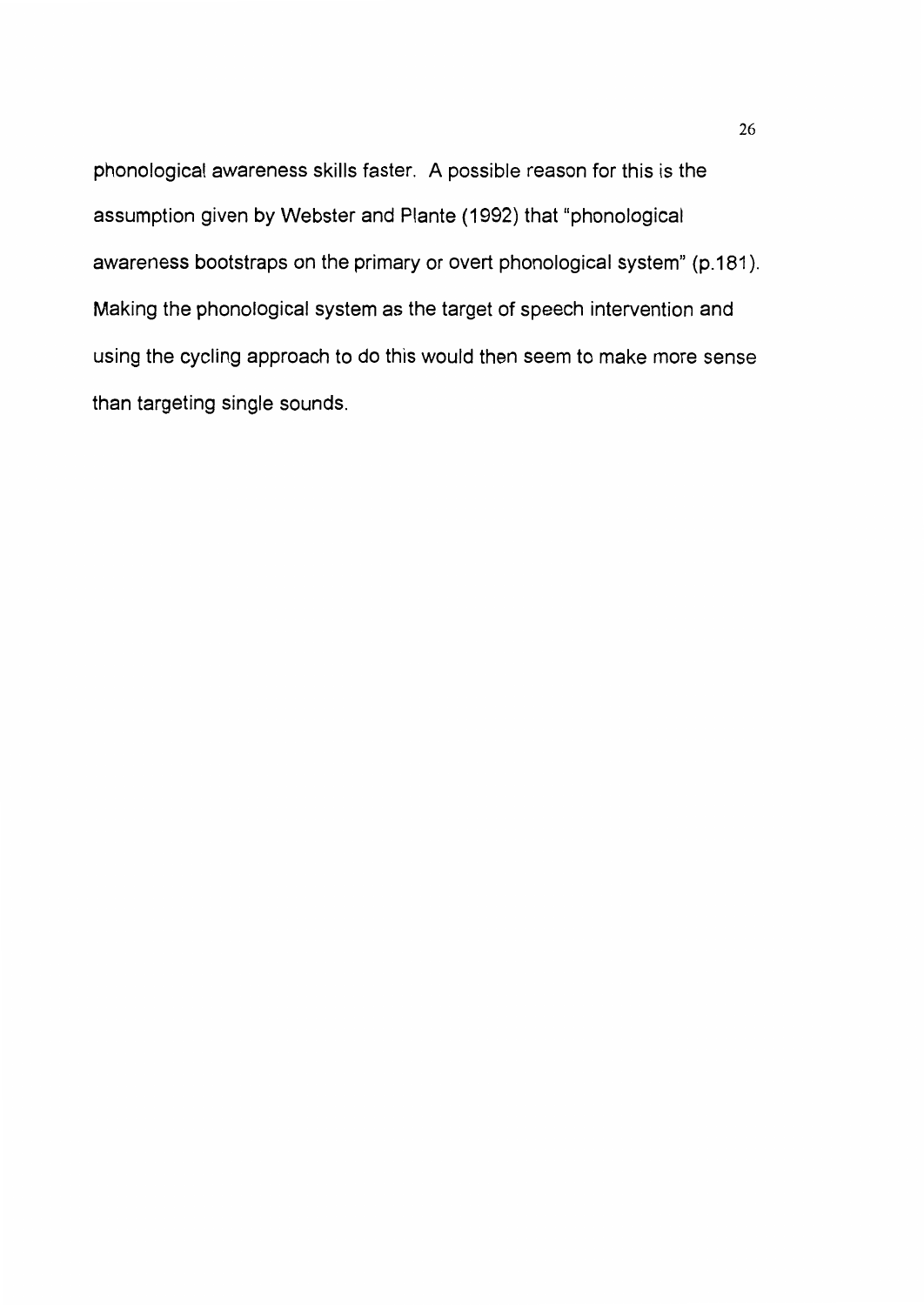## CHAPTER Ill

## METHOD

#### Subjects

The subjects used in this research are part of a study conducted at Portland State University by Buckendorf (1996) who investigated the effectiveness of two speech intervention approaches, that is, phonemeoriented and phonological cycling. Ten children between the ages of 3 years 8 months and 5 years 5 months, pretest age, served as the subjects for this study. Five children received the phoneme-oriented treatment approach, and 5 children received the phonological cycling treatment approach. Another subject who was in the phoneme-oriented group discontinued participation in the study due to parent scheduling conflicts, and a 12th subject who was receiving phonological cycling intervention was dismissed because he achieved normal phonology after 15, 50-minute sessions.

Subjects were recruited for the Buckendorf (1996) study by sending letters to three groups of people/programs: (a) physicians, (b) private practice speech-language pathologists, and (c) early intervention programs. Potential referees were asked to refer children between the ages of 3 1/2 years and 5 years who were difficult to understand. To be included in the study, subjects were required to pass screening tests for: (a) hearing and (b) receptive language which included the Peabody Picture Vocabulary Test-Revised (PPVT-R) (Dunn & Dunn, 1981) and the Test of Auditory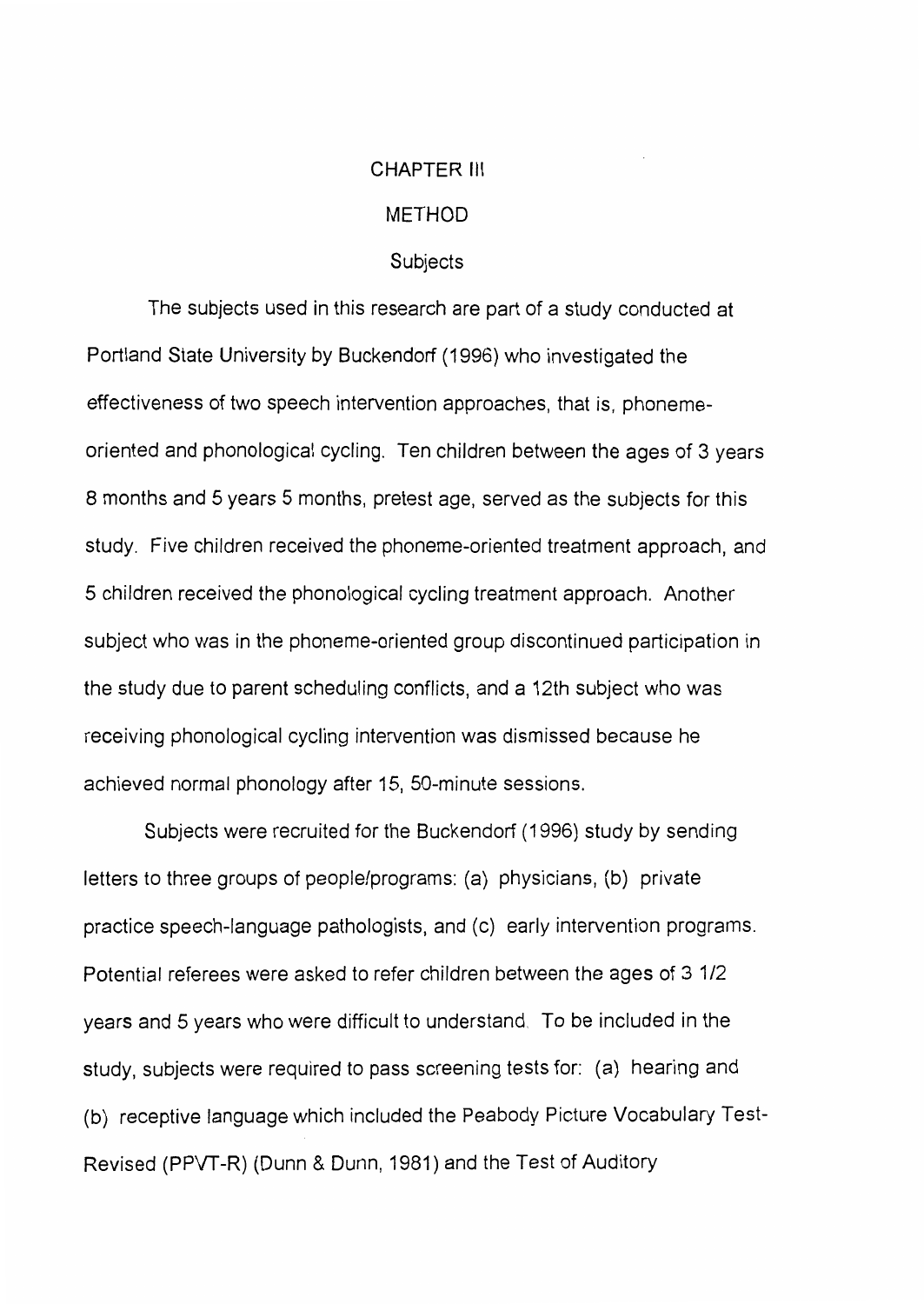Comprehension Language-Revised (TACL-R) (Carrow-Woolfolk, 1985). Passing for the hearing screening was at 20 dB at the frequencies of 500, 1000, and 2000 Hz. To pass the PPVT-R and the TACL-R, children had to score no lower than a standard score of 85. Permission for the subjects to participate in this study was granted through a written consent form signed by the parents of the subjects (Appendix A).

The children were then screened with the Assessment of Phonological Processes-Revised (APP-R) screening test (Hodson, 1986). This screening test consists of 15 single words. The child is shown a picture or object representing the word, and the child is asked to name it. If the child substitutes or omits the targeted phoneme(s) for that word, it is considered an error. Targeted phonemes include velars, liquids, and /s/ clusters. If the child receives three or more errors on the screening test, it is considered failing. All subjects failed the screening test. The APP-R was then administered in its entirety. In this test, children name 50 items. Phonological patterns used in the child's productions are analyzed and the average percentage of occurrence of phonological deviations is calculated. The average is converted to a severity rating by factoring in chronological age. Children scored from 40-60 on the severity scale on this instrument, which corresponds to a rating of severe. Such a severity rating is indicative of inadequate intelligibility. The range of intelligibility, which was a measure of the percentage of words understood in a 100 word speech sample ranged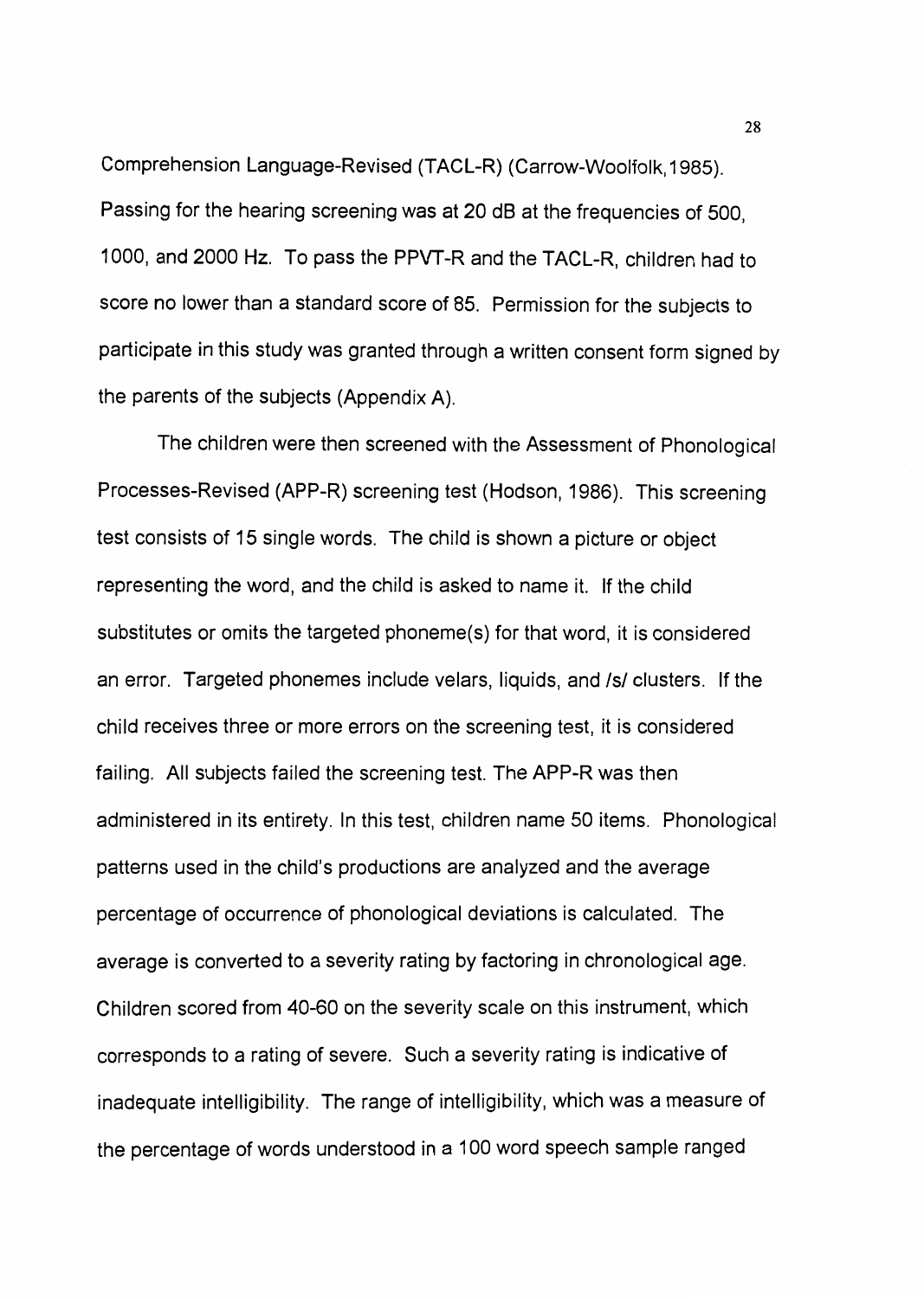from 27% to 65% pretest, and from 50% to 100% posttest. Children who passed the other screenings and scored between 40-60 on the severity scale, were used in this study.

## Testing instrument

The unpublished testing instrument used in this study, The Assessment of Metaphonological Skills-Prekindergarten, was developed by Hodson (1995). This assessment is recent in its development; hence, normative data are not available. Since the test is a recent development and because there are no current norms for it, the author (B. Hodson, personal communication, October 17, 1995) asked that the test form not be included in the appendix so inappropriate use would be discouraged.

The instrument consists of three sections, including blending syllables, rhyming, and segmentation. These tasks were designed to test the children's metaphonological skills. The first section is blending syllables (using manipulatives) which consists of 6 items. In this task, the child is required to combine two small words to make a larger word (e.g., hot and dog make hot dog). Blocks are used to represent the small words, and the child pushes the blocks together to make the larger word.

The second section of the test is rhyming (matching), which consists of 7 items. First, the children are instructed to point to the pictures that are named to ensure they know each picture. Second, the children are required to choose which word rhymes with the key word from a set of pictures that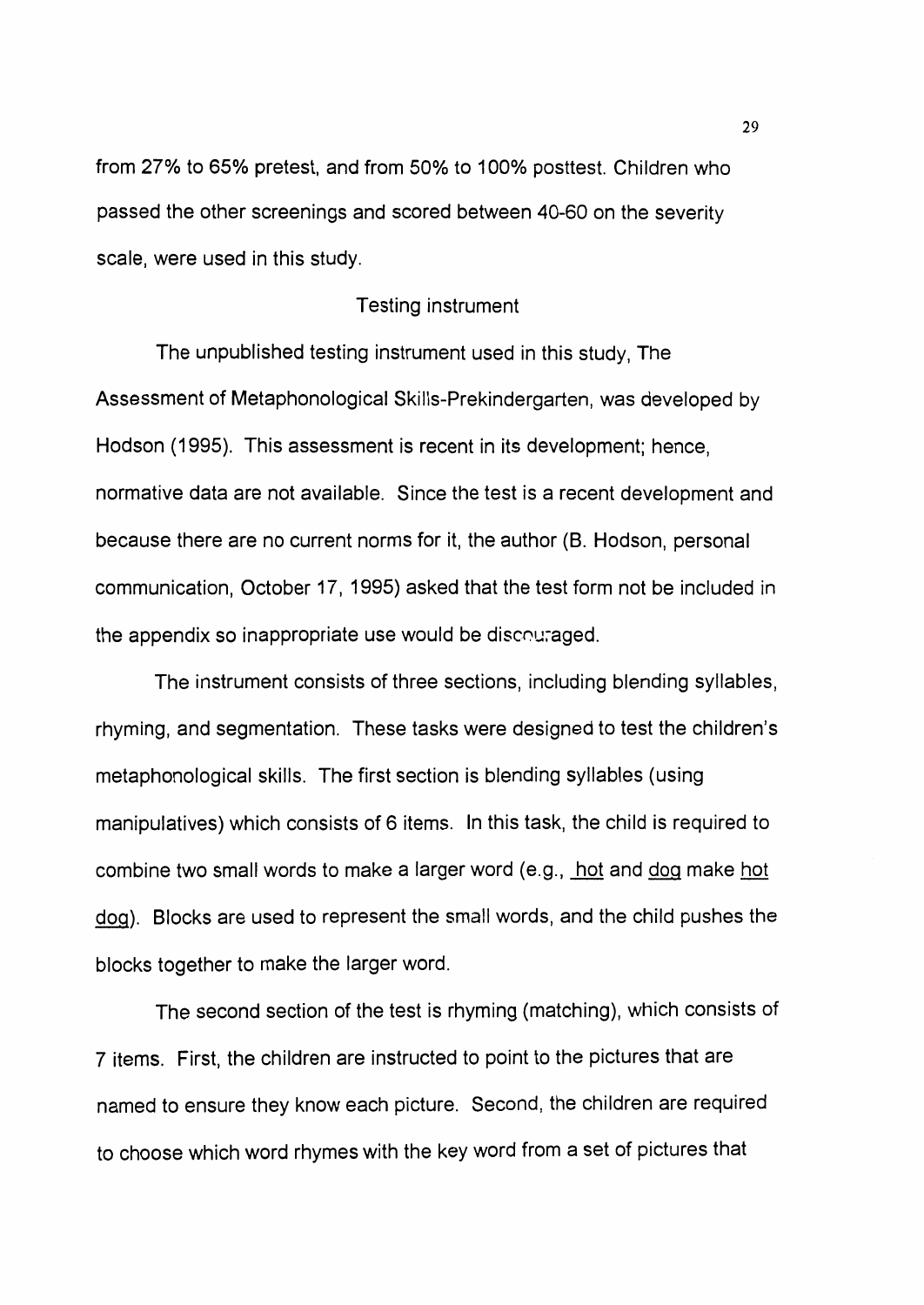are read by the examiner The third section of the test is segmentation (counting syllables), which consists of six items. In this task, the children are required to count the number of syllables in a word by tapping out the syllables through use of finger tapping. The three sections of this assessment were chosen by the Hodson because research and experience indicate that children learn these skills earliest and that pre-kindergarten children who are developing normally can do these tasks fairly successfully (8. Hodson, personal communication, February 15, 1996).

#### Procedures

The subjects were administered the test two separate times, pretest and posttest. Each testing session took approximately 15 minutes. Testing of most of the subjects was performed by the researcher, who was trained in administration procedures by the author of the test. One subject who was not compliant on the first meeting was tested over two sessions for the pretest. Testing for this child was completed by the child's clinician, who was trained by the researcher. Hodson also administered the test to two children during the pretest to instruct the researcher on procedures. The subjects had received from 10 to 12, 50-minute speech intervention sessions prior to the pretest. Time between the pretest and posttest was from 2 months 2 weeks to 3 months 1 week. Differences were due to different days the subjects attended clinic, cancellations, and time conflicts when testing.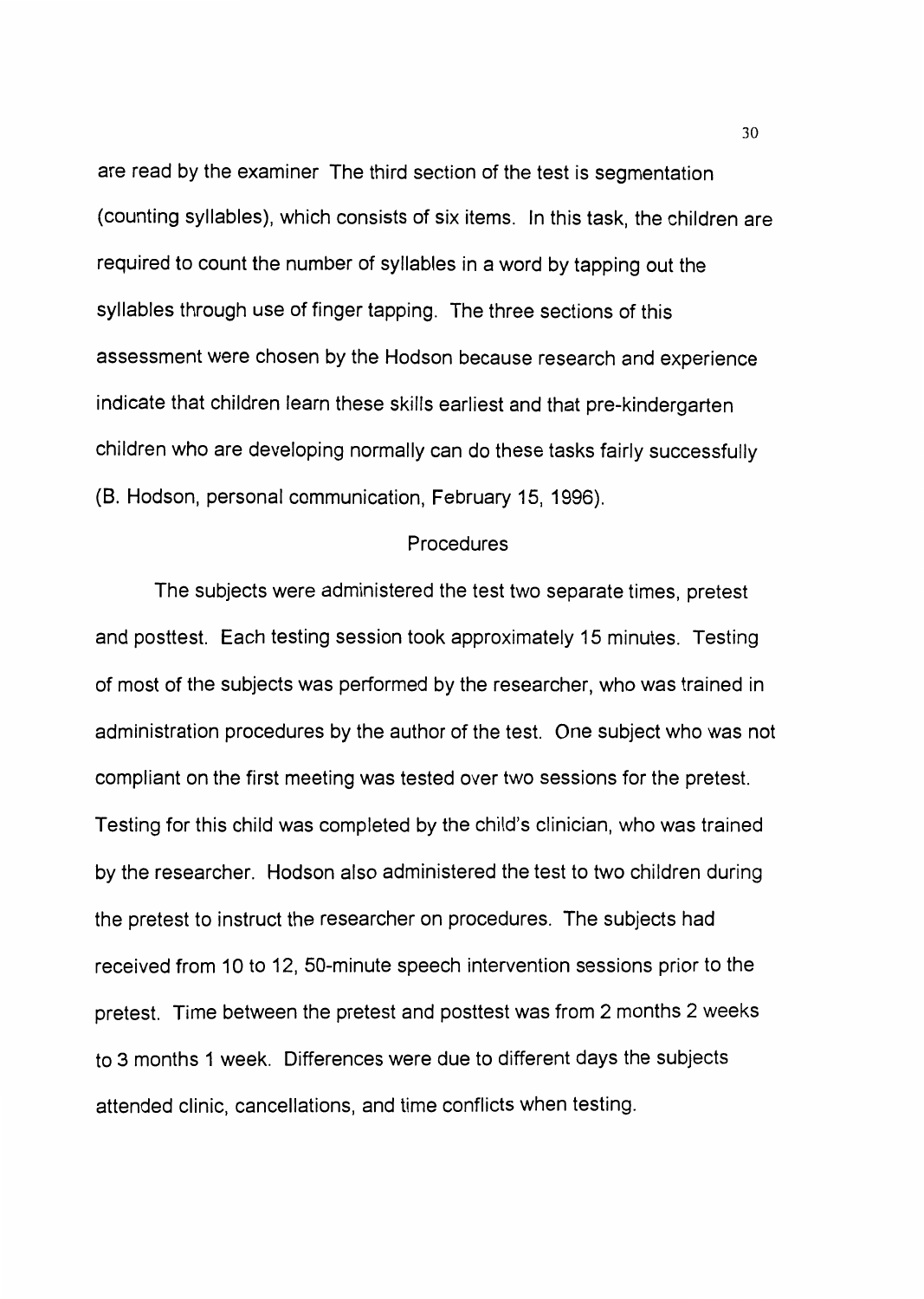Before the Assessment of Metaphonological skills-Prekindergarten was administered, a precheck was performed. This ensured that each child was able to push objects together, differentiate between same and different, and count to three, either rote counting or counting objects, all skills needed during the testing. When testing for the ability to push blocks together, which prechecked for the blending syllables task, the subject was given three blocks and was instructed to push the blocks together. When testing for the ability to differentiate between same and different, which prechecked for the rhyming task, the subject was given three blocks, two of which were the same color and height and one which was a different color and height. The subject was then asked to identify which blocks looked the same and which ones looked different. In order to test for the ability to count to three, which prechecked for the segmentation task, the subjects were given three blocks and were asked to count them. All subjects passed the three prechecks.

Following the precheck, the Assessment of Metaphonological Skills was administered. Two demonstration items were given for the first section, blending syllables. The examiner said the word, had the child repeat the word, and placed a block on the table that represented the word that was said. This was repeated for the second (and sometimes third) word. After the words were said, the child was asked to slide the blocks together and say the new word.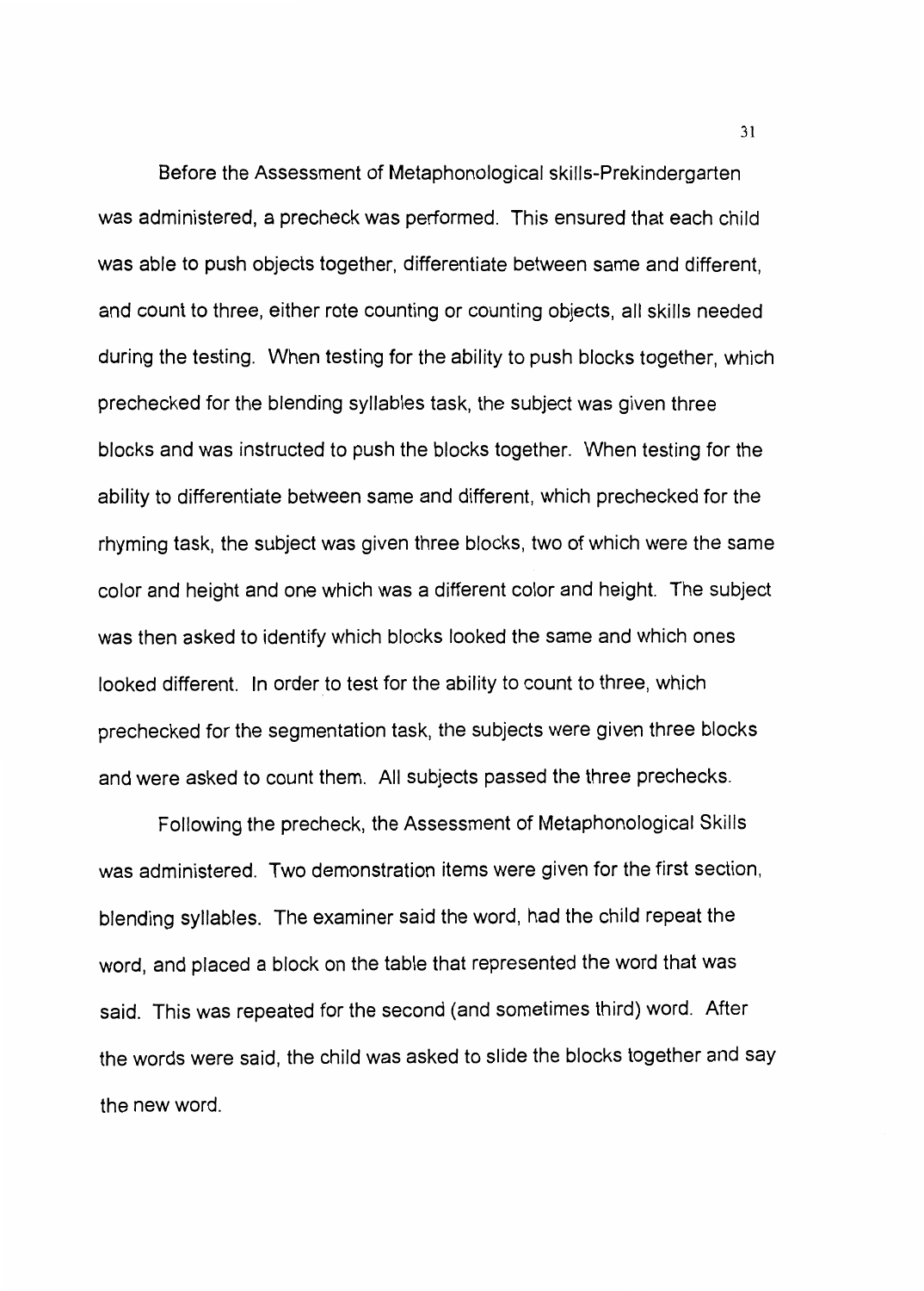The second task was rhyming (matching). The examiner asked the children if they have ever heard the nursery rhyme "Humpty Dumpty" or "Mary had a Little Lamb" (examiner can say the nursery rhyme). Examples of words that sound alike and that do not sound alike were provided. The child was asked to point to each picture as its name was said. They were then asked to identify, from 2 to 3 pictures, which words rhymed with the key word. The choices were read aloud as was the key word.

The third task was segmentation (counting syllables). Two demonstration items were given, and instructions provided. A word was provided by the examiner, and the child was to count the parts of the word by tapping fingers. The examiner asked the child how many parts were in the word.

#### Scoring and Data Analysis

# Scoring analysis

The subject received 1 point for each correct response, 0 points for each incorrect response, and 1/2 point for each partially correct response. All points were added together, with 20 being the highest possible points, and multiplied by 5, with 100% being the highest possible score.

#### Data analysis

Data used in this study were taken from the pretest and posttest scores. Overall pretest-posttest change was calculated for each subject All analyses were performed at the .05 significance level. Means and standard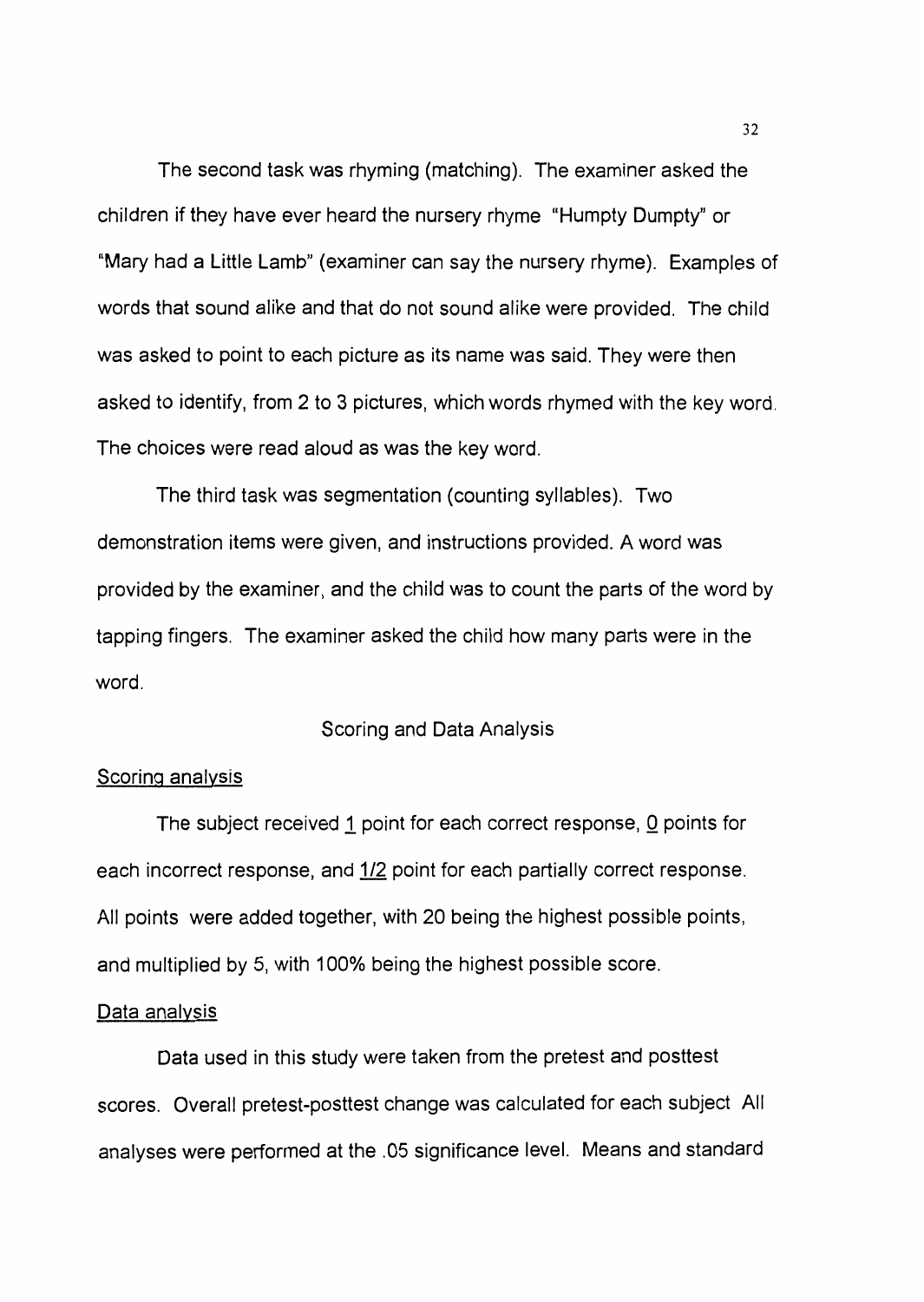deviations were obtained for pretest and posttest. A  $t$ -test for paired differences and the Wilcoxon Matched-Pairs Signed-Ranks were used to determine if there was a significant improvement in phonological awareness scores from pretest to posttest. In order to investigate whether there was a difference between the two treatment groups in their improvement in phonological awareness skills, a t-test for independent samples of group as well as a Mann-Whitney U- Wilcoxon Rank Sum W test were performed for pretest scores, posttest scores, and pretest-posttest differences.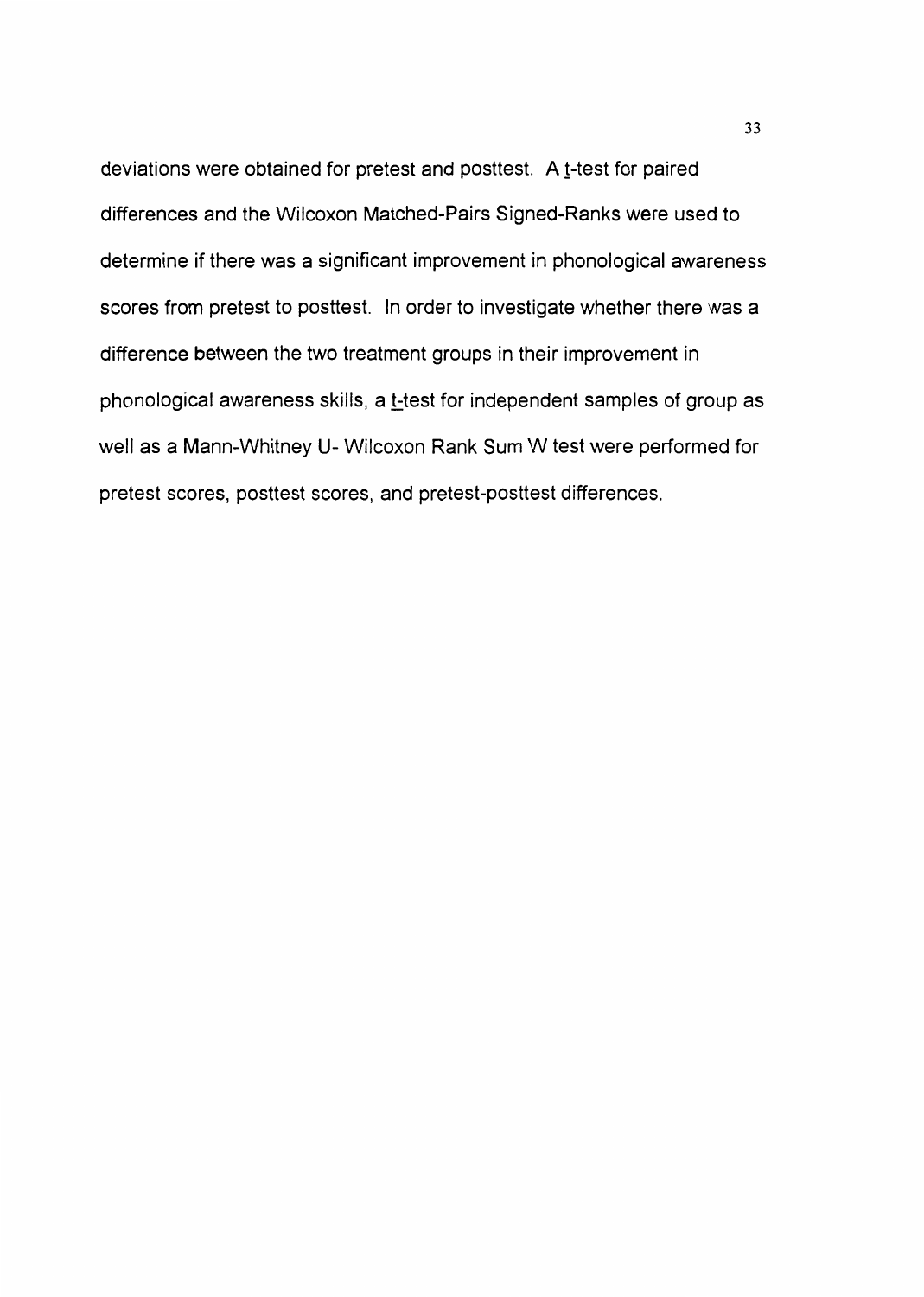#### CHAPTER IV

# RESULTS AND DISCUSSION

# Results

The purposes of this study were to determine if there was an improvement in phonological awareness skills of children with highly unintelligible speech who received speech sound intervention services, and to determine if there was a difference in phonological awareness skills between children who received a phoneme-oriented treatment approach and those who received a phonological cycling treatment approach. Phonological awareness skills of preschool children with severe phonological disorders were tested early in their speech treatment and again after 10-13 weeks of intervention. Five of the subjects received a phoneme-oriented treatment approach and 5 received a phonological cycling approach. The pre- and posttest scores were compared, as well as the posttest performance between the two groups.

Two research questions were addressed in this study. The first question asked was: Is there an increase in phonological awareness skills for children who receive articulation/phonological intervention? A one-tailed !-test for paired differences was applied to investigate if the phonological awareness scores improved for the preschool subjects after receiving articulation/phonological treatment. The mean score for the pretest for all 10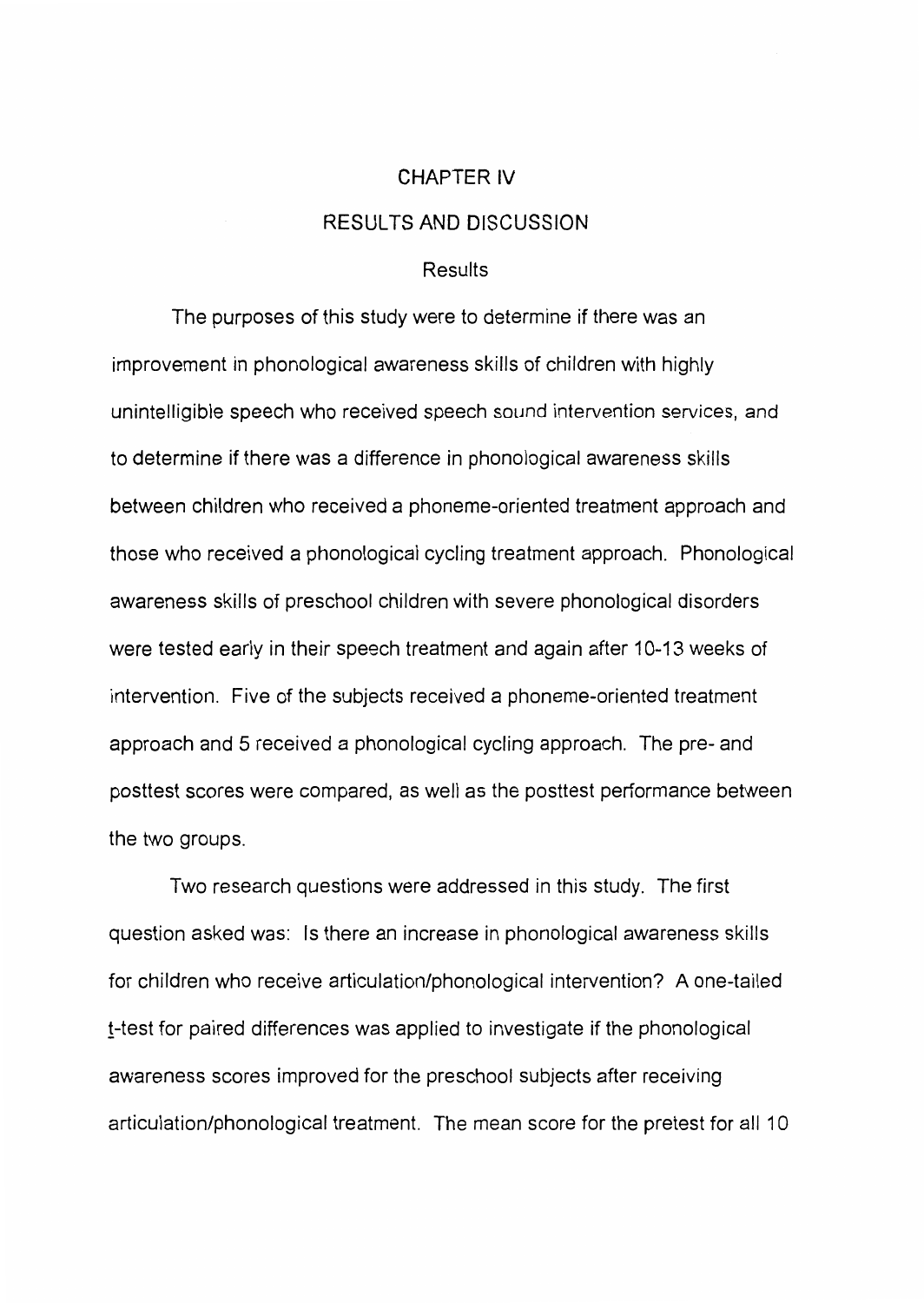subjects was 38.0 (SD = 26.3) and 51.8 (SD = 31.3) for the posttest (Table 2).

Table 2

Comparison of Pre and Posttest Phonological Awareness Skills for

Preschoolers with Articulation/Phonological Disorders ( $n = 10$ )

| <b>VARIABLE</b> | <b>MEAN</b> | STD DEV. | <u>t</u> -value | df | p      |
|-----------------|-------------|----------|-----------------|----|--------|
| Pretest         | 38.0        | 26.3     |                 |    |        |
|                 |             |          | 2.04            | 9  | $*035$ |
| Posttest        | 51.8        | 31.32    |                 |    |        |

 $*_{p}$  < .05

The alpha level was set at .05. The resulting  $p$ -value  $\left[\frac{1}{2}(9) = -2.04, p = .03\right]$ indicated that phonological awareness skills did improve significantly from pretest to posttest (Table 2).

Due to the small sample size ( $n = 10$ ), the Wilcoxon Matched-Pairs Signed-Ranks Test, a nonparametric measures, was performed to provide more support for the above findings. These results ( $p = .02$ ) also indicated that phonological awareness skills improved between pretest and posttest.

The second question asked was: Will there be a difference in the amount of improvement of phonological awareness skills for children who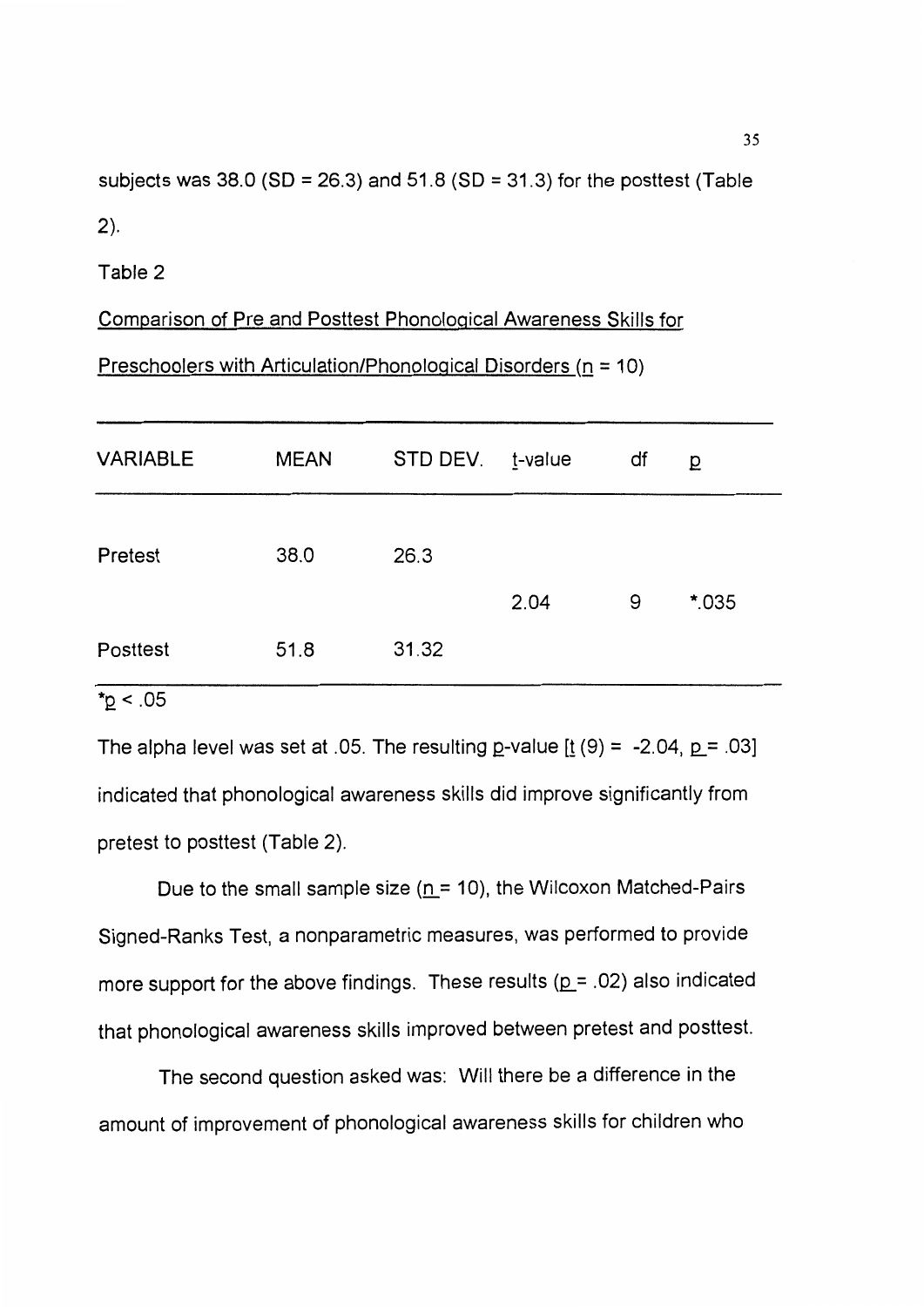receive a phoneme-oriented treatment approach as compared with children who receive a phonological cycling treatment approach? To determine if there was a difference between the two groups, a t-test for independent samples of group was performed on three variables: pretest, posttest, and pretest-posttest difference (Table 3).

# Table 3

# !-Tests for Independent Samples of Group for Testing the Difference Between Group One and Group Two for the Variables Pretest. Posttest. and Pretest-Postest Difference

|                                                  | Group 1<br>Mean SD | Mean SD |                 | GROUP 2 t-VALUE | df  | $\overline{D}$ |
|--------------------------------------------------|--------------------|---------|-----------------|-----------------|-----|----------------|
| Pretest                                          | 40.5 35.90         |         | 35.5 15.85      | .28             | 8   | .093           |
| Posttest                                         | 64.5 34.20         |         | 39.0 25.10 1.34 |                 | - 8 | .216           |
| <b>Pretest-Posttest</b><br>Difference 24.0 24.50 |                    | 3.5     | 12.50           | 1.67            | 8   | .134           |

Note: Group 1= Phoneme-Oriented; Group 2= Phonological Cycling

Preliminary to conducting the t-test, Levene's Test for Equality of

Variances was applied to examine if the variances of each variable were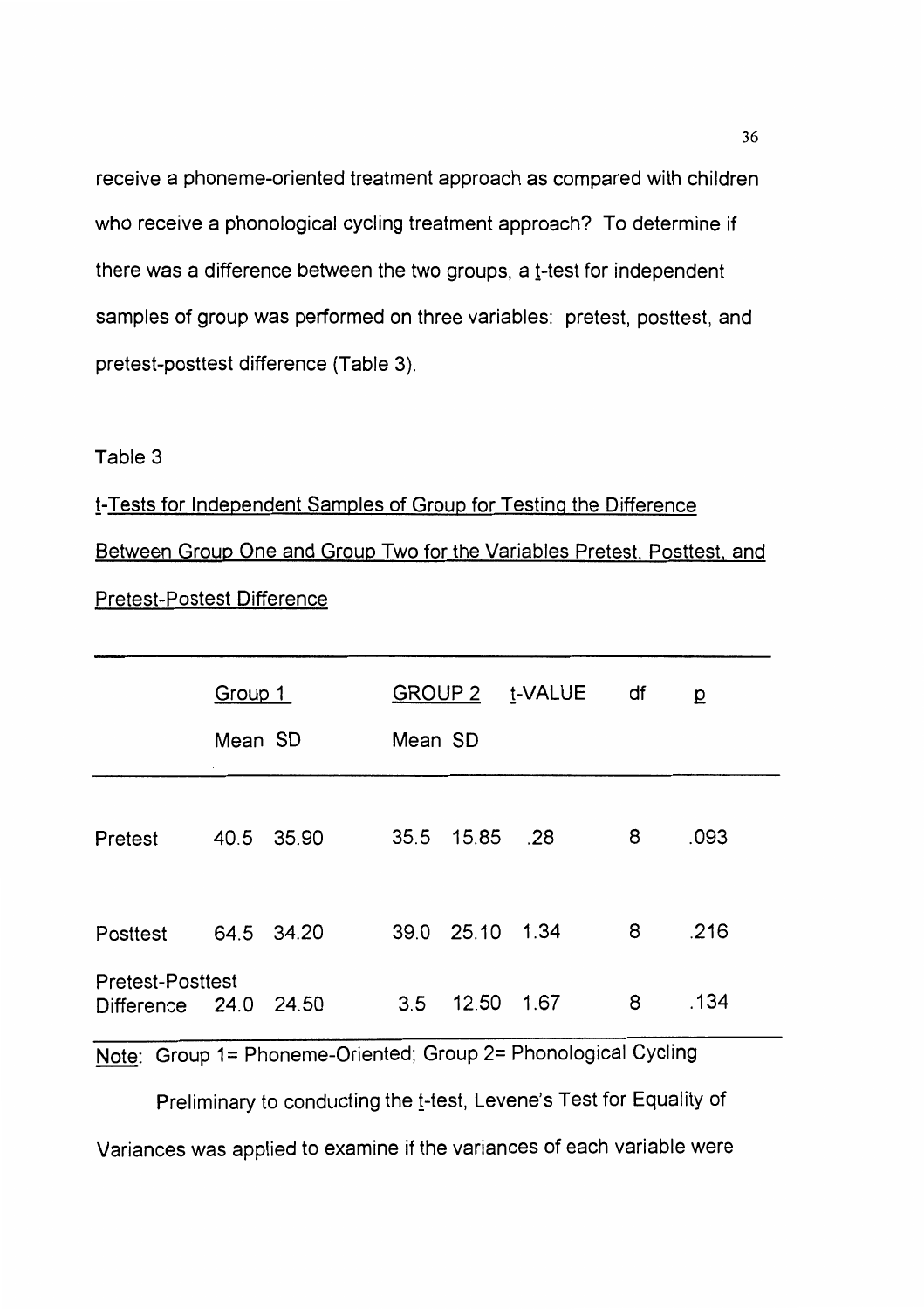equal. This test is done when  $n < 30$  in order for the t-test to be valid (P. Lees, personal communication, March 16, 1996). The p-values were beyond the .05 level of confidence for all three variables, hence, the variances were determined to be equal. For the pretest, results indicated that there was no significant difference in means  $[t(8) = .28, p = .093]$ . This result demonstrates that the subjects performed at approximately the same level in phonological awareness skills when first tested and therefore were fairly evenly matched. From visual inspection for the posttest data, there appears to be a large difference in means between the two groups; however, the difference is not statistically significant  $[\underline{t}(8) = 1.34, \underline{p} = .216]$ . For the pretest/posttest differences, there appears to be a large difference in the mean differences; however, the difference between the two groups are not statistically significant  $[t (8) = 1.67, p = .134]$ .

Due to the small sample size, the Mann-Whitney U-Wilcoxon Rank Sum W Test, a non-parametric measure, was performed to examine the differences between the two groups (Table 4). The results of this analysis were that there were no statistically significant differences between the two groups in mean ranks for the three variables: pretest, posttest, and differences. This supports the results of the t-test for independent samples.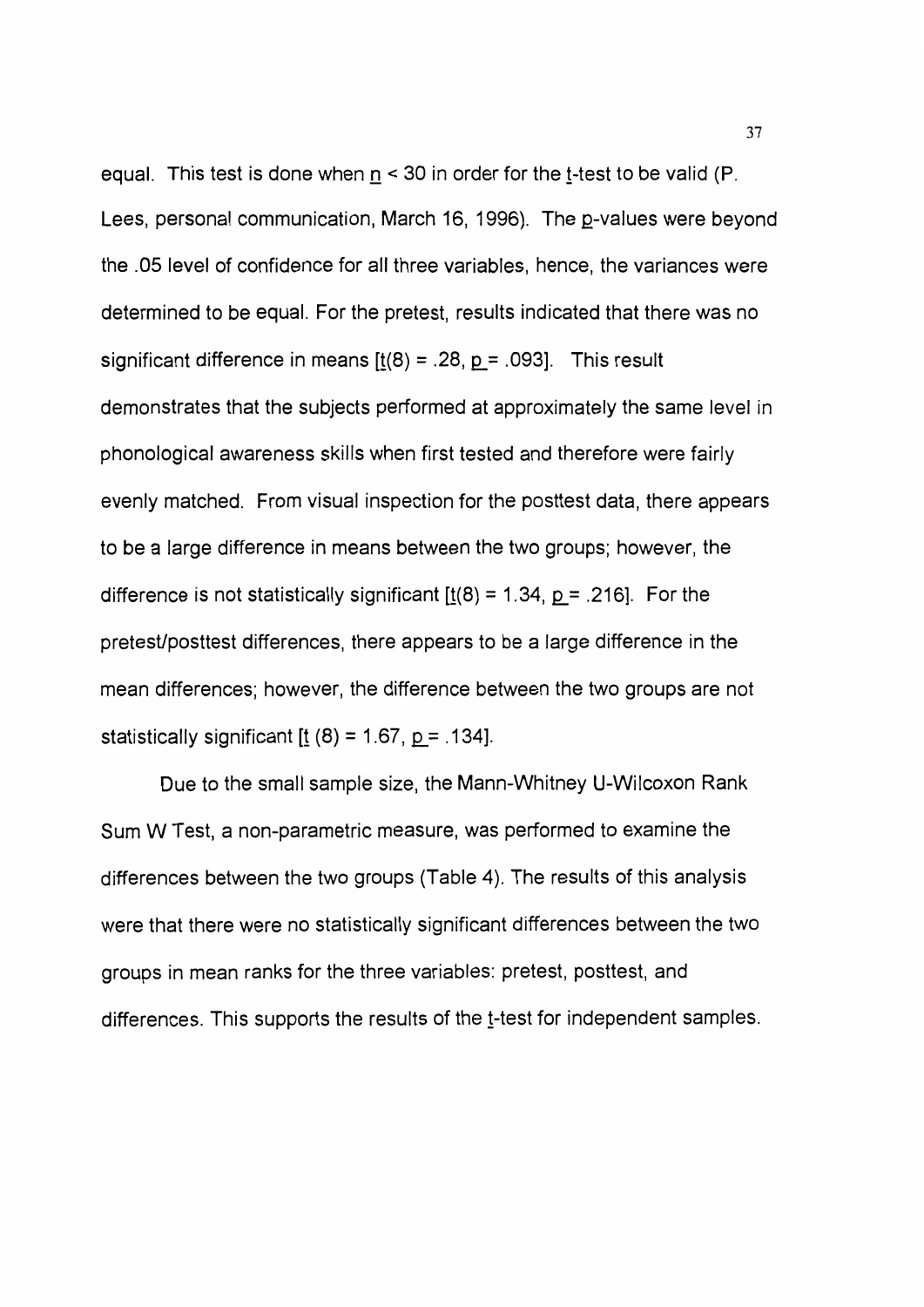#### Table 4

Mann-Whitney U-Wilcoxon Rank Sum W Test for Testing the Difference Between Mean Ranks for Group One and Group Two for the Variables

# Pretest. Posttest. and Pretest-Posttest Difference

|                   | <b>GROUP 1</b><br>Mean Rank | <b>GROUP 2</b><br>Mean Rank | 2-TAILED p<br>Corrected for ties |
|-------------------|-----------------------------|-----------------------------|----------------------------------|
| Pretest           | 5.60                        | 5.40                        | .9168                            |
| Posttest          | 6.80                        | 4.20                        | .1693                            |
| <b>Difference</b> | 6.90                        | 4.10                        | .1376                            |

Note: Group 1= Phoneme-Oriented; Group 2= Phonological Cycling

# Discussion

The results of the first question posed by this investigation revealed that the phonological awareness skills of the subjects did improve at a significant level from pretest to posttest. Even in the short time span between pretest and posttest, these findings are in agreement with other research findings that phonological awareness skills improve over time. The question should be addressed if the children's scores would have improved, or improved as much, without the speech intervention they received. Since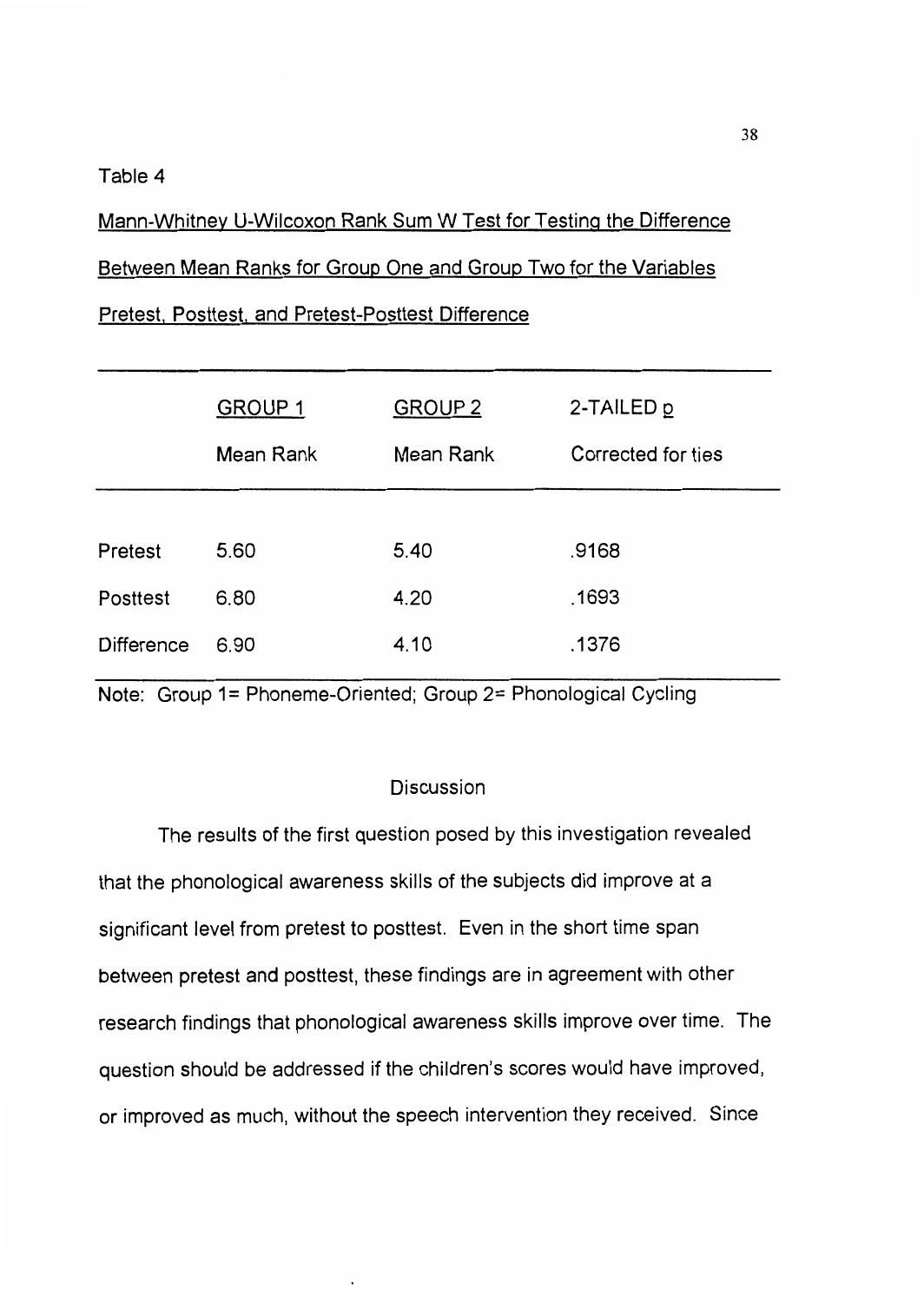the amount of improvement of the scores varied considerably from subject to subject, this question is difficult to answer. Scores that increased by just 5 points may have been due to maturation alone. Scores that improved more than 5 points, such as for subjects 2, 4, 5, 9, and 10 (see Appendix B), may have been influenced by the speech intervention. It is quite likely that the intervention did exhibit some influence over the scores. Children who receive speech intervention may learn to become aware of how words are comprised of different parts. One way this could happen is when the clinician is stressing the first phoneme of a word. For example, for a child who glides Irl and replaces it with a /w/, the clinician may model the word red as  $r$ ----ed and use a small pause following the /r/. In this way, the child may become more aware that the sounds in words can be separated. In addition, the phonological cycling approach is designed to target the child's underlying phonological system (Hodson & Paden, 1991) which may increase the child's awareness of the sound system.

Children's scores could have also improved due to being presented with the pretest. When the posttest was administered, the children may have been more familiar with the tasks and therefore know what was expected. In fact, several parents reported that following the pretest, their children appeared frustrated because they were unable to perform some of the tasks, and when arriving at home, the children wanted to practice rhymes as well as blend syllables with blocks. Parents also questioned the researcher if the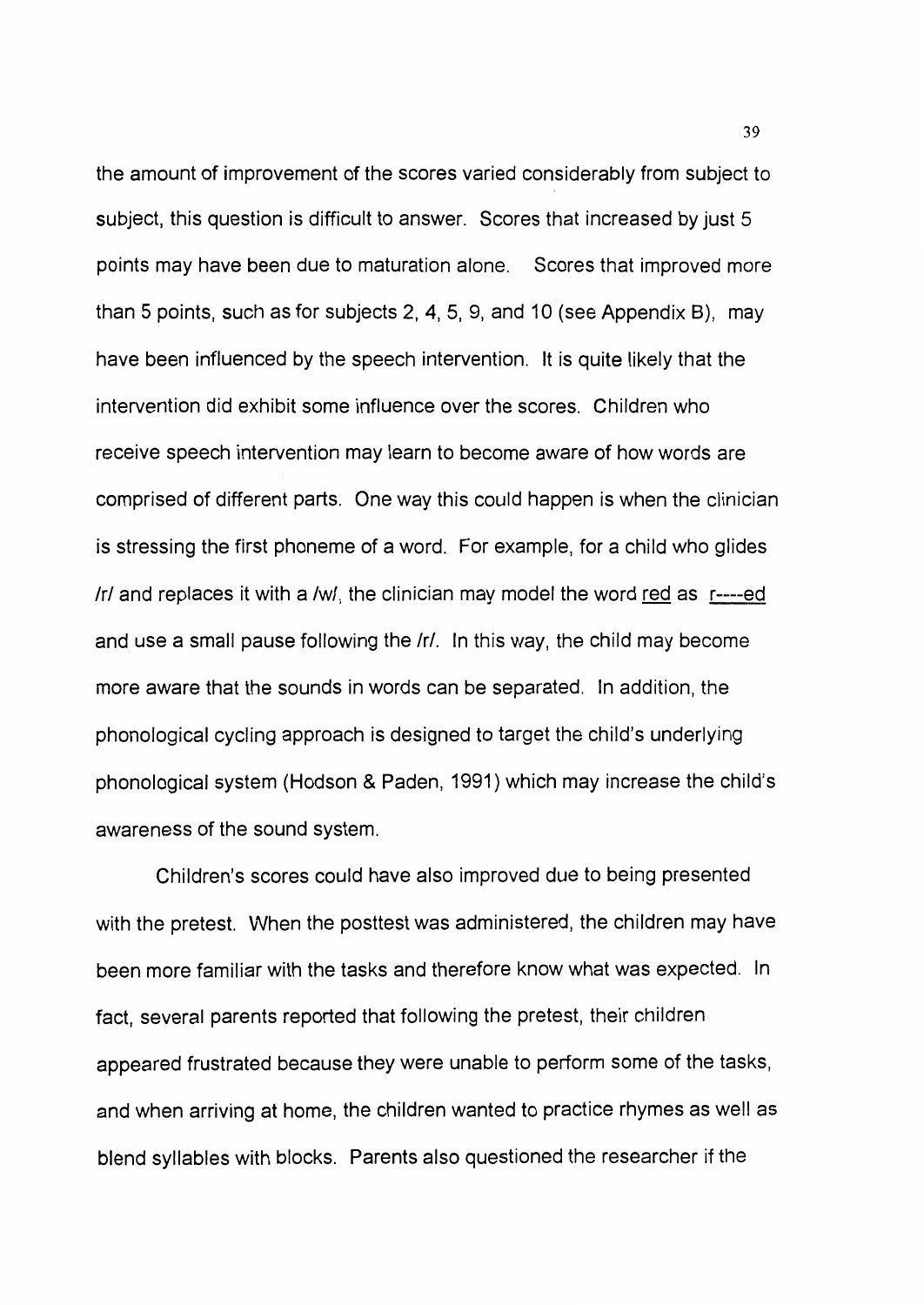tasks on the test were something they should be working on with their child. Parents may especially have a motivation to practice these tasks with their child if they noticed the child performed poorly. This practice as well as maturation and speech intervention may have contributed in the increase in scores. Regarding subject 10 whose score decreased (see Appendix 8), it is believed by the researcher that the child was inattentive during the posttest and understood the task better than his performance indicated.

Although a task comparison was not performed statistically, there appeared to be an equal improvement in the three sections of the test, blending syllables, rhyming, and segmentation. In each area the scores of 6 children increased, although different subjects had increases of scores in different areas. For blending syllables, six scores increased from one point to three points. For rhyming, six scores increased from one point to eight points; and for blending syllables, six scores increased from one point to three points. Even though the same number of children exhibited an increase in scores in each section, the rhyming section had the largest mean point increase. This is in agreement with the literature that rhyming abilities are considered one of the easiest phonological awareness skills for preschool children to perform. Since each preschool subject in this study demonstrated phonological awareness skills in at least one of the three sections, the interaction hypothesis that states that preschool children can perform certain metalinguistic tasks, is supported.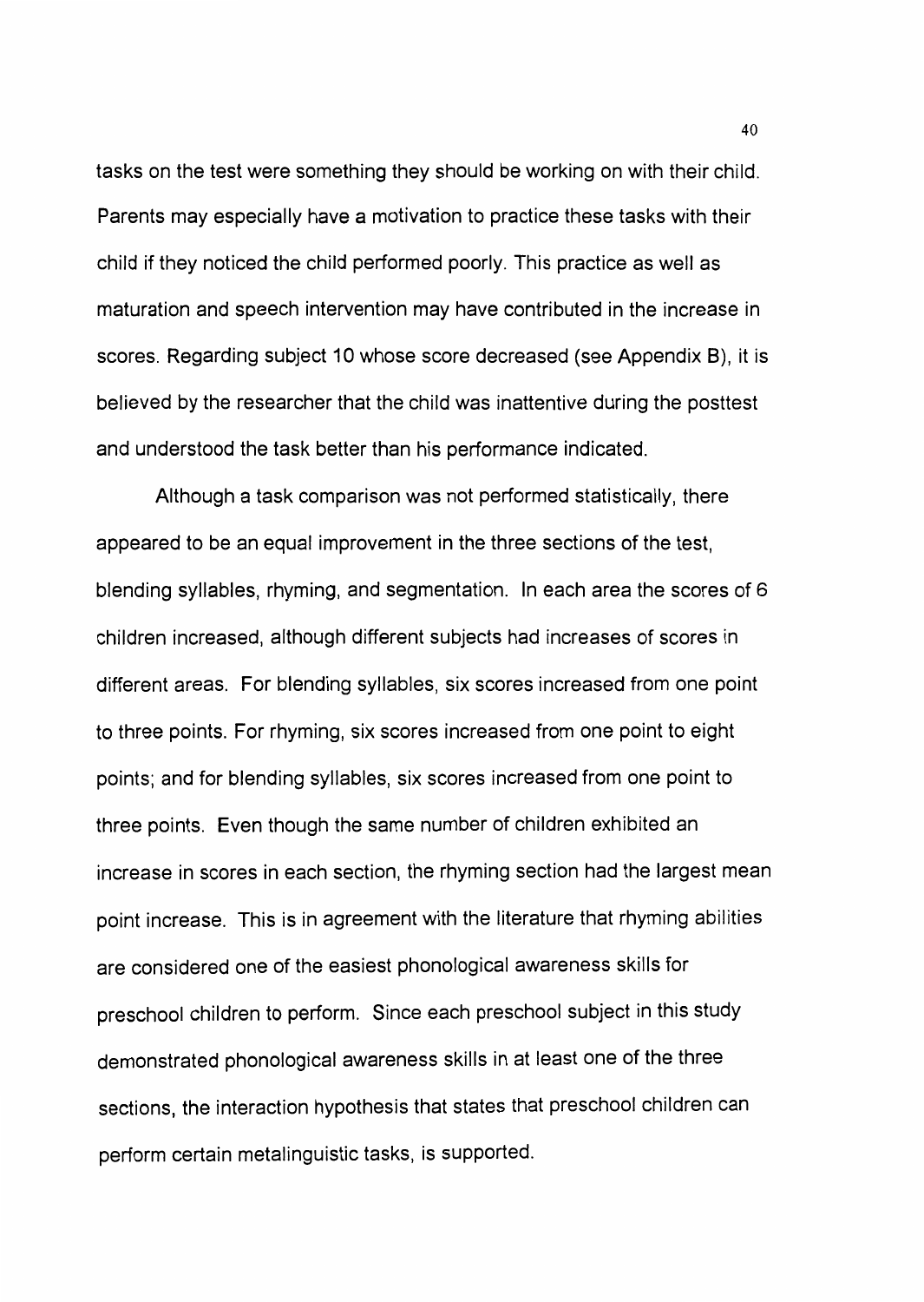The results of the second question addressed by this investigation revealed that even though the mean scores of the posttest were quite different between the two groups, this difference was not statistically significant. Hence, it can not be concluded that one group improved significantly more than the other. It should be noted that because there were only 5 children in each group, each subject carried 20% of the mean score. Group 1, phoneme-oriented approach, had a large standard deviation that is influenced by subject 2 who increased from 10.0 to 75.0, subject 3 who improved from a .00 to 7.50, and subject 4 whose posttest score was 100.0. The results for group 2, phonological cycling approach, were also skewed. Subject 10 had a decrease in score from 27.5 to 10.0.

Possible methodological reasons for the lack of significant findings regarding this question are as follows: (a) not enough time between pretest and posttest, (b) number of subjects was too small, and (c) standard deviations were large. There is also the possibility that the type of speech sound intervention children receive does not influence phonological awareness skills. Future research might clarify this.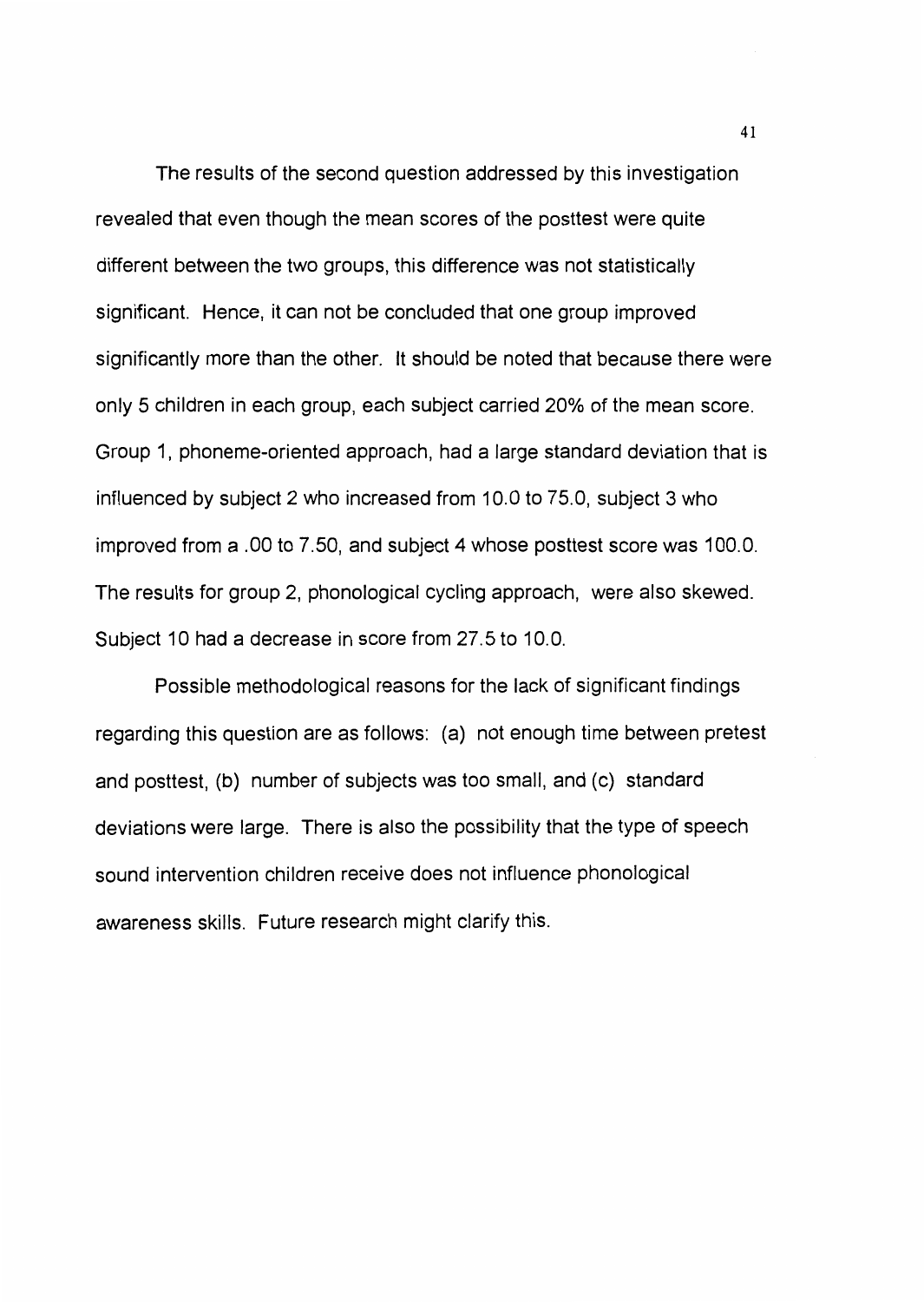#### CHAPTERV

## SUMMARY AND IMPLICATIONS

#### Summary

The phonological awareness skills of children with language disorders has been well addressed throughout the literature. Research into the phonological awareness skills of children with highly unintelligible speech, however, is still in its infancy. One published study has looked at the relationship between phonological awareness skills in children with persistent phonological impairments and in children with normal phonology (Webster & Plante, 1992). Significantly higher scores were recorded on three of the four phonological awareness measures for the children with normal phonology in the Webster and Plante study. Results indicated a positive relationship between phonological awareness skills and productive phonology. As phonology improved, so did the children's phonological awareness skills.

The purposes of the present study were to determine if there is an improvement in phonological awareness skills of children with highly unintelligible speech who receive speech sound intervention services, and to determine if there is a difference in phonological awareness skills between children who receive a phoneme-oriented treatment approach and those who receive a phonological cycling treatment approach. Children who took part in a larger study (Buckendorf, 1995) in which the effectiveness of the two treatment approaches was examined, were given the Assessment of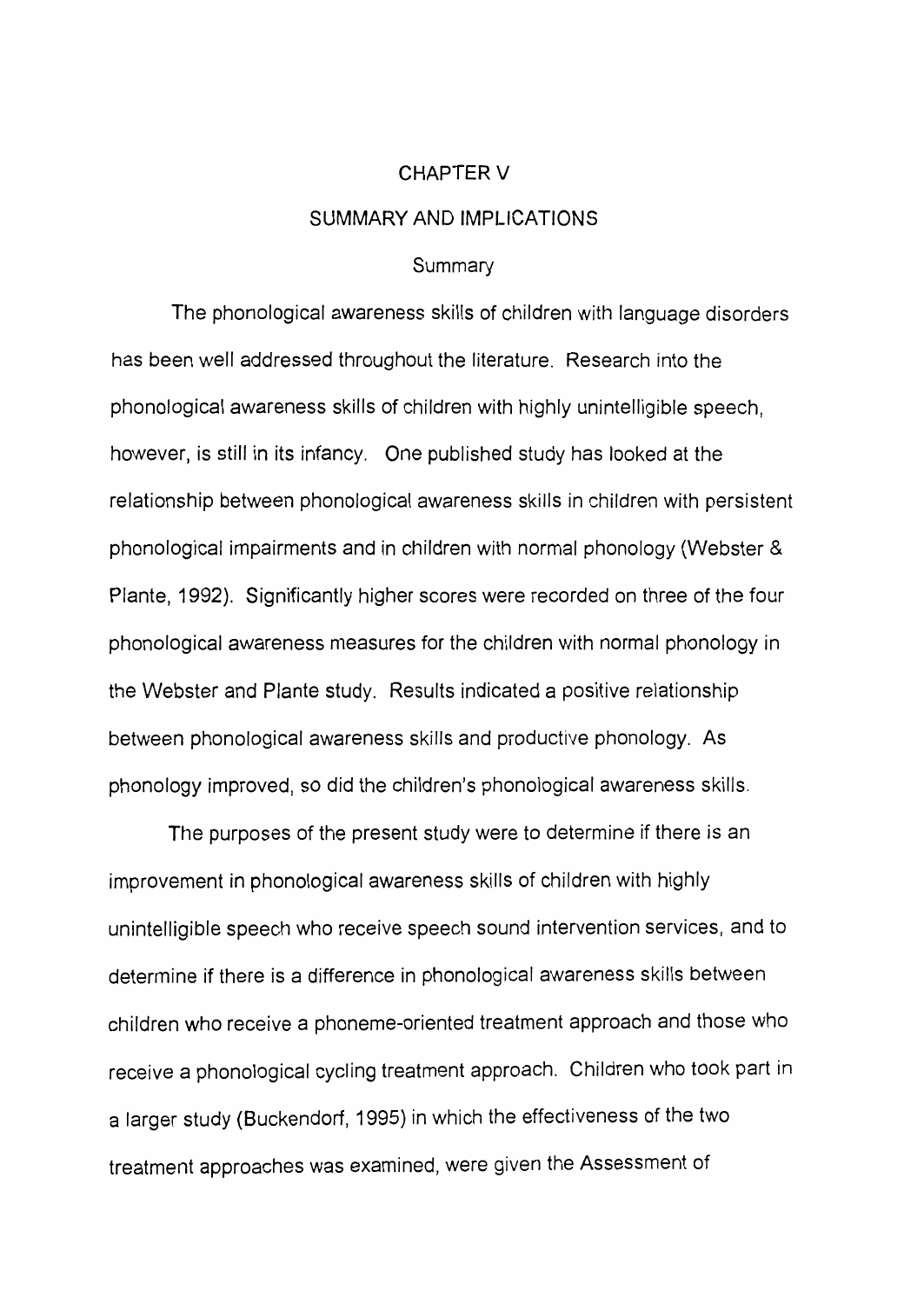Metaphonological Skills-Prekindergarten (Hodson, 1995) early in the course of treatment and again 2 to 3 months later.

The following specific questions were addressed:

1. Is there an increase in phonological awareness skills for children who receive articulation/phonological intervention?

2. Is there a difference in the amount of improvement of phonological awareness skills for children who receive a phoneme-oriented treatment approach as compared with children who receive a phonological cycling treatment approach?

To test if the subject's phonological awareness skills improved from pretest to posttest, a one tailed t-test for paired differences, and the Wilcoxon Matched-Pairs Signed-Ranks test were performed. Results on both of these analysis indicated a statistically significant improvement between pretest and posttest scores. To test if there is a difference in the improvement of phonological awareness skills between the two groups, a t-test for independent samples of group and the Mann-Whitney U-Wilcoxon Rank Sum W-Test were performed on pretest, posttest, and pretest-to-posttest change measures. Results on both analyses indicated no statistically significant differences between the two groups on any of these variables.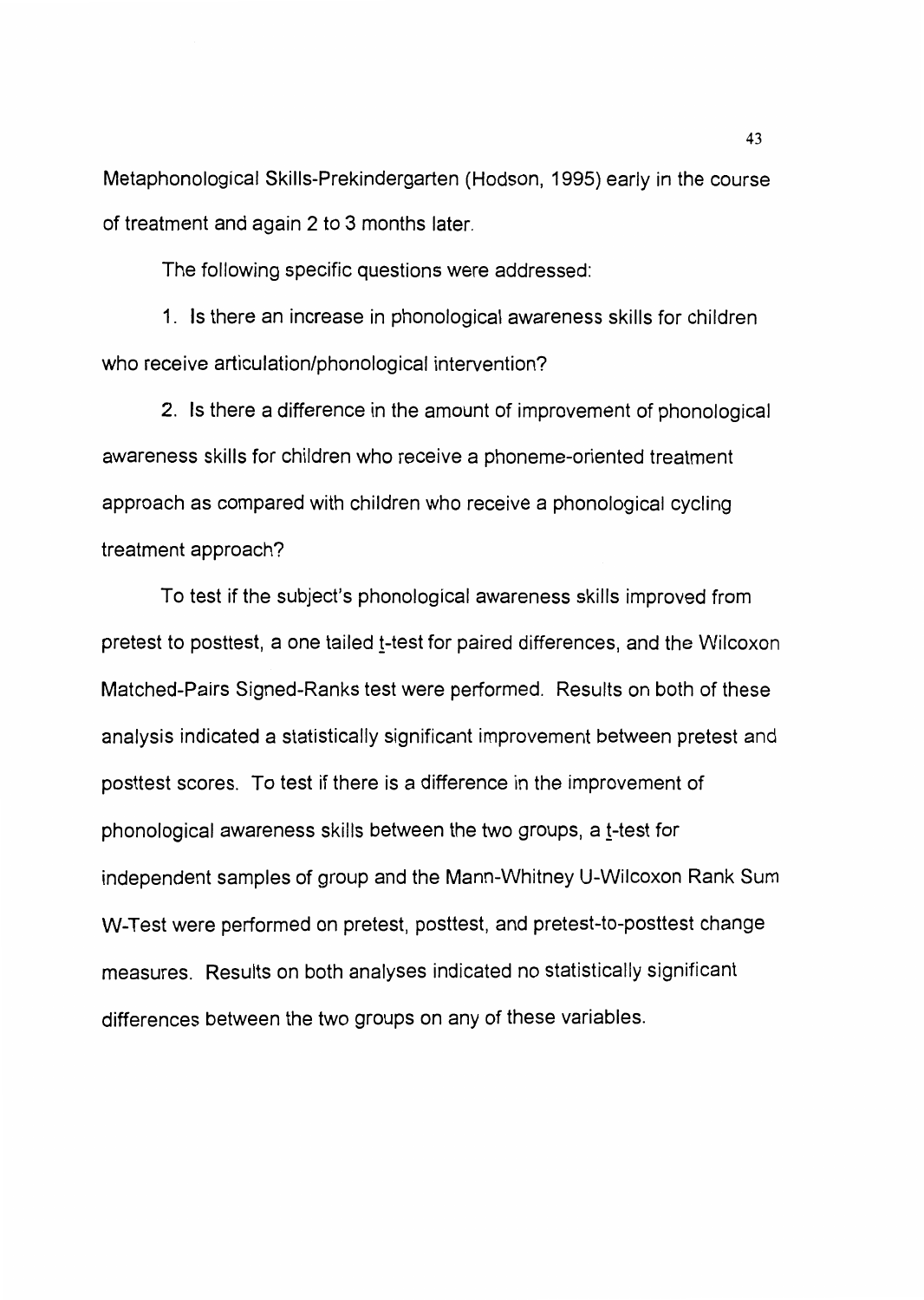#### Implications

#### Research

Future research of interest would include a similar study with larger group sizes and more time between pretest and posttest to better determine if significant differences exist between the two groups. In such a study, the pretest should be administered at the beginning of speech intervention rather than several weeks into treatment. A control group of children with normal phonology could also be incorporated into the study. A study such as the above mentioned would be interesting to perform on prekindergarten children, as well as doing a follow up study of the same children in 2nd grade when they are learning to read. Their reading skills could also be examined and then compared with their phonological awareness skills to determine what relationship exists between reading phonological awareness skills. Clinical

Data from this study suggest that phonological awareness skills do improve over time; however, it can not be suggested that children who receive the phoneme-oriented treatment improved significantly more than the children who received the phonological cycling treatment and vice versa. If results of future studies were to show that one group receiving a certain type of speech treatment improved significantly more than a group receiving a different type of speech treatment, speech-language pathologists may choose the treatment approach that is most effective, not only in improving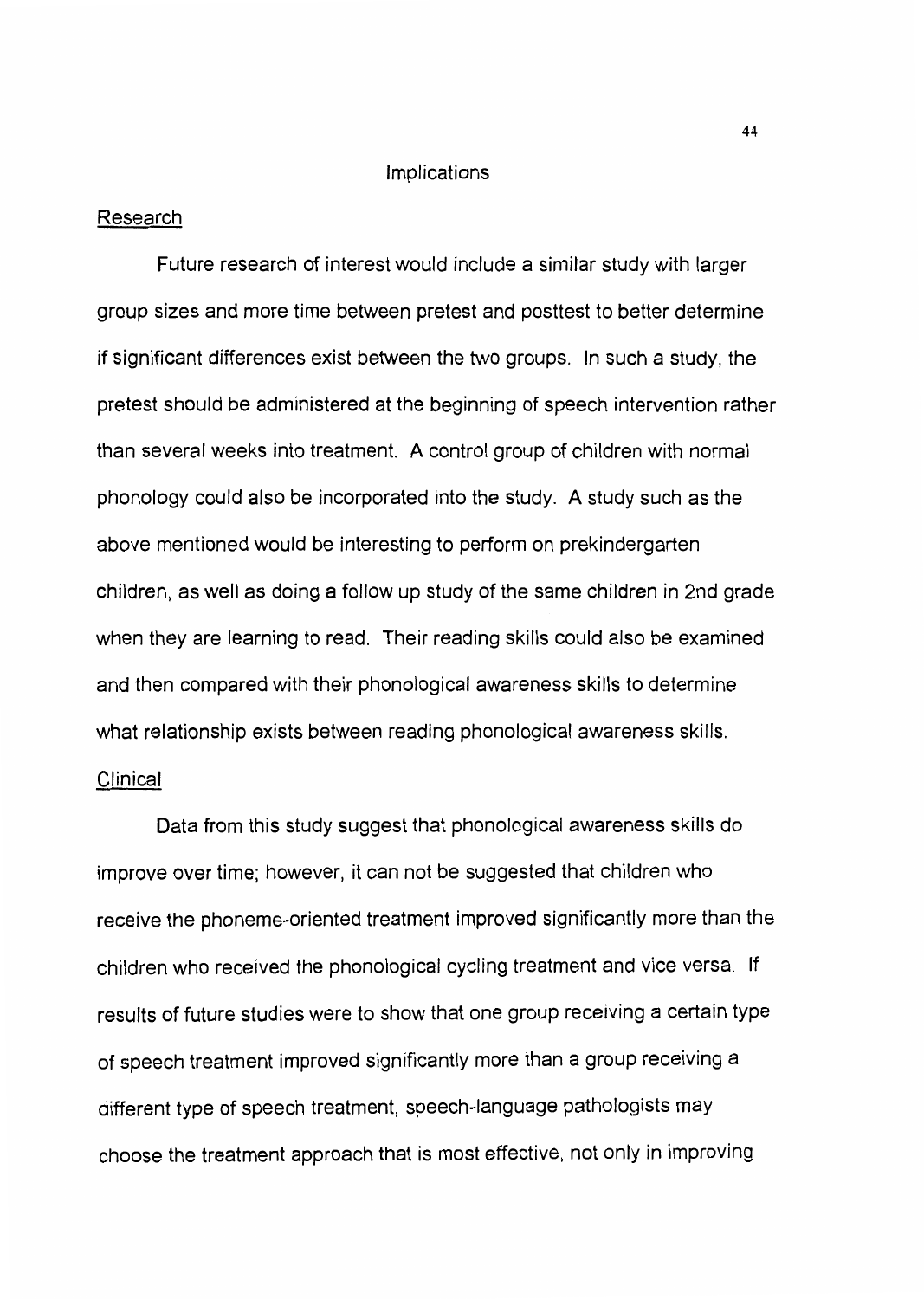intelligibility, but also in improving phonological awareness skills. Since it has been shown in the research that, as intelligibility increases, so does the ability to segment words and syllables (Webster & Plante, 1992), targeting both intelligibility and phonological awareness would have a positive impact. In addition to the benefits of increased intelligibility, increased phonological awareness skills would help the child when learning to read when considering the strong correlation between phonological awareness skills and reading.

Specific phonological awareness activities that could be included in treatment for preschool children are skills that have been shown to be learned early, such as sound play (e.g., nonsense rhyme & alliteration), providing rhymes, categorization by initial sounds, phoneme blending, and monitoring and correcting speech errors. These phonological awareness activities could be incorporated into the speech intervention session. For example, if the clinician is targeting final /t/ as the speech sound and wants the child to provide rhymes, the child could be asked what words rhyme with mat and be given pictures such as rat, cat, and sat to choose from. In this case, the child is stimulated with productions for final /t/ when saying the words as well as working on rhyming words.

Phonological awareness activities that could be incorporated into speech intervention sessions of older children would be the later developing skills, such as sound blending, syllable splitting, phoneme segmentation,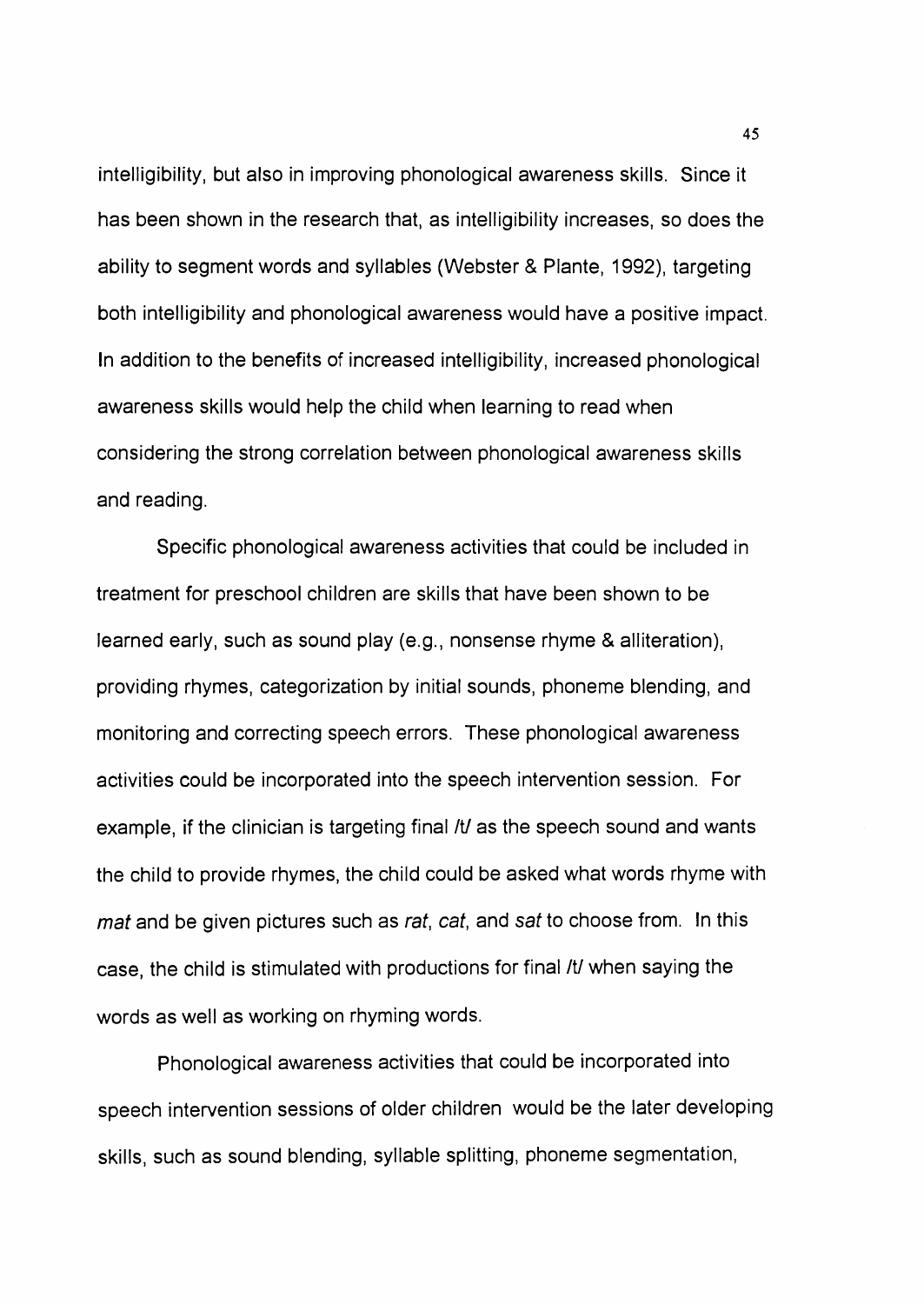phoneme manipulation, phoneme deletion, phoneme reversal, and phoneme substitution. These could also be incorporated into the speech intervention session. If trying to incorporate phoneme substitution into speech intervention, the clinician could have children substitute their targeted speech sound into different words. This would assist the children in learning how to manipulate phonological segments in words as well as practicing the target speech sound.

Phonological awareness skills have been shown to be valuable in the development of literacy as well as being incorporated into productive phonology and language skills. It is important that phonological awareness skills be incorporated into children's learning.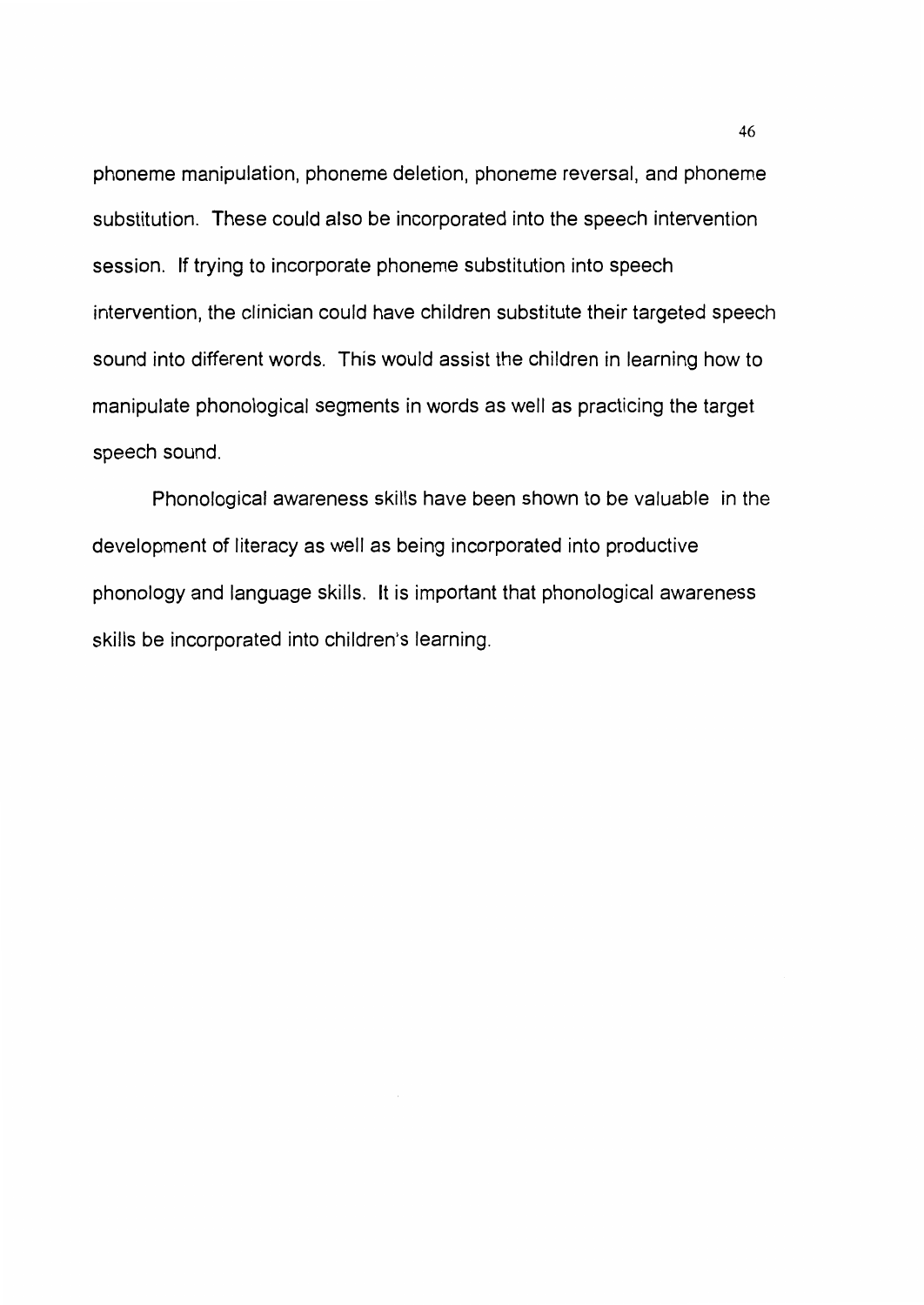#### References

Ball, E. (1993). Assessing phoneme awareness. Language, Speech, and Hearing Services in Schools. 24, 130-139.

Bernthal, J., & Bankson, N. (1988). Articulation and phonological disorders (2nd ed.). Englewood Cliffs, NJ: Prentice-Hall, Inc.

Blachman, B. (1989). Phonological awareness and word recognition: Assessment and intervention. In A. Kamhi & H. Catts (Eds.), <u>Reading</u> disabilities: A developmental language perspective (pp. 133-158). San Diego, CA: College Hill Press.

Blachman, B. (1991 ). Phonological awareness: Implications for prereading and early reading instruction. In S. Brady & D. Shankweiler (Eds.), Phonological processes in literacy (pp. 29-37). Hillsdale, NJ: Lawerence Erlbaum.

Bruce, D. (1964). An analysis of words-sounds by young children. British Journal of Educational Psychology. 34, 158-170.

Buckendorf, B. (199). An investigation of the effectiveness of two intervention approaches for highly unintelligible children. Unpublished doctoral dissertation. Wichita State University.

Calfee, R., Lindamood, P., & Lindamood, C. (1973). Acousticphonetic skills and reading-kindergarten through twelfth grade. Journal of Education Psychology, 64, 293-298.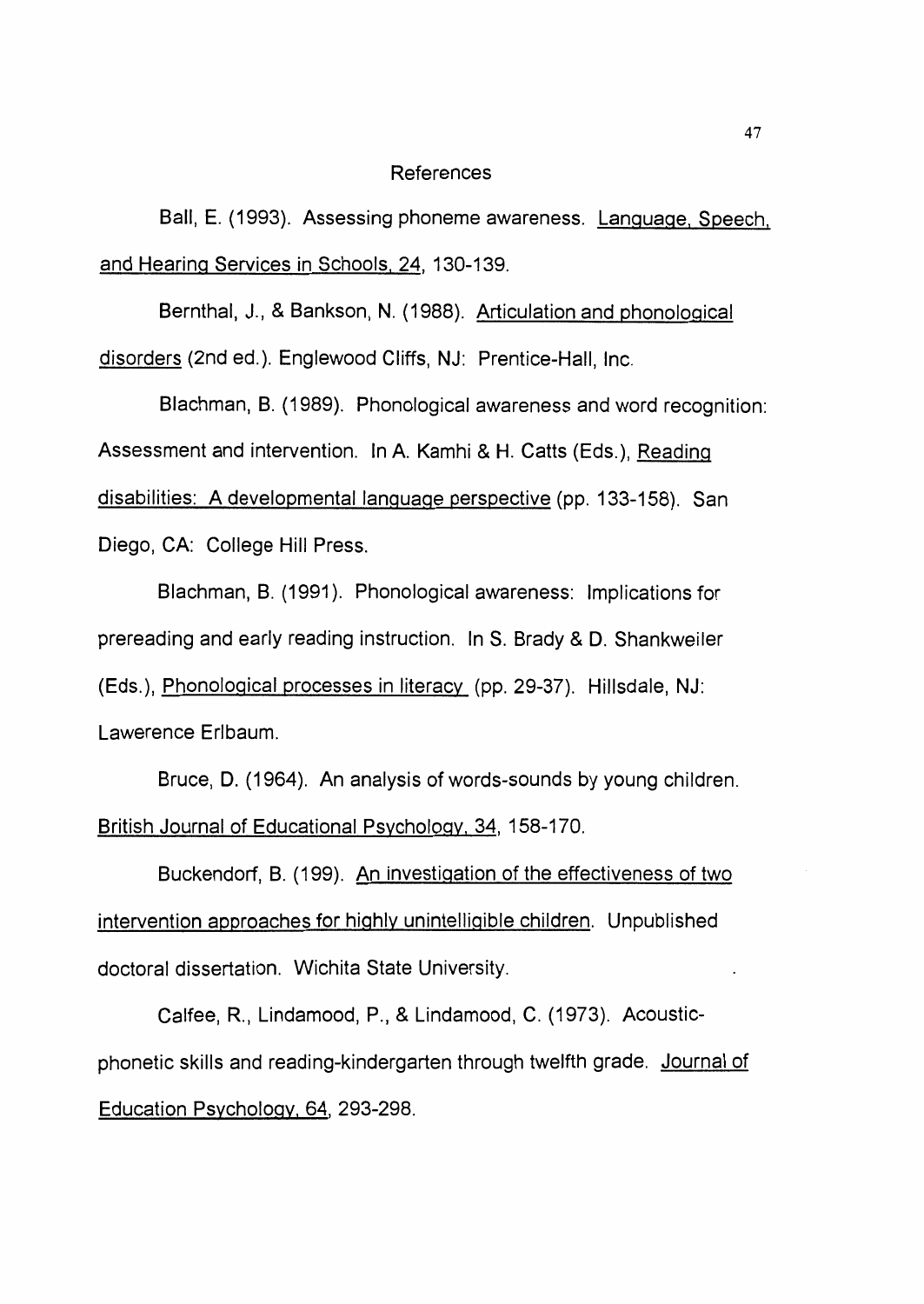Carrow-Woolfolk, E. (1985). Test for auditory comprehension of language. Allen, TX: DLM Teaching Resources.

Chaney, C. (1992). Language development, metalinguistic skills, and print awareness in 3-year-old children. Applied Psycholinguistics. 13, 485- 514.

Clarke-Klein, S., & Hodson, B. (1995). A phonologically based analysis of misspellings by third graders with disordered-phonology histories. Journal of Speech and Hearing Research. 38, 839-849.

de Villiers, J., & de Villiers, P. (1972). Early judgments of semantic and syntactic acceptability by children. Journal of Psycholinguistic Research. 1, 229-310.

Dunn, L. & Dunn, L. (1981). Peabody picture vocabulary test-revised. Pines, MN: American Guidance Services.

Fox, 8., & Routh, D. (1975). Analyzing spoken language into words, syllables, and phonemes: A developmental study. Journal of

Psycholinguistic Research. 4, 331-342.

Hakes, D. (1980). The development of metalinguistic abilities in children. New York: Springer-Verlag.

Harbers, H. (1994). The impact of intervention on production. feature awareness. and general phonological awareness. Unpublished doctoral dissertation, The University of Illinois at Urbana-Champaign.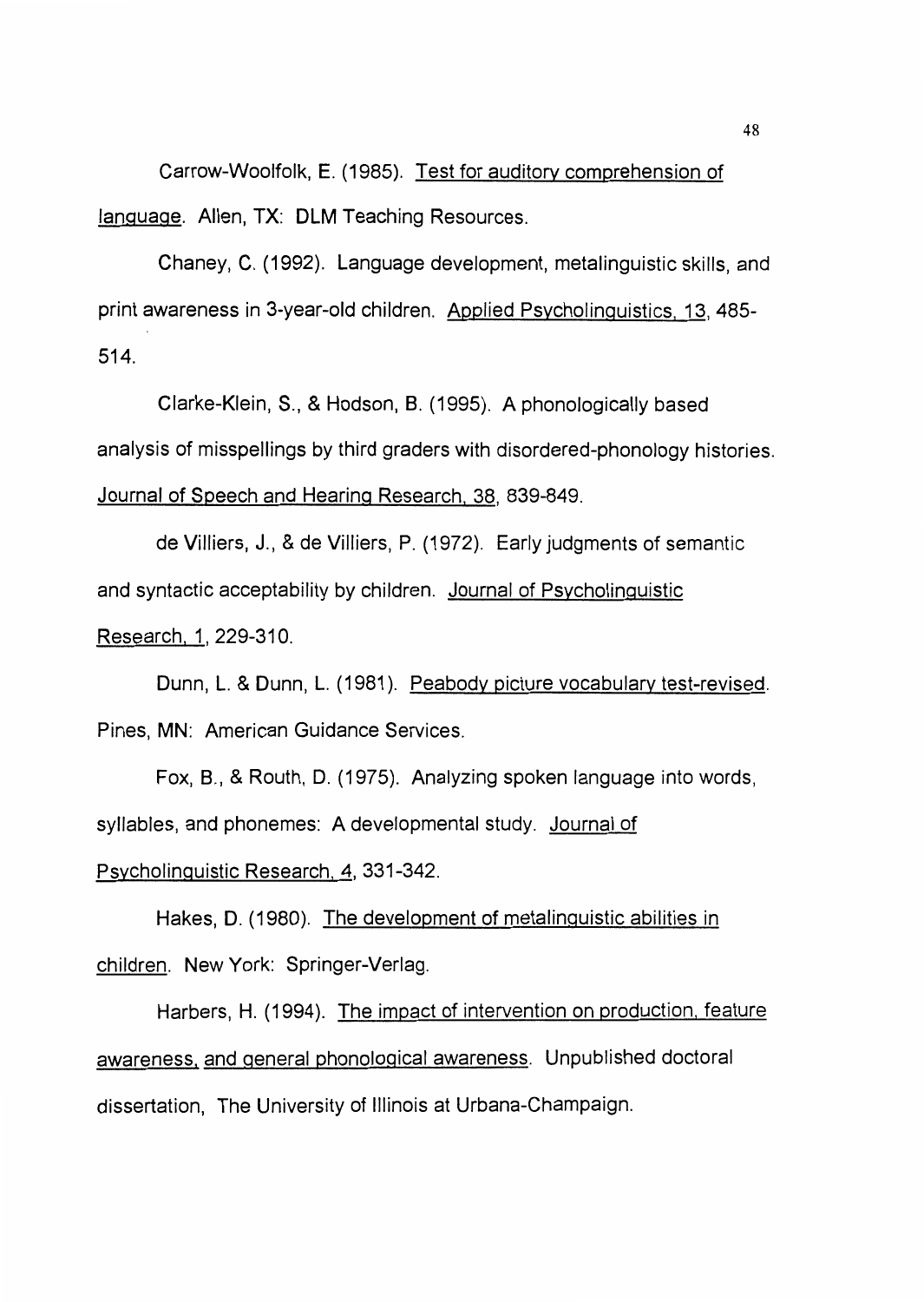Hodson, 8. (1986). The assessment of phonological processesrevised. Austin, TX: Pro-Ed.

Hodson, 8. (1989). From articulation to phonology: Remediating unintelligible speech patterns. Seminars in Speech and Language, 10, 153- 161.

Hodson, B., & Paden, E. (1991). Targeting intelligible speech (2nd ed). Austin, TX: Pro-Ed.

Hodson, 8. (1994). Helping individuals become intelligible, literate, and articulate: The role of phonology. Topics in Language Disorders. 14, 1- 16.

Hodson, B (1995). The assessment of metaphonological skillsprekindergarten. Unpublished test.

Liberman, I., & Liberman, A. ( 1990). Whole language versus code emphasis: Underlying assumptions & their implications for reading instruction. Annals of Dyslexia. 40, 51-76.

Liberman, I., Shankweiler, D., Fischer, F., & Carter, 8. (1974). Explicit syllable and phoneme segmentation in the young child. Journal of

# Experimental Child Psychology. 18, 201-212.

Lundberg, I., Frost, J., & Peterson, 0. (1988). Effects of an extensive program for stimulating phonological awareness. Reading Research Quarterly. 23, 263-284.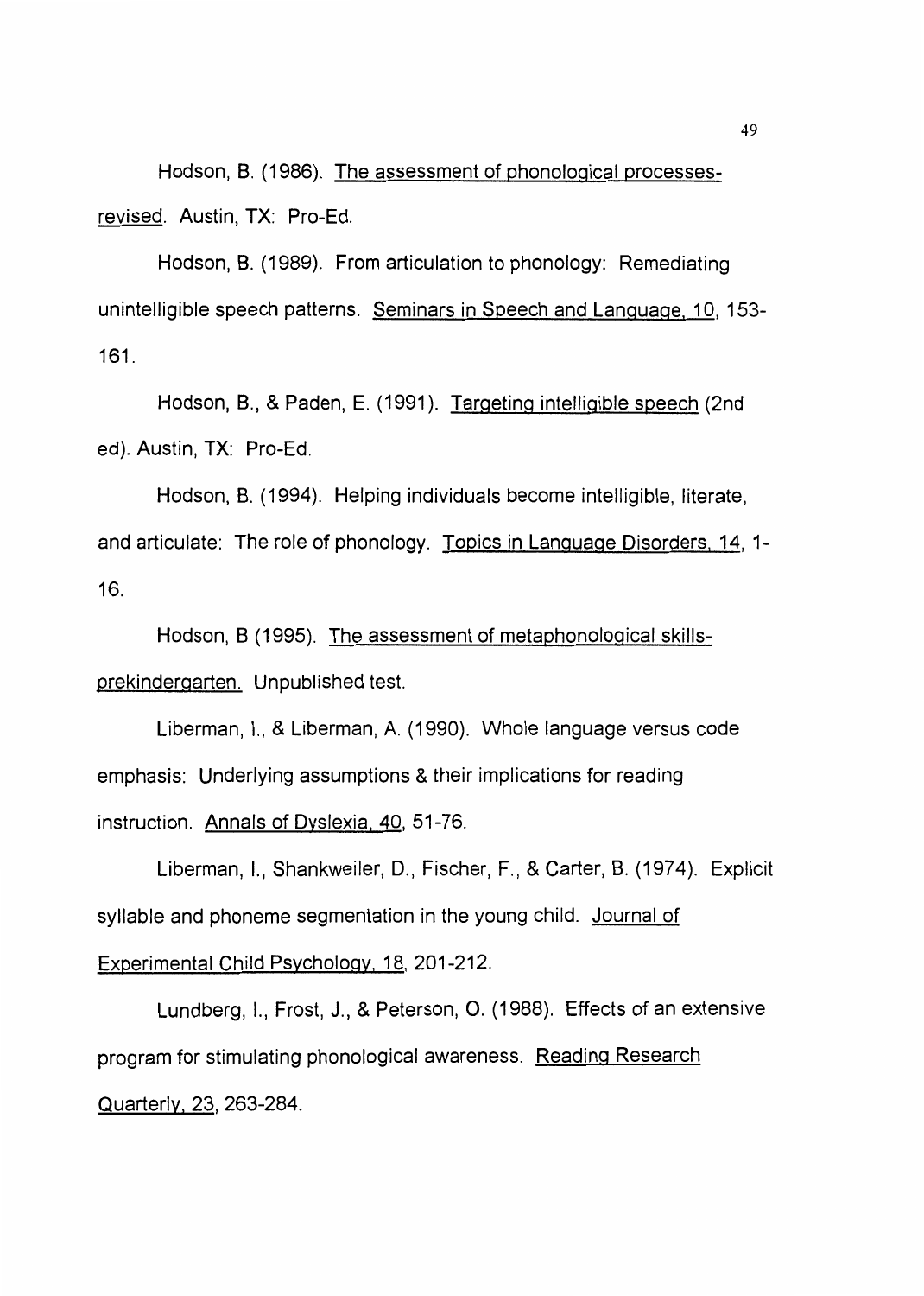Maclean, M., Bryant, P., & Bradley, L. (1987). Rhymes, nursery rhymes, and reading in early childhood. Merrill-Palmer Quarterly. 33, 255- 281.

Roswell-Chall (1959). Auditory Blending test. New York: Essay Press.

Smith, C., & Tager-Flusberg, H. (1982). Metalinguistic awareness and language development. Journal of Experimental Child Psychology, 34, 449- 468.

Stanovich, K., Cunningham, A., & Cramer, B. (1984). Assessing phonological awareness in kindergarten children: Issues of task comparability: Journal of Experimental Child Psychology, 38, 175-190.

Tunmer, W., Herriman, M., & Nesdale, A. (1988). Metalinguistic abilities and beginning reading. Reading Research Quarterly. 23, 134-158.

van Kleeck, A., & Schuele, C. (1987). Precursors to literacy: Normal development. Topics in Language Disorders, 7, 13-31.

Van Riper, C., & Erickson, R. (1996). Speech correction: An introduction to speech pathology and audiology (9th ed). Needham Heights, MA: Simon & Schuester.

Webster, P., & Plante, A. (1992). Effects of phonological impairment on word, syllable, and phoneme segmentation and reading. Language, Speech. and Hearing Services in Schools, 23, 176-182.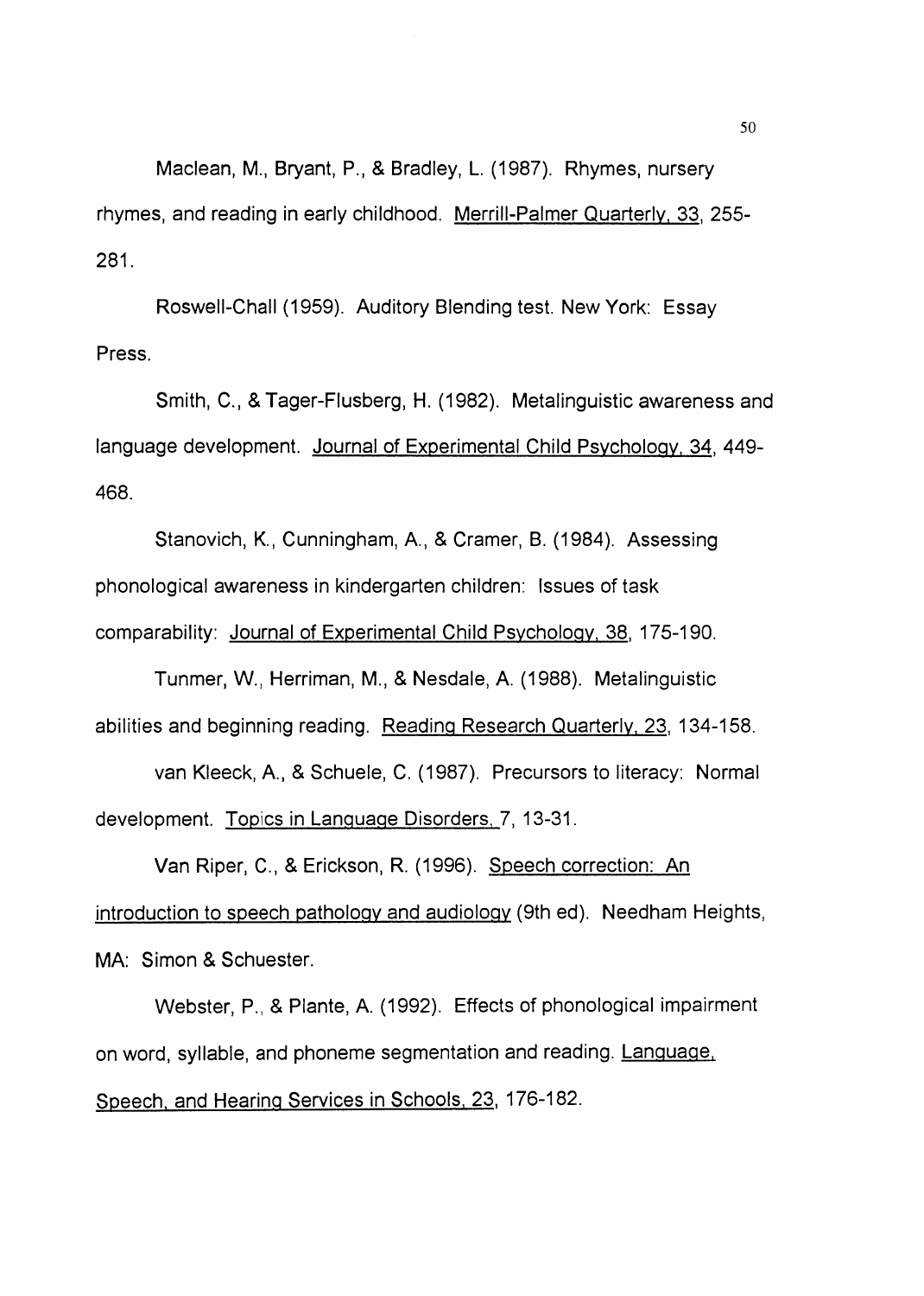Yopp, H. (1988). The validity and reliability of phonemic awareness tasks. Reading Research Quarterly, 23, 159-177.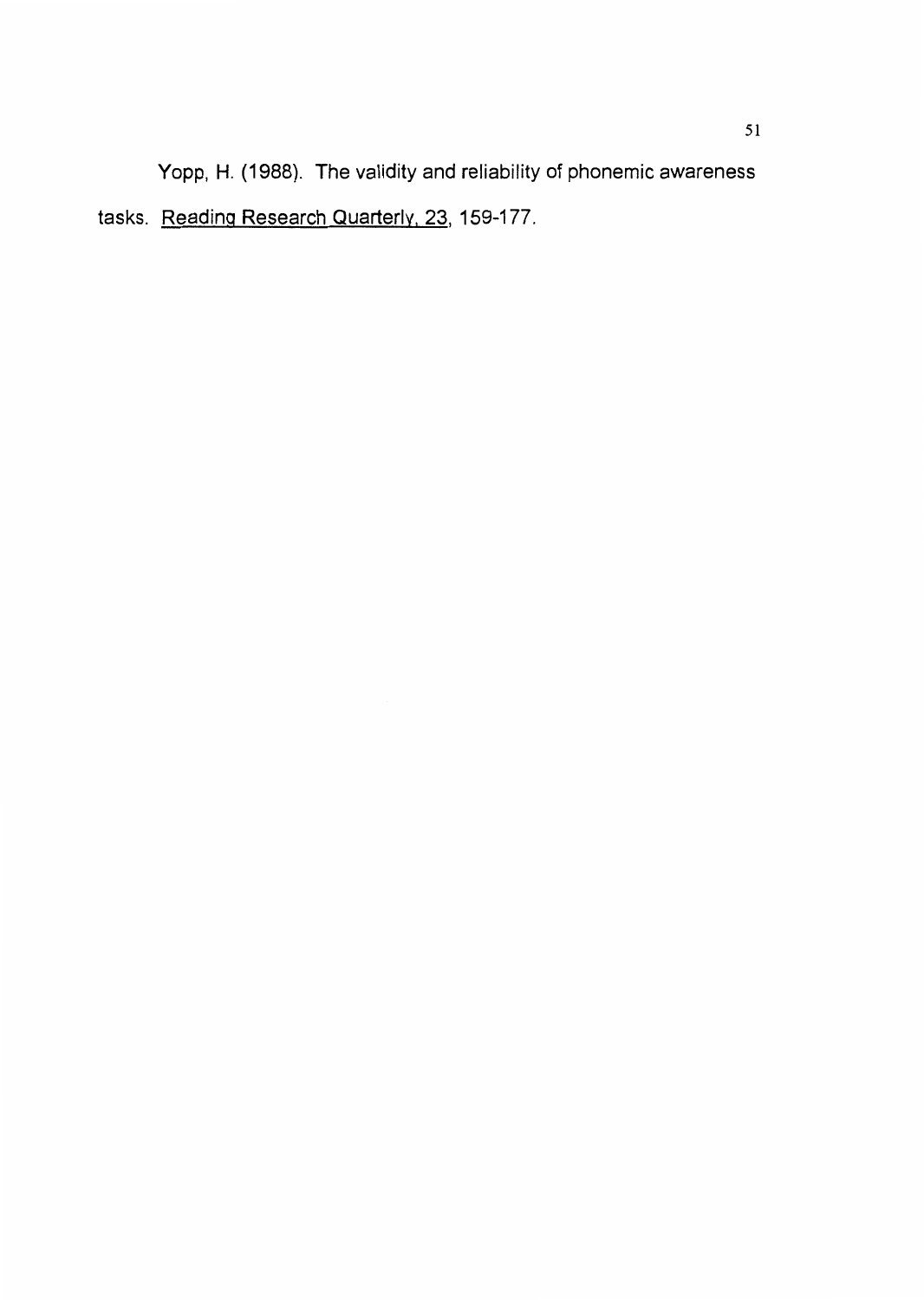# Appendix A

# Informed Consent form for subject participation

I, \_\_\_\_\_\_\_\_\_\_\_\_\_\_\_\_\_\_\_\_\_\_\_\_\_\_\_\_\_, (child's name) agree to take part in this research project on phonological awareness skills in children with speech sound errors.

I understand that in this study, my child will be assessed on his/her ability to combine syllables to make larger words, rhyme words, and count syllables in words. This short test will take approximately 12 minutes and will be give twice, with about 8 weeks in between the two tests. It will be given right before or right after the child's normal session.

I understand that my child may feel frustrated, because of the unfamiliarity of the task.

Sheryl Mohwinkel has told me the purpose of this study is to learn about the phonological awareness skills in children who have speech sound errors, and to use the results as a learning tool for future study into similar areas.

My child may not receive any direct benefit from taking part in this study, however, the study may help to increase other speech-language pathologist's knowledge in this area in the future.

Sheryl Mohwinkel has offered to answer any questions I have about the study and what my child is supposed to do.

She has promised that all information will be kept confidential to the extent permitted by law, and that the names of all people in the study will remain anonymous and be kept confidential.

I understand that participation in this study is voluntary, and that if I choose not to participate or withdraw from this study, it will not affect my relationship with Portland State University and the professionals involved in this study.

I have read and understand the above information and agree to take part in this study.

Date: \_\_\_\_\_\_\_\_\_\_\_\_\_\_\_\_\_\_\_

Signature \_\_\_\_\_\_\_\_\_\_\_\_\_\_\_\_\_\_\_\_

If you have concerns or questions about this study, please contact the chair of Human Subjects Research Committee, Research and Sponsored Projects, 105 Neuberger Hall, Portland State University, 503-725-3417, P.O. Box 751, Portland, OR 97297